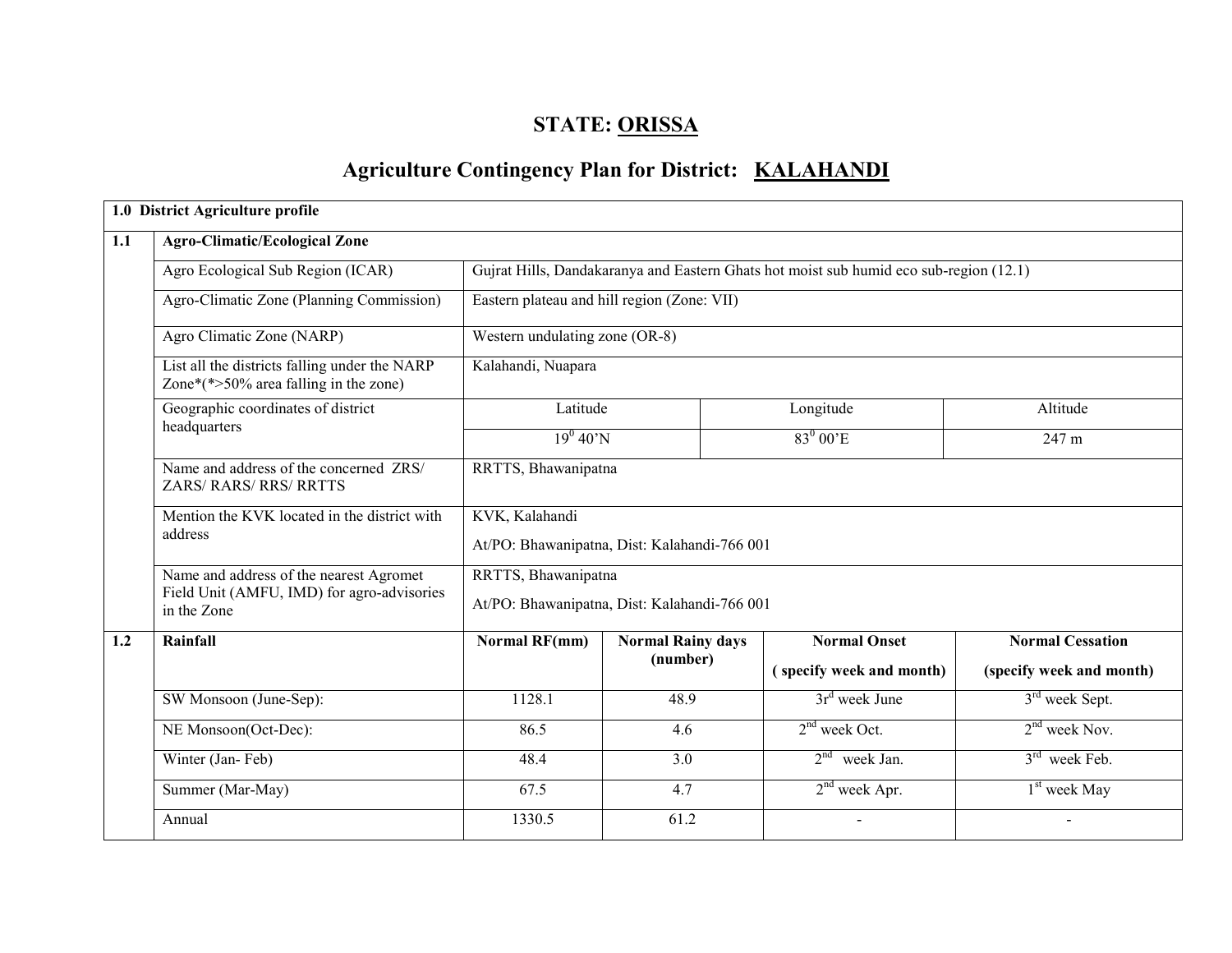| 1.3 | <b>Land use</b>                                | Geographical | Cultivated | Forest | Land under       | Permanent | Cultivable | Land under | Barren and   | Current | Other   |
|-----|------------------------------------------------|--------------|------------|--------|------------------|-----------|------------|------------|--------------|---------|---------|
|     | pattern of the                                 | area         | area       | area   | non-             | pastures  | wasteland  | Misc. tree | uncultivable | fallows | fallows |
|     | district (latest                               |              |            |        | agricultural use |           |            | crops and  | land         |         |         |
|     | statistics)                                    |              |            |        |                  |           |            | groves     |              |         |         |
|     |                                                |              |            |        |                  |           |            |            |              |         |         |
|     | Area $(900 \text{ ha})$                        | 792          | 378        | 254    | 35               | 23        | 21         |            | 57           |         | 16      |
|     |                                                |              |            |        |                  |           |            |            |              |         |         |
|     | Source: Orissa Agriculture Statistics, 2008-09 |              |            |        |                  |           |            |            |              |         |         |
|     |                                                |              |            |        |                  |           |            |            |              |         |         |

| 1.4 | Major Soils (common names like red sandy | Area $(900 \text{ ha})$ | Percent (%) of total |
|-----|------------------------------------------|-------------------------|----------------------|
|     | loam deep soils (etc.,) $*$              |                         |                      |
|     | Red soil                                 | 305.15                  | 38.53                |
|     | Red and Yellow soil                      | 270.78                  | 34.19                |
|     | Mixed red and black                      | 87.75                   | 11.08                |
|     | Black soil                               | 76.03                   | 9.6                  |
|     | Alluvial soil                            | 52.27                   | 6.6                  |

\* mention colour, depth and texture (heavy, light, sandy, loamy, clayey etc) and give vernacular name, if any, Source: SREP, Kalahandi -2009

| 1.5 | <b>Agricultural land use</b>                   | Area $('000 ha)$ | Cropping intensity % |
|-----|------------------------------------------------|------------------|----------------------|
|     | Net sown area                                  | 375              | $162 \%$             |
|     | Area sown more than once                       | 231              |                      |
|     | Gross cropped area                             | 587              |                      |
|     | Source: Orissa Agriculture Statistics, 2008-09 |                  |                      |

| 1.6 | Irrigation                   |               | Area ('000 ha) |                                    |  |  |  |  |  |
|-----|------------------------------|---------------|----------------|------------------------------------|--|--|--|--|--|
|     | Net irrigated area           |               | 135.57         |                                    |  |  |  |  |  |
|     | Gross irrigated area         |               | 215.7          |                                    |  |  |  |  |  |
|     | Rainfed area                 |               | 371.3          |                                    |  |  |  |  |  |
|     | <b>Sources of Irrigation</b> | <b>Number</b> | Area ('000 ha) | Percentage of total irrigated area |  |  |  |  |  |
|     | Canals                       |               | 33.79          | 15.66                              |  |  |  |  |  |
|     | Tanks                        | 2332          | 14.26          | 6.61                               |  |  |  |  |  |
|     | Open wells                   | 13470         | 8.39           | 3.89                               |  |  |  |  |  |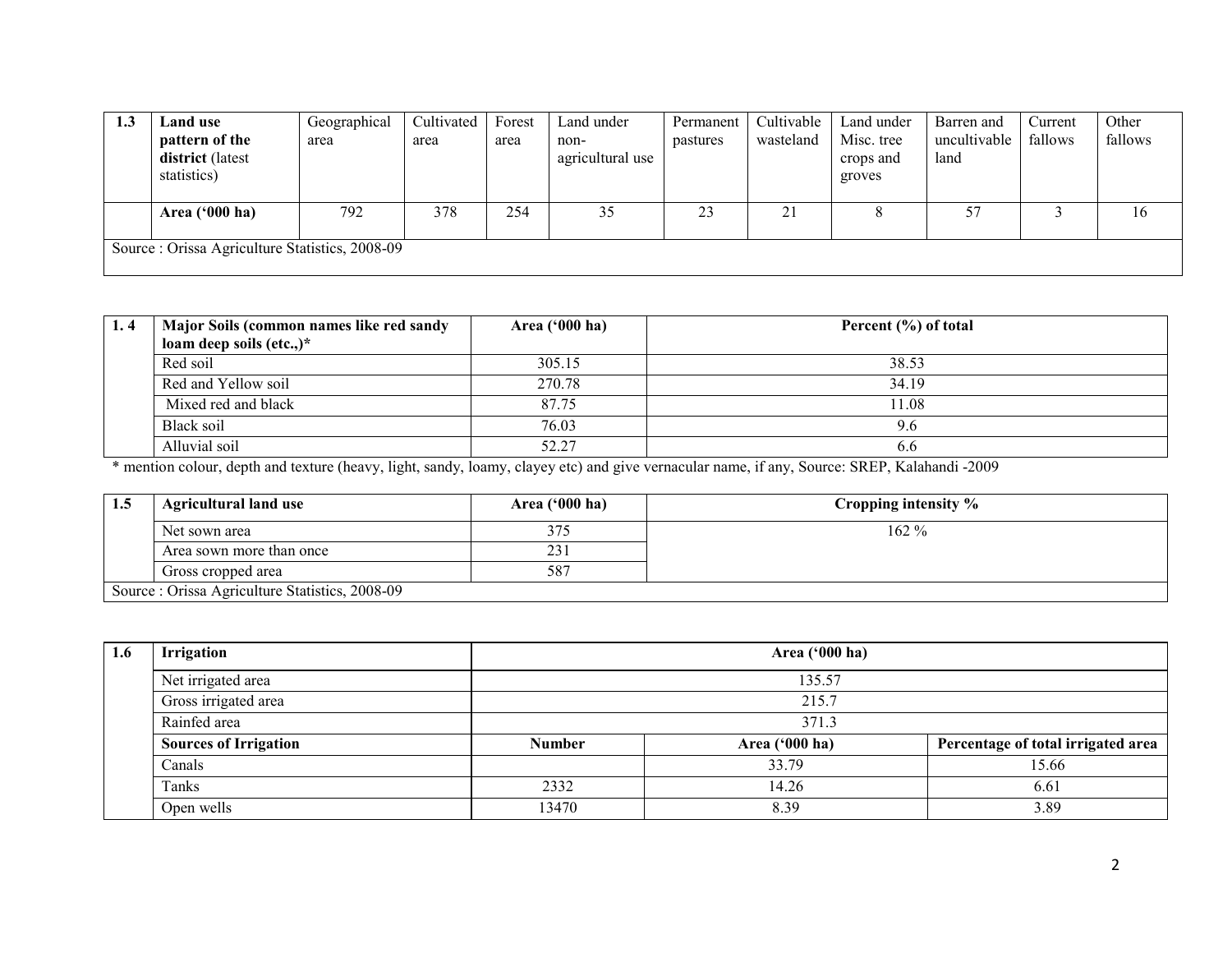| Bore wells                                                                                                 | 468                   | 1.61        | 0.74                                                                                              |
|------------------------------------------------------------------------------------------------------------|-----------------------|-------------|---------------------------------------------------------------------------------------------------|
| Lift irrigation schemes                                                                                    | 765                   | 12.98       | 6.0                                                                                               |
| Micro-irrigation                                                                                           |                       | 0.22        | 0.01                                                                                              |
| Other sources (please specify)MIP                                                                          |                       | 144.44      | 66.96                                                                                             |
| <b>Total Irrigated Area</b>                                                                                |                       | 215.7       |                                                                                                   |
| Pump sets                                                                                                  | 1550                  |             |                                                                                                   |
| No. of Tractors                                                                                            | 148                   |             |                                                                                                   |
| Groundwater availability and use* (Data<br>source: State/Central Ground water<br><b>Department /Board)</b> | No. of blocks/Tehsils | $(\%)$ area | Quality of water (specify the<br>problem such as high levels of<br>arsenic, fluoride, saline etc) |
| Over exploited                                                                                             |                       |             |                                                                                                   |
| Critical                                                                                                   |                       |             |                                                                                                   |
| Semi-critical                                                                                              |                       |             |                                                                                                   |
| Safe                                                                                                       | 13                    | 100         | Good                                                                                              |
| Wastewater availability and use                                                                            |                       |             |                                                                                                   |
| Ground water quality                                                                                       |                       |             |                                                                                                   |
| *over-exploited: groundwater utilization > 100%; critical: 90-100%; semi-critical: 70-90%; safe: <70%      |                       |             |                                                                                                   |

Source: Ground Water Board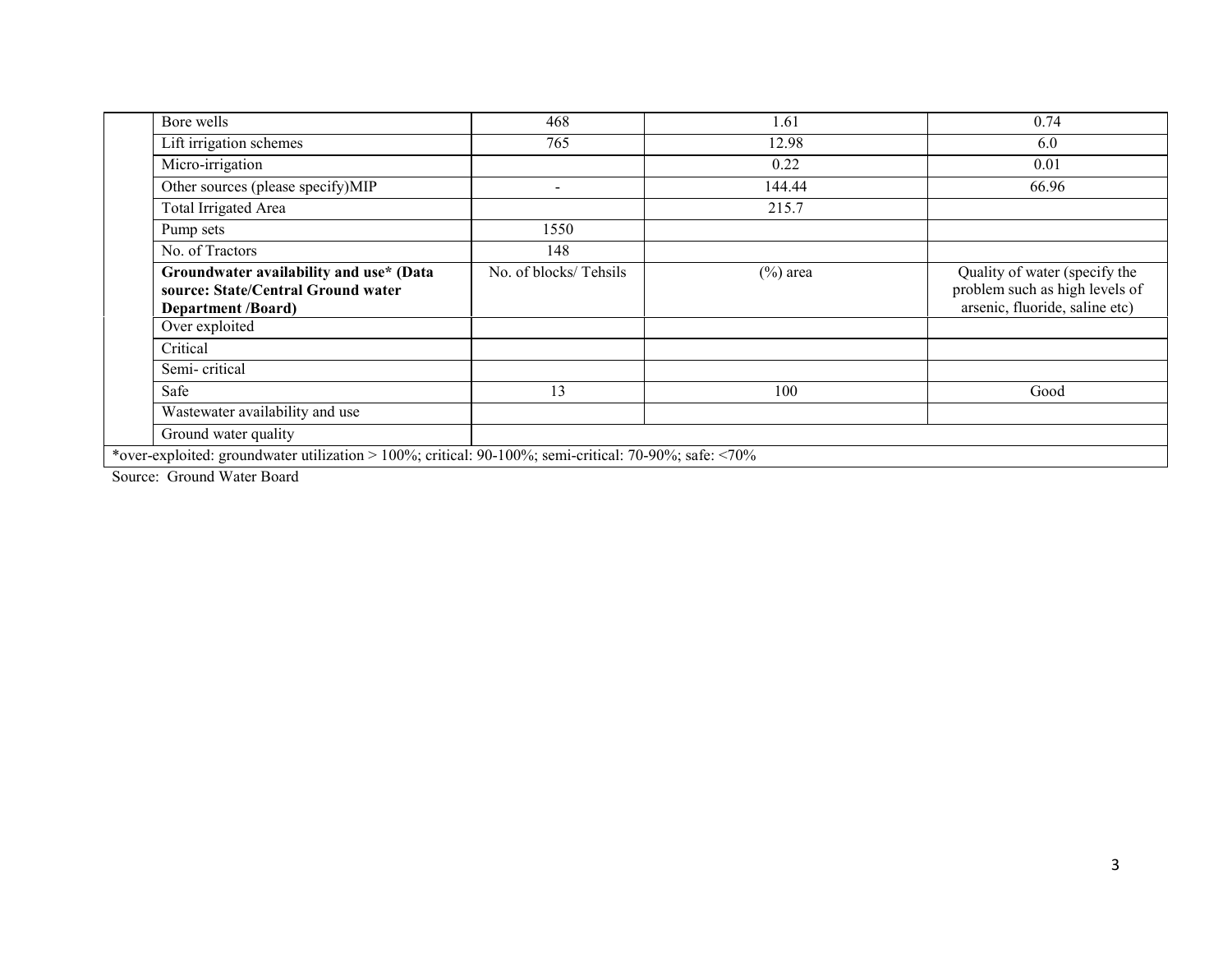| 1.7 | Area under major field crops & horticulture (as per latest figures) (For year 2008-09) |
|-----|----------------------------------------------------------------------------------------|
|-----|----------------------------------------------------------------------------------------|

| Major field crops                  | Area ('000 ha) |                |              |                                |                |                |                |        |  |  |  |
|------------------------------------|----------------|----------------|--------------|--------------------------------|----------------|----------------|----------------|--------|--|--|--|
| cultivated                         |                | <b>Kharif</b>  |              |                                | Rabi           |                | <b>Summer</b>  | Grand  |  |  |  |
|                                    | Irrigated      | <b>Rainfed</b> | <b>Total</b> | <b>Irrigated</b>               | <b>Rainfed</b> | <b>Total</b>   |                | total  |  |  |  |
| Paddy                              | 100.4          | 117.77         | 218.17       | 50.08                          | $\equiv$       | 50.08          | $\mathbf{r}$   | 268.25 |  |  |  |
| Green gram                         | 9.17           | 30.79          | 39.96        | 1.09                           | 36.89          | 37.98          | $\blacksquare$ | 77.94  |  |  |  |
| Black gram                         | 7.65           | 32.86          | 40.51        | 0.72                           | 10.64          | 11.36          | $\blacksquare$ | 51.87  |  |  |  |
| Cotton                             | $\blacksquare$ | 19.35          | 19.35        | $\blacksquare$                 | $\blacksquare$ | $\blacksquare$ | $\blacksquare$ | 19.35  |  |  |  |
| Arhar                              | $\blacksquare$ | 13.19          | 13.19        | $\overline{\phantom{a}}$       | $\mathbf{r}$   | $\overline{a}$ | $\blacksquare$ | 13.19  |  |  |  |
| <b>Horticulture crops - Fruits</b> |                |                |              | Area ('000 ha)                 |                |                |                |        |  |  |  |
|                                    | <b>Total</b>   |                |              |                                |                |                |                |        |  |  |  |
| Mango                              |                |                |              | 9.68                           |                |                |                |        |  |  |  |
| Banana                             |                |                |              | 1.03                           |                |                |                |        |  |  |  |
| Guava                              | 1.59           |                |              |                                |                |                |                |        |  |  |  |
| C <sub>itrus</sub>                 |                |                |              | 1.17                           |                |                |                |        |  |  |  |
| Horticulture crops -               | <b>Total</b>   |                |              |                                |                |                |                |        |  |  |  |
| <b>Vegetables</b>                  |                |                |              |                                |                |                |                |        |  |  |  |
| <b>Brinjal</b>                     | 7.68           |                |              |                                |                |                |                |        |  |  |  |
| Tomato                             |                |                |              | 6.85                           |                |                |                |        |  |  |  |
| Onion                              |                |                |              | 4.25                           |                |                |                |        |  |  |  |
| Cowpea                             |                |                |              | 14.28                          |                |                |                |        |  |  |  |
| Okra                               |                |                |              | 1.58                           |                |                |                |        |  |  |  |
| <b>Medicinal and Aromatic</b>      |                |                |              | <b>Total</b>                   |                |                |                |        |  |  |  |
| crops                              |                |                |              |                                |                |                |                |        |  |  |  |
| Ginger                             |                |                |              | $\overline{0.07}$              |                |                |                |        |  |  |  |
| Turmeric                           | 0.95           |                |              |                                |                |                |                |        |  |  |  |
| <b>Plantation crops</b>            |                |                |              | <b>Total</b>                   |                |                |                |        |  |  |  |
| <b>Fodder crops</b>                |                |                |              | $\blacksquare$<br><b>Total</b> |                |                |                |        |  |  |  |
| Maize                              |                |                |              | 16.40                          |                |                |                |        |  |  |  |
| Cowpea                             |                |                |              | 1.10                           |                |                |                |        |  |  |  |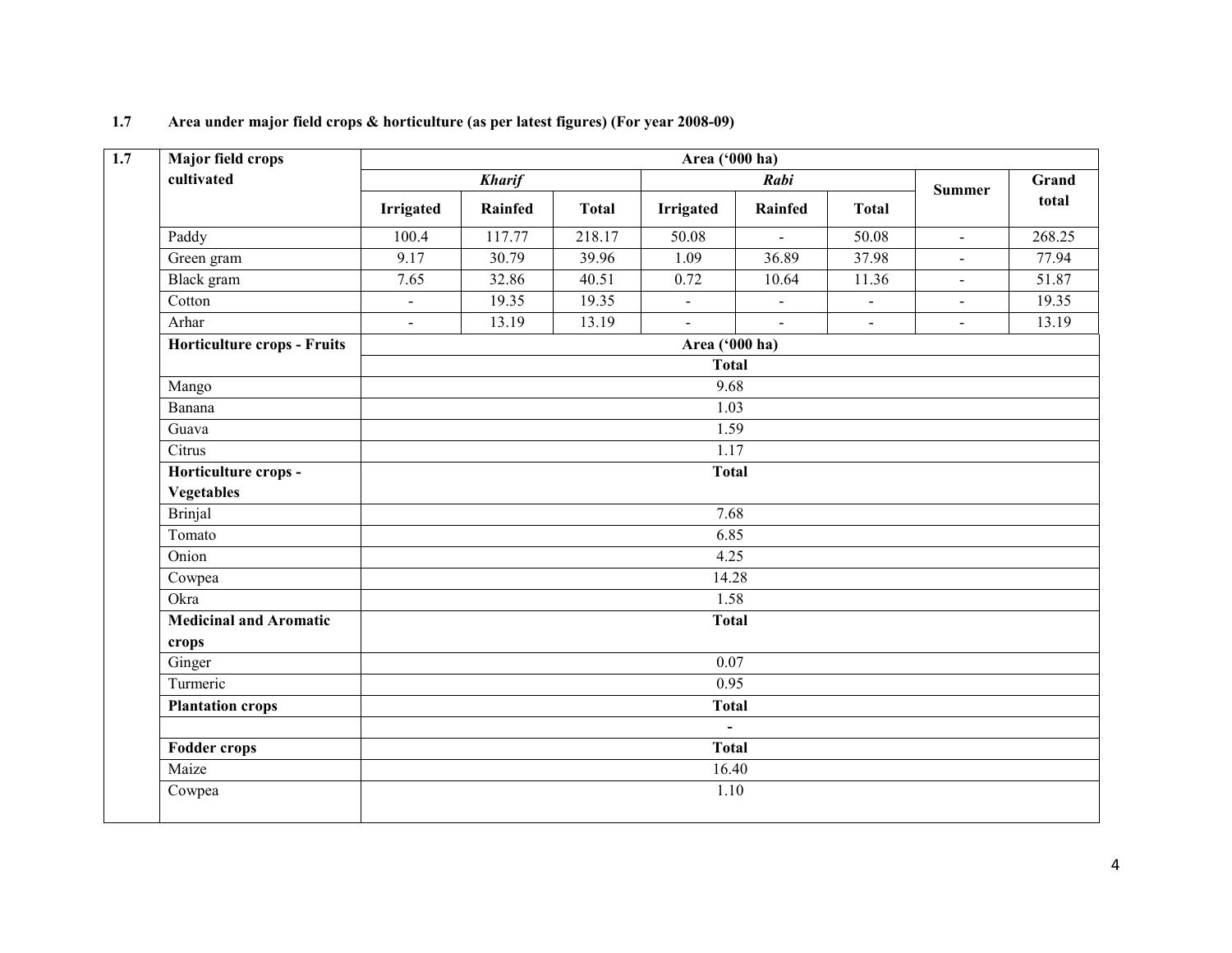| $\mathbf{r}$<br>Fotal<br>l fodder crop area<br>aica                               | 1770<br>$\sim$<br>11.00 |
|-----------------------------------------------------------------------------------|-------------------------|
| $\overline{\phantom{0}}$<br><i>frazing land</i><br><b>Grazin</b><br>$\sim$ $\sim$ |                         |
| -<br>Sericulture etc<br>ບບ                                                        |                         |

Source: Orissa Agriculture Statistics, 2008-09

| 1.8  | <b>Livestock</b>                                                                            |                  | <b>Male ('000)</b> |            | Female ('000)            |                           |         | <b>Total ('000)</b>    |  |
|------|---------------------------------------------------------------------------------------------|------------------|--------------------|------------|--------------------------|---------------------------|---------|------------------------|--|
|      | Non descriptive Cattle (local low yielding)                                                 |                  | 263.89             |            | 177.90                   |                           |         | 441.79                 |  |
|      | Improved cattle                                                                             |                  |                    |            |                          |                           |         |                        |  |
|      | Crossbred cattle                                                                            |                  | 85.05              |            | 12.64                    |                           |         | 97.69                  |  |
|      | Non descriptive Buffaloes (local low yielding)                                              |                  | 51.86              |            | 33.39                    |                           |         | 85.26                  |  |
|      | <b>Descript Buffaloes</b>                                                                   |                  |                    |            |                          |                           |         |                        |  |
|      | Goat                                                                                        |                  | $\sim$             |            | $\sim$                   |                           |         | 223.72                 |  |
|      | Sheep                                                                                       |                  | $\overline{a}$     |            | $\sim$                   |                           |         | 86.95                  |  |
|      | Others (Camel, Pig, Yak etc.)                                                               |                  | $\blacksquare$     |            | $\overline{\phantom{a}}$ |                           |         | 6.39                   |  |
|      | Commercial dairy farms (Number)                                                             |                  |                    |            |                          |                           |         | 38                     |  |
| 1.9  | <b>Poultry</b>                                                                              |                  | No. of farms       |            |                          | Total No. of birds ('000) |         |                        |  |
|      | Commercial                                                                                  |                  | 34                 |            |                          | 25                        |         |                        |  |
|      | Backyard                                                                                    |                  | 125                | 12.5       |                          |                           |         |                        |  |
|      | Source: Veterinary Department, 2009-10                                                      |                  |                    |            |                          |                           |         |                        |  |
| 1.10 | Fisheries (Data source: Chief Planning Officer)                                             |                  |                    |            |                          |                           |         |                        |  |
|      | A. Capture                                                                                  |                  |                    |            |                          |                           |         |                        |  |
|      | i) Marine (Data Source: Fisheries                                                           | No. of fishermen | <b>Boats</b>       |            |                          | <b>Nets</b>               |         | <b>Storage</b>         |  |
|      | Department)                                                                                 |                  | Mechanized         | Non-       | Mechanized               | Non-mechanized (Shore     |         | facilities (Ice        |  |
|      |                                                                                             |                  |                    | mechanized | (Trawl nets.)            | Seines, Stake & trap      |         | plants etc.)           |  |
|      |                                                                                             |                  |                    |            | Gill nets)               | nets)                     |         |                        |  |
|      |                                                                                             |                  |                    |            |                          |                           |         |                        |  |
|      | ii) Inland (Data Source: Fisheries<br><b>No. Farmer owned ponds</b><br>Department, 2009-10) |                  |                    |            | <b>No. of Reservoirs</b> | No. of village tanks      |         |                        |  |
|      | 1237                                                                                        |                  |                    |            | 13                       |                           | 1456    |                        |  |
|      | <b>B.</b> Culture                                                                           |                  |                    |            |                          |                           |         |                        |  |
|      |                                                                                             |                  |                    |            | Water Spread Area (ha)   | Yield (t/ha)              |         | Production ('000 tons) |  |
|      | i) Brackish water (Data Source: MPEDA/Fisheries Department)                                 |                  |                    |            |                          |                           |         |                        |  |
|      | ii) Fresh water (Data Source: Fisheries Department, 2009-10)                                |                  |                    | 6268       |                          | $\overline{2.1}$          | 13162.8 |                        |  |

Source: Fishery Department, 2009-10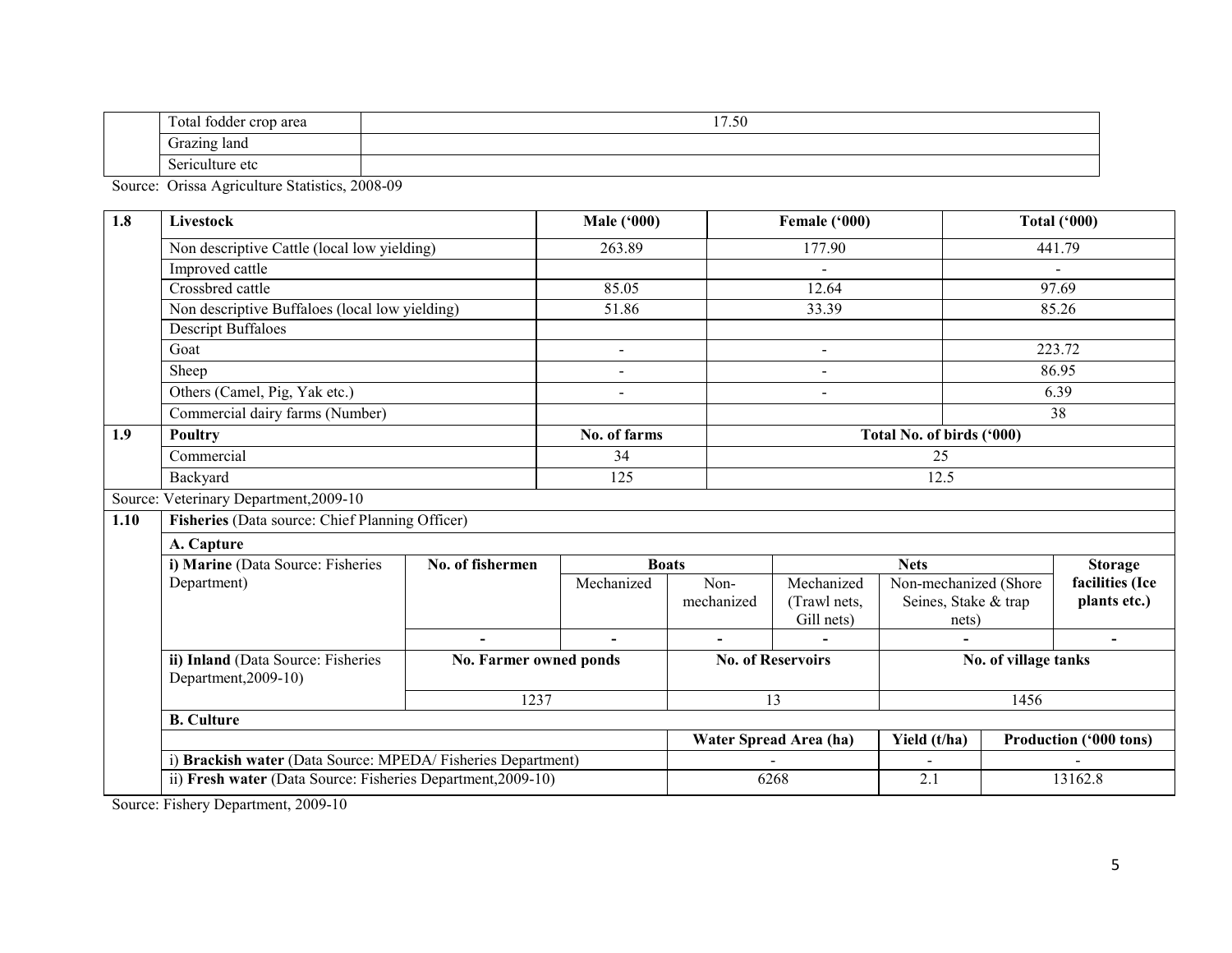|        | Name of crop                                                      |                          | <b>Kharif</b>                                                             |                          | Rabi                         |                          | <b>Summer</b>            |                          | <b>Total</b>            | Crop                                |  |
|--------|-------------------------------------------------------------------|--------------------------|---------------------------------------------------------------------------|--------------------------|------------------------------|--------------------------|--------------------------|--------------------------|-------------------------|-------------------------------------|--|
| 1.11   |                                                                   | Production<br>(000 t)    | Productivity<br>(kg/ha)                                                   | Production<br>(000 t)    | Productivity<br>(kg/ha)      | Production<br>(000 t)    | Productivity<br>(kg/ha)  | Production<br>(000 t)    | Productivity<br>(kg/ha) | residue as<br>fodder<br>$000$ tons) |  |
|        | Major Field crops (Crops to be identified based on total acreage) |                          |                                                                           |                          |                              |                          |                          |                          |                         |                                     |  |
|        | Paddy                                                             | 387.07                   | 2560                                                                      | 202.01                   | 4006                         |                          |                          | 589.08                   | 2921.7                  |                                     |  |
|        | Green gram                                                        | 27.07                    | 655                                                                       | 22.75                    | 587                          |                          |                          | 49.82                    | 622                     |                                     |  |
|        | Black gram                                                        | 26.56                    | 632                                                                       | 15.3                     | 958                          |                          |                          | 41.86                    | 721                     |                                     |  |
|        | Cotton                                                            | 186.58                   | 1020                                                                      |                          | $\qquad \qquad$              |                          |                          | 186.58                   | 1020                    |                                     |  |
|        | Arhar                                                             | 134.45                   | 1010                                                                      | $\overline{\phantom{0}}$ | $\overline{\phantom{a}}$     | $\overline{\phantom{a}}$ |                          | 134.45                   | 1010                    |                                     |  |
| Others |                                                                   | $\overline{\phantom{0}}$ | $\overline{\phantom{a}}$                                                  | $\overline{\phantom{a}}$ | $\qquad \qquad \blacksquare$ | $\overline{\phantom{a}}$ | $\overline{\phantom{0}}$ | $\overline{\phantom{a}}$ | $\sim$                  |                                     |  |
|        |                                                                   |                          | Major Horticultural crops (Crops to be identified based on total acreage) |                          |                              |                          |                          |                          |                         |                                     |  |
|        | <b>Brinjal</b>                                                    |                          |                                                                           | $\overline{\phantom{a}}$ |                              |                          |                          | 115.78                   | 15000                   |                                     |  |
|        | Tomato                                                            |                          |                                                                           | $\sim$                   | $\overline{\phantom{0}}$     | $\overline{\phantom{0}}$ |                          | 91.29                    | 13300                   |                                     |  |
|        | onion                                                             |                          |                                                                           |                          | $\overline{\phantom{a}}$     |                          |                          | 38.63                    | 9009                    |                                     |  |
|        | cowpea                                                            |                          | $\overline{\phantom{a}}$                                                  | $\overline{\phantom{0}}$ |                              | $\overline{\phantom{a}}$ |                          | 9.94                     | 696                     |                                     |  |
|        | okra                                                              | $\overline{\phantom{0}}$ | $\overline{\phantom{a}}$                                                  | $\,$                     | $\qquad \qquad \blacksquare$ | $\overline{\phantom{a}}$ | $\overline{\phantom{0}}$ | 12.89                    | 8130                    |                                     |  |
|        | Source: Original Agriculture Statistics, 2008.00                  |                          |                                                                           |                          |                              |                          |                          |                          |                         |                                     |  |

# 1.11 Production and Productivity of major crops (Average of 2008)

Source : Orissa Agriculture Statistics, 2008-09

| 1.12 | Sowing window for 5 major<br>field crops<br>(start and end of normal<br>sowing period) | Paddy                                             | Green gram                          | Black gram                      | Cotton           | Arhar                    |
|------|----------------------------------------------------------------------------------------|---------------------------------------------------|-------------------------------------|---------------------------------|------------------|--------------------------|
|      | Kharif-Rainfed                                                                         | 4 <sup>th</sup><br>week June-4 <sup>th</sup> week | 2 <sup>nd</sup><br>week June- $3rd$ | $2nd$ week June-3 <sup>rd</sup> | $2nd$ week June- | $2nd$ week June-         |
|      |                                                                                        | July                                              | week July                           | week July                       | $1st$ week July  | $1st$ week July          |
|      | Kharif-Irrigated                                                                       | week June-4 <sup>th</sup> week<br>$4^{\text{in}}$ | $2nd$ week June-3 <sup>rd</sup>     | $2nd$ week June-3 <sup>rd</sup> |                  |                          |
|      |                                                                                        | July                                              | week July                           | week July                       |                  |                          |
|      | Rabi-Rainfed                                                                           |                                                   | $1st$ week October- $2nd$           | $1st$ week October- $2nd$       |                  |                          |
|      |                                                                                        |                                                   | week November                       | week November                   |                  |                          |
|      | Rabi-Irrigated                                                                         | $3rd$ week Dec-3 <sup>rd</sup> week               | $4th$ week December-                | $4th$ week December-            |                  | $\overline{\phantom{0}}$ |
|      |                                                                                        | Jan                                               | 1 <sup>st</sup> week January        | 1 <sup>st</sup> week January    |                  |                          |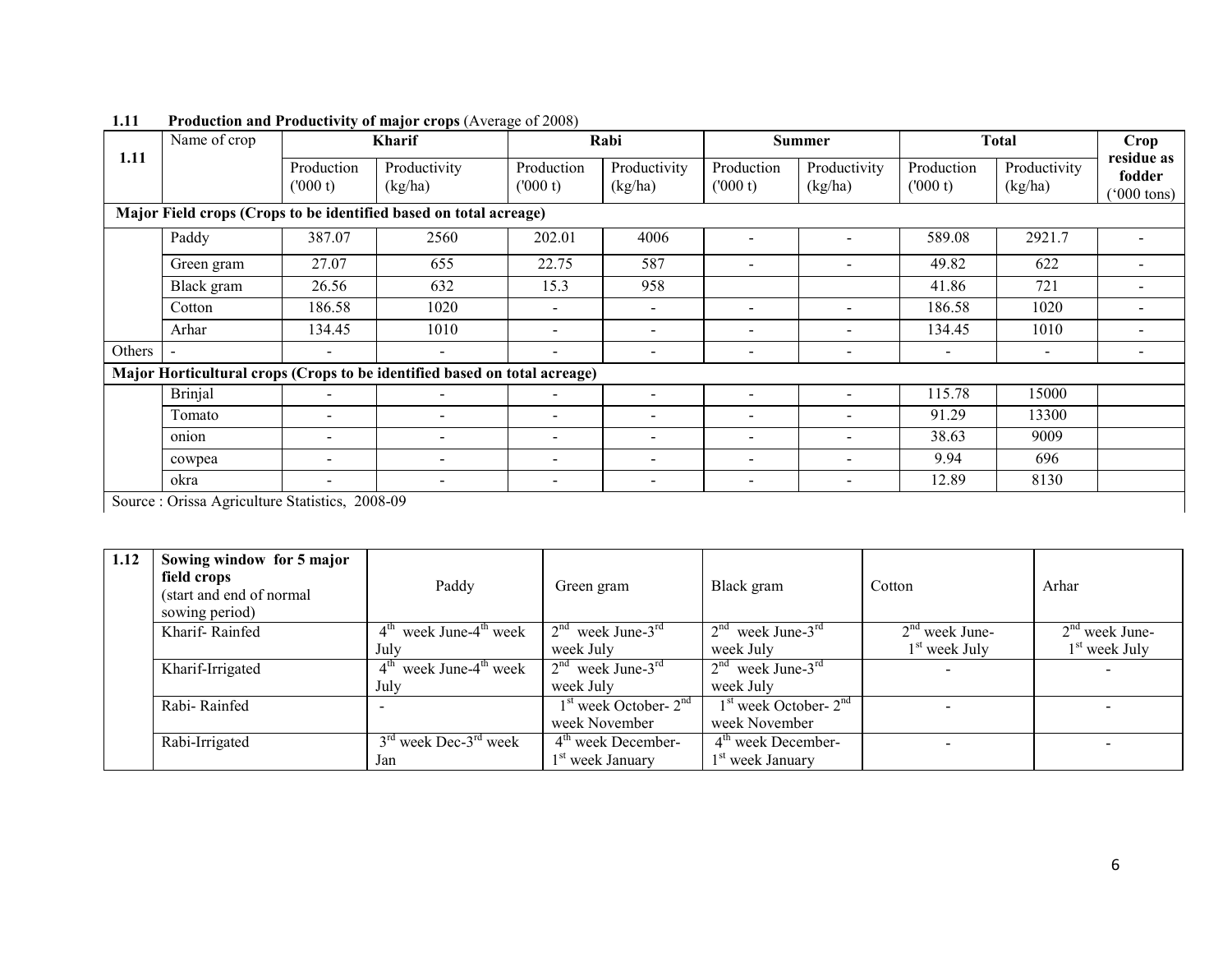| 1.13 | What is the major contingency the district is prone to? (Tick mark) | Regular | Occasional | <b>None</b> |
|------|---------------------------------------------------------------------|---------|------------|-------------|
|      | Drought                                                             |         |            |             |
|      | Flood                                                               |         |            |             |
|      | Cyclone                                                             |         |            |             |
|      | Hail storm                                                          |         |            |             |
|      | Heat wave                                                           |         |            |             |
|      | Cold wave                                                           |         |            |             |
|      | Frost                                                               |         |            |             |
|      | Sea water intrusion                                                 |         |            |             |
|      | Pests and disease outbreak (swarming caterpillar, boll worm)        |         |            |             |

| 1.14                     | Include Digital maps of the | Location map of district within State as .<br>Annexure 1 | $\mathbf{r}$<br>Enclosed:<br><b>Ves</b> |
|--------------------------|-----------------------------|----------------------------------------------------------|-----------------------------------------|
| $\cdots$<br>district for |                             | 0.11<br>Mean annual raintall as<br>Annexure $\angle$     | $\mathbf{r}$<br><b>Ves</b><br>Enclosed: |
|                          |                             | Soil map as Annexure 3                                   | $\mathbf{r}$<br>Enclosed:<br><b>Ves</b> |

### 2.0 Strategies for weather related contingencies

2.1 Drought

#### 2.1.1 Rainfed situation

| Condition           |                      |                        |                                     | <b>Suggested Contingency measures</b> |                   |
|---------------------|----------------------|------------------------|-------------------------------------|---------------------------------------|-------------------|
| <b>Early season</b> | <b>Major Farming</b> | Normal Crop/           | Change in crop / cropping system    | <b>Agronomic measures</b>             | <b>Remarks</b> on |
| drought (delayed    | situation            | <b>Cropping system</b> | including variety                   |                                       | Implementation    |
| onset)              |                      |                        |                                     |                                       |                   |
|                     | Red soil             | Paddy                  | *Select short duration var. (Paddy- | *Perform summer ploughing             | <b>OSSC</b>       |
| Delay by 2 weeks    | Medium rainfall      |                        | Heera, Khandagiri, Jogesh,          | *Sowing may be continued to last      | <b>NFSM</b>       |
| (July $1st$ wk)*    | Medium elevation     |                        | Sidhanta)                           | week of June                          | <b>OSSC</b>       |
|                     |                      |                        |                                     | *Sow across slope                     | <b>ISOPOM</b>     |
|                     |                      |                        |                                     | *Apply FYM in seed furrows            | <b>NFSM</b>       |
|                     |                      | Arhar                  | Arhar – Upas120, Durga, Pragati,    | *Perform summer ploughing             |                   |
|                     |                      |                        | Jagruti (120 – 130 days)            | *Sowing may be continued to last      |                   |
|                     |                      |                        |                                     | week of June                          |                   |
|                     |                      |                        |                                     | *Sow across slope                     |                   |
|                     |                      |                        |                                     | *Apply FYM in seed furrows            |                   |
|                     |                      | Paddy + Arhar          | *Grow moisture stress tolerant var. | *Perform summer ploughing             |                   |
|                     |                      |                        | of paddy like                       | *Sowing may be continued to last      |                   |
|                     |                      |                        | Saubhaga dhan(90 days)              | week of June                          |                   |
|                     |                      |                        |                                     | *Sow across slope                     |                   |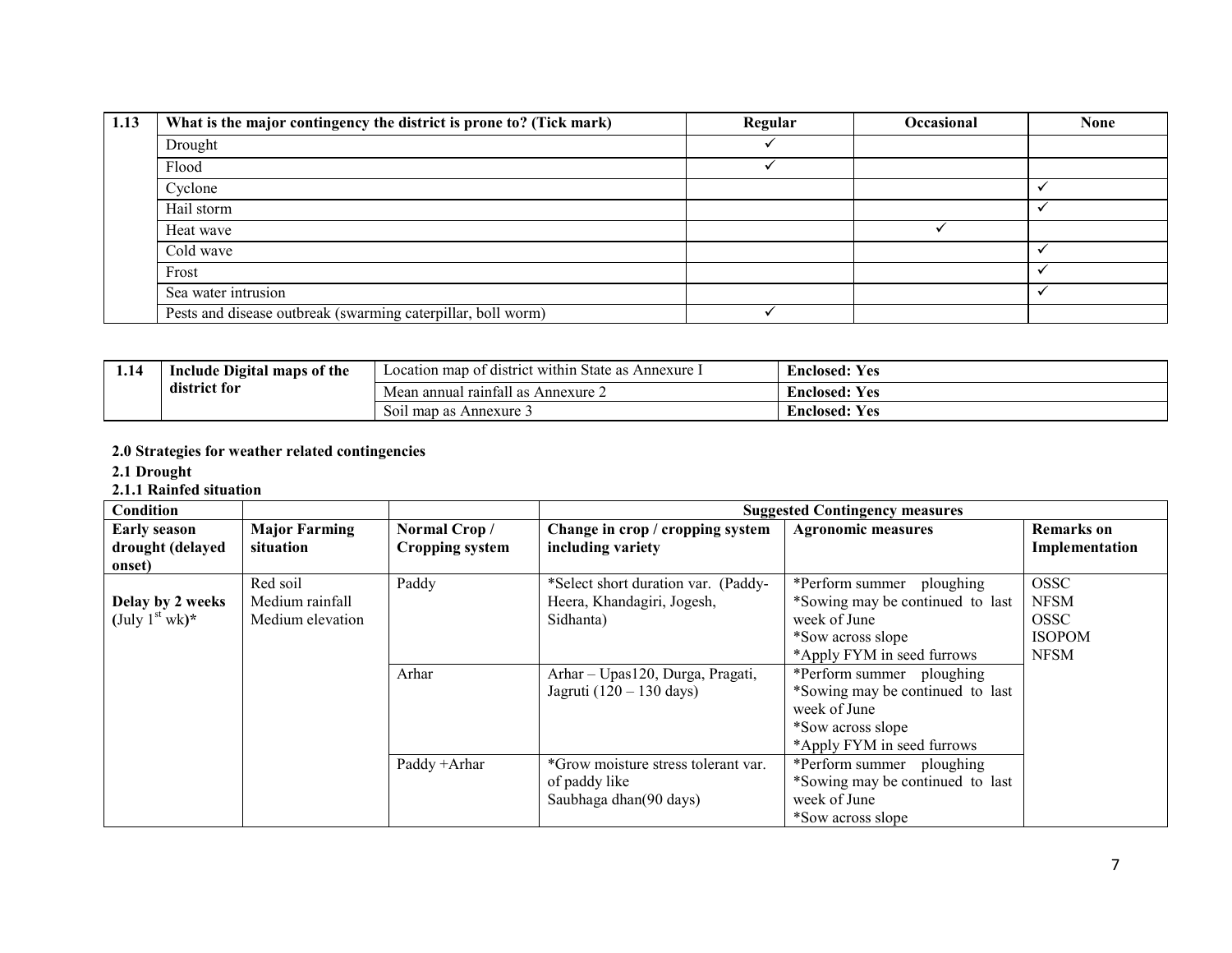|                                               |                      |                                                                                                                                                                          | *Apply FYM in seed furrows<br>*Sow arhar: rice in 2:5<br>row ratio or 40:60 mixed broadcast                                                                        |                                                           |
|-----------------------------------------------|----------------------|--------------------------------------------------------------------------------------------------------------------------------------------------------------------------|--------------------------------------------------------------------------------------------------------------------------------------------------------------------|-----------------------------------------------------------|
|                                               | Paddy-Vegetable      | Grow moisture stress tolerant var. of<br>paddy like Mandakini, late<br>planting var. like Lalat                                                                          | *practice seed priming<br>*Summer ploughing<br>*Apply FYM@ 5t/ha                                                                                                   |                                                           |
|                                               |                      |                                                                                                                                                                          | * Sowing may be continued to<br>last week of june                                                                                                                  |                                                           |
|                                               | Paddy - Blackgram    | *Restrict sowing of varieties of not<br>more than 150 days duration like<br>Mahanadi, Indrabati                                                                          | *adopt 10% model for storing rain<br>water<br>*Practice seed priming<br>* Nursery sowing may be delayed<br>*Apply FYM@ 5t/ha                                       |                                                           |
| Red soil<br>High rainfall<br>Medium elevation | Cotton               | *Select short duration var. like<br>Savita and Bunny                                                                                                                     | *Plough across slope<br>*Apply FYM in mound<br>*Sow in mounds just before or<br>after monsoon onset in dry weather<br>*Raise seedlings in polythene for<br>gapfill | <b>ICDP</b><br>${\rm NFSM}$<br><b>OSSC</b><br><b>NFSM</b> |
|                                               | Paddy-Lathyrus       | *grow moisture stress tolerant var.<br>of paddy like Mandakini, late<br>planting var. like Lalat                                                                         | *adopt 10% model for storing rain<br>water<br>*Apply FYM@ 5t/ha<br>*Sowing should be delayed to last<br>week of June                                               |                                                           |
|                                               | Paddy                | *Restrict sowing of varieties of not<br>more than 150 days duration like<br>Mahanadi, Indrabati                                                                          | *adopt 10% model for storing rain<br>water<br>*Apply FYM@ 5t/ha                                                                                                    |                                                           |
| Red soil<br>High rainfall<br>High elevation   | Minor millet - Niger | *Select short duration var. like<br>Ragi(Dibyasingha, AKP2,<br>Subhra), Bajra(WBC75, BSB15),<br>Little millet(Kolab,Sabar),<br>Kodo(VL 129), Foxtail millet(SIA<br>2876) | *Plough and sow across the slope<br>*Apply FYM @ 2t/ha<br>*Apply all fert. basal                                                                                   | <b>ICDP</b><br><b>NFSM</b><br><b>OSSC</b><br><b>NFSM</b>  |
|                                               | Arhar                | Select short duration varieties like<br>UPAS 120, Durga, Pragati, Jagruti<br>$(120 - 130 \text{ days})$                                                                  | *Test germination %<br>*Soak 5-6 hr before sowing                                                                                                                  |                                                           |
|                                               | Paddy                | *Restrict sowing of varieties of not<br>more than 150 days duration like<br>Pratikhya Mahanadi, Indrabati                                                                | *adopt 10% model for storing rain<br>water<br>*Apply FYM@ 5t/ha                                                                                                    |                                                           |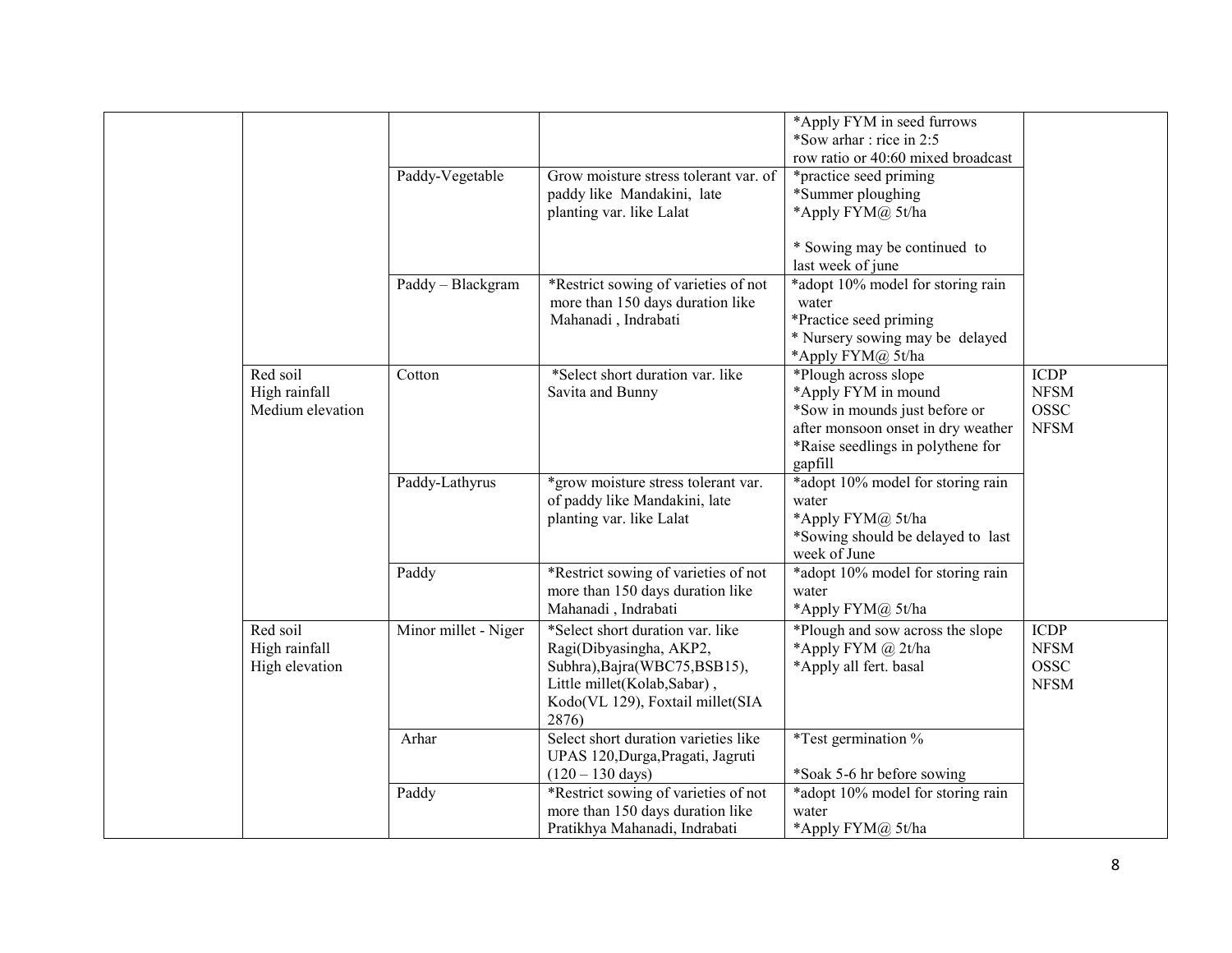| Red and Yellow soil | Cotton           | *Select short duration var. like      | *Plough across slope                | <b>ICDP</b>        |
|---------------------|------------------|---------------------------------------|-------------------------------------|--------------------|
| High rainfall       |                  | Savita and Bunny                      | *Apply FYM in mound                 | OSSC               |
| Medium elevation    |                  |                                       | *Sow in mounds just before or       | <b>NFSM</b>        |
|                     |                  |                                       | after monsoon onset in dry weather  |                    |
|                     |                  |                                       | *Raise seedlings in polythene for   |                    |
|                     |                  |                                       | gapfill                             |                    |
|                     | Paddy - Onion    | *Grow moisture stress tolerant var.   | *adopt 10% model for storing rain   |                    |
|                     |                  | of paddy like Mandakini, late         | water                               |                    |
|                     |                  | planting var. like Lalat              | *Apply FYM@ 5t/ha                   |                    |
|                     |                  |                                       | *Sowing should be delayed to last   |                    |
|                     |                  |                                       | week of June                        |                    |
|                     | Paddy - Mung     | *Restrict sowing of varieties of not  | *Adopt 10% model for storing rain   |                    |
|                     |                  | more than 150 days duration like      | water                               |                    |
|                     |                  | Mahanadi, Indrabati                   | *Apply FYM@ 5t/ha                   |                    |
| Black soil          | Millets          | *Select short duration var. like Ragi | *Plough and sow across the slope    |                    |
| Medium rainfall     |                  | (Dibyasingha, AKP2                    | *Apply FYM @ 2t/ha                  |                    |
| Medium elevation    |                  | Subhra), Bajra (WBC75,BSB15),         | *Apply all fert. basal              | ICDP-course        |
|                     |                  | Little millet (Kolab, Sabar), Kodo    |                                     | cereals            |
|                     |                  | (VL 129), Foxtail millet              |                                     |                    |
|                     |                  | (SIA 2876)                            |                                     |                    |
|                     | Paddy - Onion    | *Grow moisture stress tolerant var.   | *adopt 10% model for storing rain   | <b>OSSC</b>        |
|                     |                  | of paddy like Mandakini, late         | water                               |                    |
|                     |                  | planting var. like Lalat              | *Apply FYM@ 5t/ha                   |                    |
|                     |                  |                                       | *Sowing should be delayed to last   | <b>NFSM</b>        |
|                     |                  |                                       | week of June                        |                    |
|                     | Paddy - Lathyrus | *Restrict sowing of varieties of not  | *Adopt 10% model for storing rain   | <b>OSSC</b>        |
|                     |                  | more than 150 days duration like      | water                               |                    |
|                     |                  | Mahanadi, Indrabati                   | *Apply FYM@ 5t/ha                   | <b>NFSM</b>        |
| Black soil          | Cotton+Arhar     | *Select short duration cotton var.    | *Perform summer ploughing           |                    |
| High rainfall       |                  | like Savita and Bunny                 | *Sow across slope                   |                    |
| Medium elevation    |                  | *Select short duration arhar var.     | *Apply FYM in seed furrows          | <b>ICDP COTTON</b> |
|                     |                  | like UPAS 120, Durga, Pragati,        | *Sow cotton: arhar in 8:2 row ratio |                    |
|                     |                  | Jagruti (120 – 130 days)              |                                     | <b>ISOPOM</b>      |
|                     | Paddy - Lentil   | *Grow moisture stress tolerant var.   | *Adopt 10% model for storing rain   | <b>OSSC</b>        |
|                     |                  | of paddy like                         | water                               |                    |
|                     |                  | Mandakini, late planting var. like    | *Apply FYM@ 5t/ha                   |                    |
|                     |                  | Lalat                                 | *Sowing should be delayed to last   | <b>NFSM</b>        |
|                     |                  |                                       | week of June                        |                    |
|                     | Paddy - Mung     | *Restrict sowing of varieties of not  | *Adopt 10% model for storing rain   | <b>OSSC</b>        |
|                     |                  | more than 150 days duration like      | water                               |                    |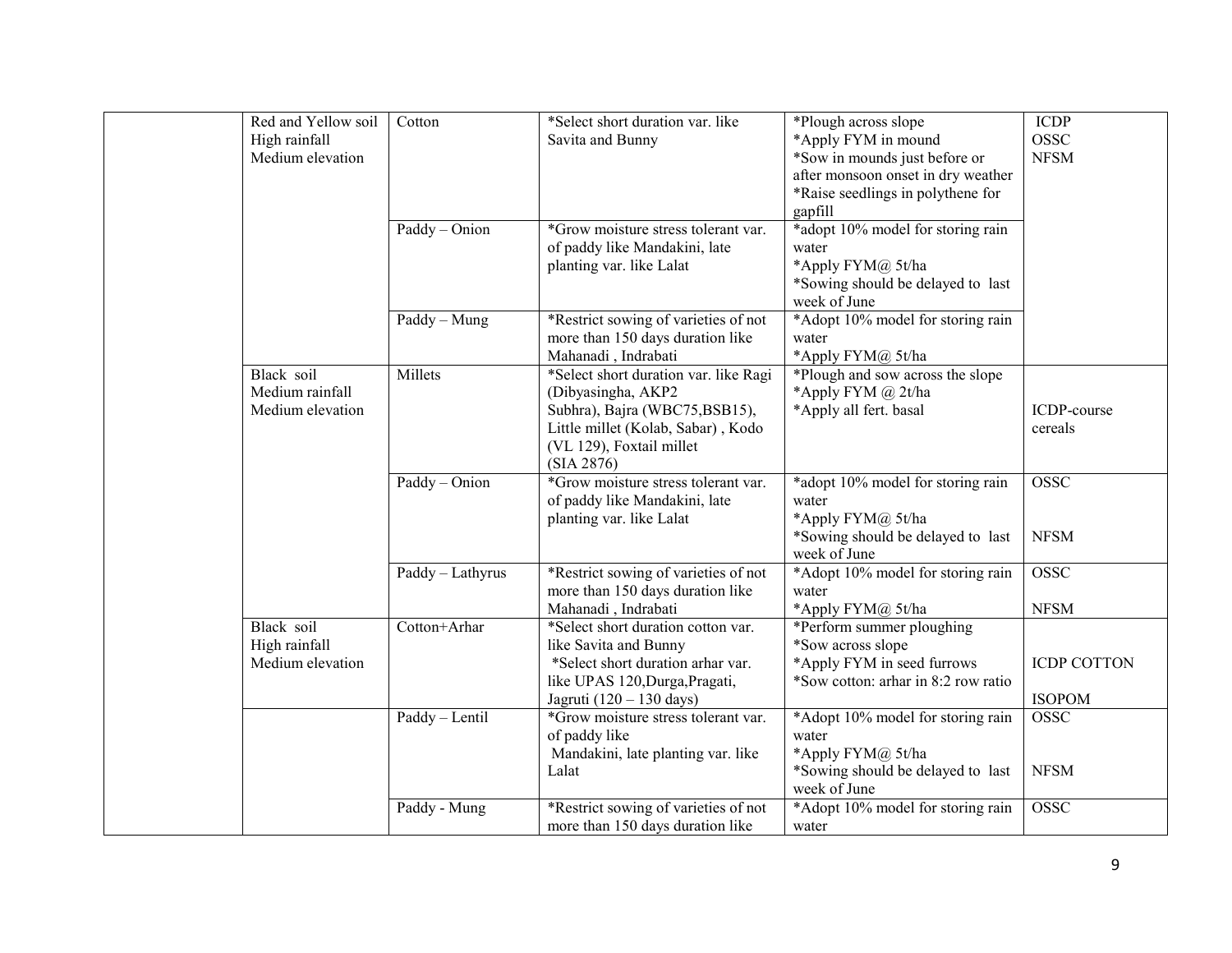|  |               |                   | Mahanadi, Indrabati                                                                                                                   | *Apply FYM@ 5t/ha                                                        | <b>NFSM</b>                  |
|--|---------------|-------------------|---------------------------------------------------------------------------------------------------------------------------------------|--------------------------------------------------------------------------|------------------------------|
|  | Alluvial soil | Groundnut - Mung  | *Select short duration var.like<br>Smruti and TAG 24 (95 days)<br>*Select varieties resistant to bud<br>necrosis like ICGS 44, TMV 2, | *Sow across slop<br>*Give 10% higher seed rate<br>*Treat seed chemically | <b>OSSC</b><br><b>ISOPOM</b> |
|  |               |                   | TAG 24 in endemic areas                                                                                                               |                                                                          |                              |
|  |               | Paddy - Sunflower | *Grow moisture stress tolerant var.<br>of paddy like Mandakini, late<br>planting var. like Lalat                                      | *adopt 10% model for storing rain<br>water<br>*Apply FYM@ 5t/ha          | <b>OSSC</b><br><b>NFSM</b>   |
|  |               |                   |                                                                                                                                       | *Sowing should be delayed to last<br>week of June                        |                              |
|  |               | Paddy - Blackgram | *Restrict sowing of varieties of not<br>more than 150 days duration like                                                              | *Adopt 10% model for storing rain<br>water                               | <b>OSSC</b>                  |
|  |               |                   | Mahanadi, Indrabati                                                                                                                   | *Apply FYM@ 5t/ha                                                        | <b>NFSM</b>                  |
|  | Forest soil   | Maize – mustard   | *Select short duration var. like<br>Pragati, Shakti 1, Pratap, Navjot<br>Arun (80 - 95 days)                                          | *Perform summer ploughing<br>* Perform seed priming<br>*Sow across slope | <b>OSSC</b>                  |
|  |               |                   | *Can be sown with cow pea or<br>runner bean in 2:2 ratio                                                                              | *Apply FYM in seed furrows                                               | <b>ISOPOM</b>                |
|  |               | Paddy             | *grow moisture stress tolerant var.<br>of paddy like Mandakini, late<br>planting var. like Lalat                                      | *Adopt 10% model for storing rain<br>water<br>*Apply FYM@ 5t/ha          | <b>OSSC</b>                  |
|  |               |                   |                                                                                                                                       | *Sowing should be delayed to last<br>week of June                        | <b>NFSM</b>                  |
|  |               | Paddy             | *Restrict sowing of varieties of not<br>more than 150 days duration like                                                              | *Adopt 10% model for storing rain<br>water                               | <b>OSSC</b>                  |
|  |               |                   | Mahanadi, Indrabati                                                                                                                   | *Apply FYM@ 5t/ha                                                        | <b>NFSM</b>                  |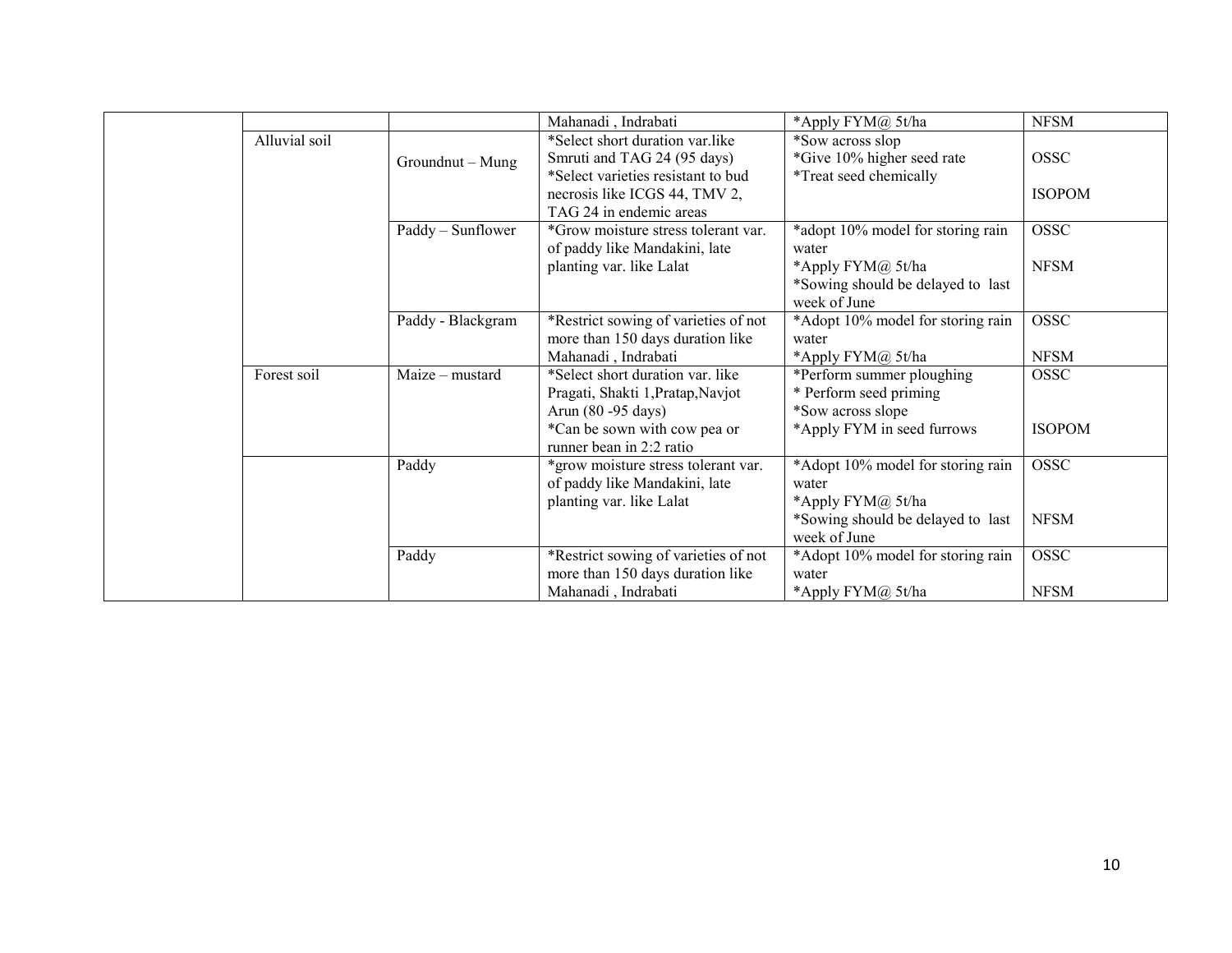| Condition                                         |                                                                     |                                          | <b>Suggested Contingency measures</b>                             |                                                                                                                                                                                         |                                     |
|---------------------------------------------------|---------------------------------------------------------------------|------------------------------------------|-------------------------------------------------------------------|-----------------------------------------------------------------------------------------------------------------------------------------------------------------------------------------|-------------------------------------|
| <b>Early season</b><br>drought (delayed<br>onset) | <b>Major Farming</b><br>situation                                   | <b>Normal</b><br>Crop/cropping<br>system | Change in crop/cropping system                                    | <b>Agronomic measures</b>                                                                                                                                                               | <b>Remarks</b> on<br>Implementation |
| Delay by 4 weeks<br>(July $3r^d$ wk)              | Red soil<br>Medium rainfall<br>Medium elevation                     | Paddy                                    | *Variety selected - Khandagiri,<br>Jogesh, Sidhanta               | *Application of full P, K and 25%<br>N of RD as basal dose for vigorous<br>seedling<br>*Apply FYM@ 5t/ha                                                                                | <b>OSSC</b><br><b>NFSM</b>          |
|                                                   |                                                                     | Arhar                                    | *Sowing of non paddy crops- Arhar<br>- Upas 120                   | *Application of full P, K and 25%<br>N of RD as basal dose for vigorous<br>seedling<br>*In situ rainwater conservation and<br>recycling of excess run-off for life<br>saving irrigation | <b>ISOPOM</b>                       |
|                                                   |                                                                     | Paddy + Arhar                            | Ragi, greengram, Maize and<br>Cowpea for fodder purpose           | *Application of full P, K and 25%<br>N of RD as basal dose for vigorous<br>seedling<br>*In situ rainwater conservation and<br>recycling of excess run-off for life<br>saving irrigation | <b>ISOPOM</b><br><b>NFSM</b>        |
|                                                   |                                                                     | Paddy-Vegetable                          | Variety selected - Mandakini, Lalat,<br>Nabeen                    | *Adopt 10% model for storing rain<br>water<br>*Apply FYM@ 5t/ha                                                                                                                         | <b>OSSC</b><br><b>NFSM</b>          |
|                                                   |                                                                     | Paddy - Blackgram                        | *Variety selected $-150$ days<br>duration like Savitri, Mahalaxmi | *Adopt 10% model for storing rain<br>water<br>*Apply FYM@ 5t/ha                                                                                                                         | <b>OSSC</b><br><b>NFSM</b>          |
|                                                   | Farming situation:<br>Red soil<br>High rainfall<br>Medium elevation | Cotton                                   | *Select short duration var. like<br>Savita and Bunny              | *Plough across slope<br>*Apply FYM in mound<br>*Sow in mounds just before or<br>after monsoon onset in dry weather<br>*Raise seedlings in polythene for<br>gapfill                      | <b>ICDP</b>                         |
|                                                   |                                                                     | Paddy-Lathyrus                           | Selection of Variety - Mandakini,<br>Lalat, Nabeen                | *Adopt 10% model for storing rain<br>water<br>*Apply FYM@ 5t/ha                                                                                                                         | <b>OSSC</b><br><b>NFSM</b>          |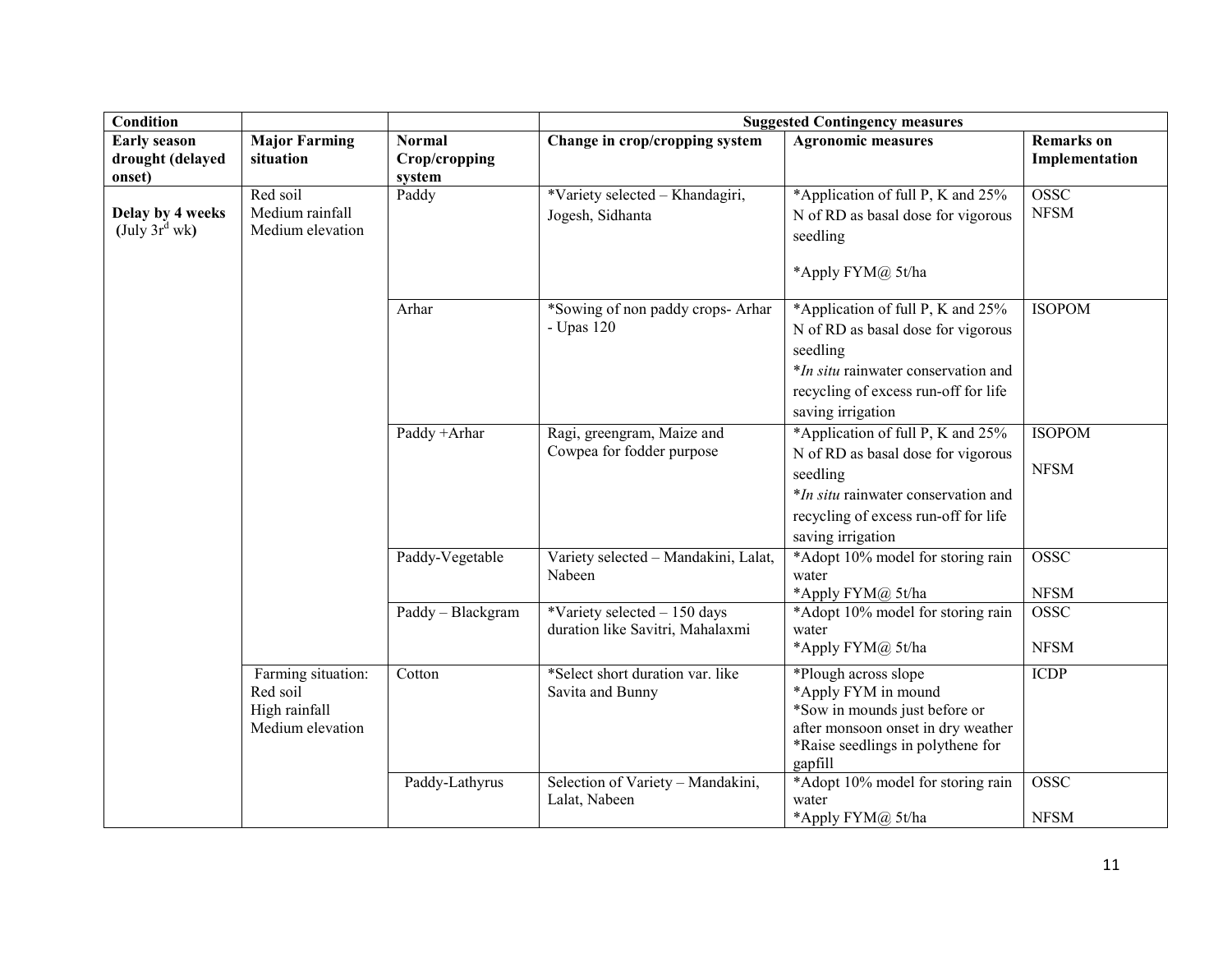|  |                                                          | Paddy              | *Variety selected $-150$ days<br>duration like Savitri, Mahalaxmi                                                                                                        | *Adopt 10% model for storing rain<br>water<br>*Apply FYM@ 5t/ha                                                                                                        | <b>OSSC</b><br><b>NFSM</b>   |
|--|----------------------------------------------------------|--------------------|--------------------------------------------------------------------------------------------------------------------------------------------------------------------------|------------------------------------------------------------------------------------------------------------------------------------------------------------------------|------------------------------|
|  | Red soil<br>High rainfall<br>High elevation              | Minor millet-Niger | *Select short duration var. like<br>Ragi(Dibyasingha, AKP2<br>Subhra), Bajra(WBC75, BSB15),<br>Little millet(Kolab,Sabar),<br>Kodo(VL 129), Foxtail millet(SIA<br>2876)  | *Plough and sow across the slope<br>*Apply FYM @ 2t/ha<br>*Apply all fert. basal                                                                                       |                              |
|  |                                                          | Arhar              | Select short duration varieties like<br>UPAS 120, Durga, Pragati, Jagruti<br>$(120 - 130 \text{ days})$                                                                  | *Test germination %<br>*Soak 5-6 hr before sowing                                                                                                                      | <b>OSSC</b><br><b>ISOPOM</b> |
|  |                                                          | Paddy              | **Variety selected $-150$ days<br>duration like Savitri, Mahalaxmi                                                                                                       | *Adopt 10% model for storing rain<br>water<br>*Apply FYM@ 5t/ha<br>*Raise community nursery of rice<br>for transplanting                                               | <b>OSSC</b><br><b>NFSM</b>   |
|  | Red and Yellow soil<br>High rainfall<br>Medium elevation | Cotton             | *Select short duration var. like<br>Savita and Bunny                                                                                                                     | *Plough across slope<br>*Apply FYM in mound<br>*Sow in mounds just before or<br>after monsoon onset in dry weather<br>*Raise seedlings in polythene for<br>gap filling | <b>ICDP</b>                  |
|  |                                                          | Paddy - Onion      | Variety selected - Mandakini, Lalat,<br>Nabeen                                                                                                                           | *Adopt 10% model for storing rain<br>water<br>*Seed Sowing – last June<br>*Apply FYM@ 5t/ha                                                                            | <b>OSSC</b><br><b>NFSM</b>   |
|  |                                                          | Paddy - Mung       | *Variety selected $-150$ days<br>duration like Savitri, Mahalaxmi                                                                                                        | *Adopt 10% model for storing rain<br>water<br>*Apply FYM@ 5t/ha                                                                                                        | <b>OSSC</b><br>${\rm NFSM}$  |
|  | Black soil<br>Medium rainfall<br>Medium elevation        | Millets            | *Select short duration var. like Ragi<br>(Dibyasingha, AKP2<br>Subhra), Bajra(WBC75, BSB15),<br>Little millet(Kolab,Sabar),<br>Kodo(VL 129), Foxtail millet(SIA<br>2876) | *Plough and sow across the slope<br>*Apply FYM @ 2t/ha<br>*Apply all fert. basal                                                                                       |                              |
|  |                                                          | Paddy - Onion      | selection of Variety - Mandakini,<br>Lalat, Nabeen                                                                                                                       | *Adopt 10% model for storing rain<br>water<br>*Apply FYM@ 5t/ha                                                                                                        | <b>OSSC</b><br><b>NFSM</b>   |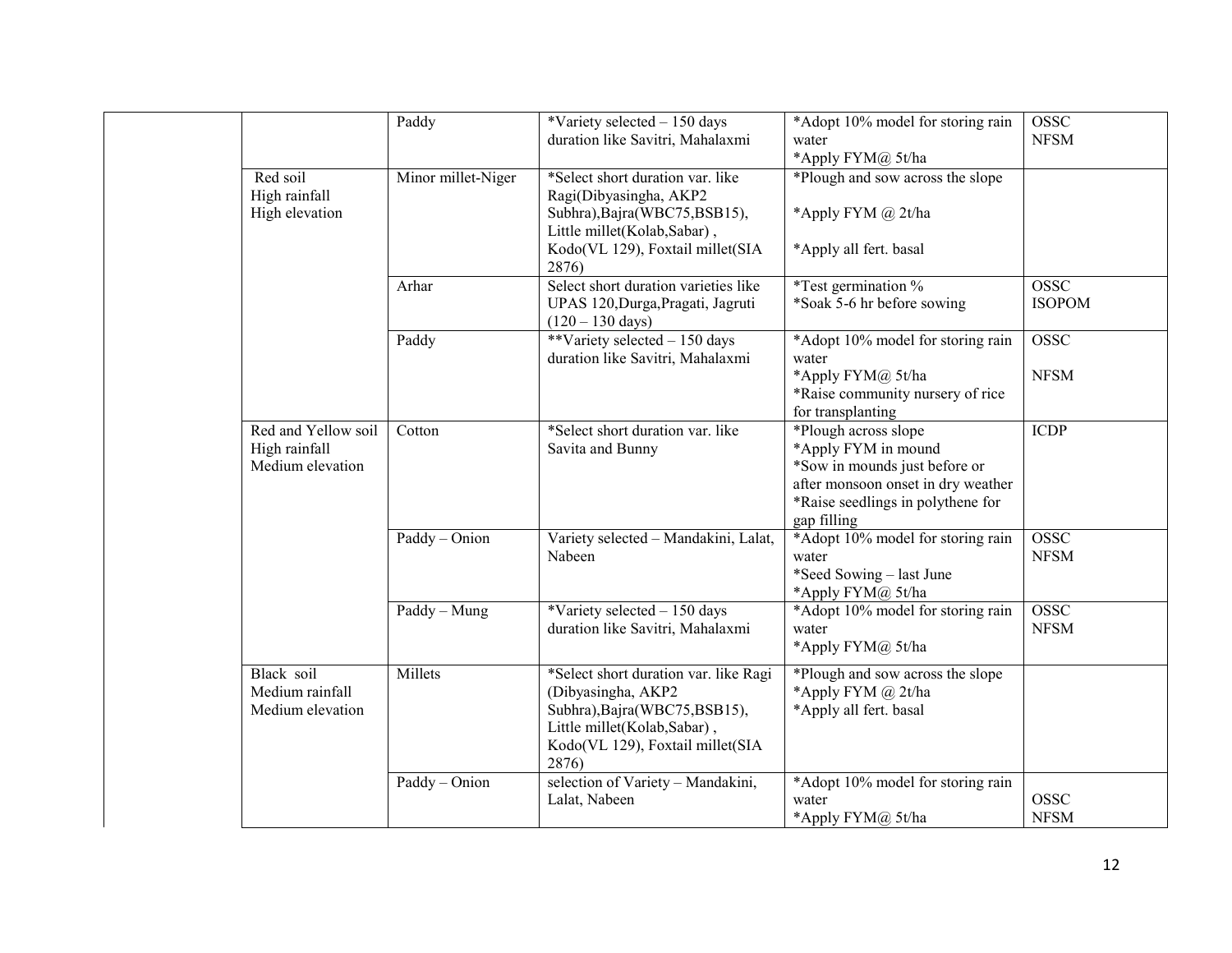|  |                                                 | Paddy - Lathyrus  | *Variety selected $-150$ days<br>duration like Savitri, Mahalaxmi                                                                                                        | *Adopt 10% model for storing rain<br>water<br>*Apply FYM@ 5t/ha                                                        | <b>OSSC</b><br><b>NFSM</b>   |
|--|-------------------------------------------------|-------------------|--------------------------------------------------------------------------------------------------------------------------------------------------------------------------|------------------------------------------------------------------------------------------------------------------------|------------------------------|
|  | Black soil<br>High rainfall<br>Medium elevation | Cotton+Arhar      | *Select short duration cotton var.<br>like Savita and Bunny<br>*Select short duration arhar var. like<br>UPAS 120, Durga, Pragati, Jagruti<br>$(120 - 130 \text{ days})$ | *Perform summer ploughing<br>*Sow across slope<br>*Apply FYM in seed furrows<br>*Sow cotton: Arhar in 8:2 row<br>ratio | <b>ICDP</b><br><b>ISOPOM</b> |
|  |                                                 | Paddy - Lentil    | selection of Variety - Mandakini,<br>Lalat, Nabeen                                                                                                                       | *adopt 10% model for storing rain<br>water<br>*Apply FYM@ 5t/ha                                                        | <b>OSSC</b><br><b>NFSM</b>   |
|  |                                                 | Paddy - Mung      | *Variety selected $-150$ days<br>duration like savitri, mahalaxmi                                                                                                        | *Adopt 10% model for storing rain<br>water<br>*Apply FYM@ 5t/ha                                                        | <b>OSSC</b><br><b>NFSM</b>   |
|  | Alluvial soil                                   | Groundnut - Mung  | *Select short duration var.like<br>Smruti and TAG 24 (95 days)<br>*Select varieties resistant to bud<br>necrosis like ICGS 44, TMV 2,<br>TAG 24 in endemic areas         | *Sow across slope<br>*Give 10% higher seed rate<br>*Treat seed chemically                                              | <b>OSSC</b><br><b>ISOPOM</b> |
|  |                                                 | Paddy - Sunflower | *grow moisture stress tolerant var.<br>of paddy like Mandakini and late<br>planting var. like Lalat                                                                      | *Adopt 10% model for storing rain<br>water<br>*Apply FYM@ 5t/ha<br>*Sowing should be delayed to last<br>week of June   | <b>OSSC</b><br><b>NFSM</b>   |
|  |                                                 | Paddy - Blackgram | *Restrict sowing of varieties of not<br>more than 150 days duration like<br>Mahanadi, Indrabati                                                                          | *Adopt 10% model for storing rain<br>water<br>*Apply FYM@ 5t/ha                                                        | <b>OSSC</b><br><b>NFSM</b>   |
|  | Forest soil                                     | Maize - Mustard   | *Select short duration var. like<br>Pragati, Shakti 1, Pratap, Navjot<br>Arun (80 - 95 days)<br>*Can be sown with cow pea or<br>runner bean in 2:2 ratio                 | *Perform summer ploughing<br>*Sow across slope<br>*Apply FYM in seed furrows                                           | <b>OSSC</b><br><b>ISOPOM</b> |
|  |                                                 | Paddy             | *Grow moisture stress tolerant var.<br>of paddy like<br>Mandakini, late planting var. like<br>Lalat                                                                      | *Adopt 10% model for storing rain<br>water<br>*Apply FYM@ 5t/ha<br>*Sowing should be delayed to last<br>week of June   | <b>OSSC</b><br><b>NFSM</b>   |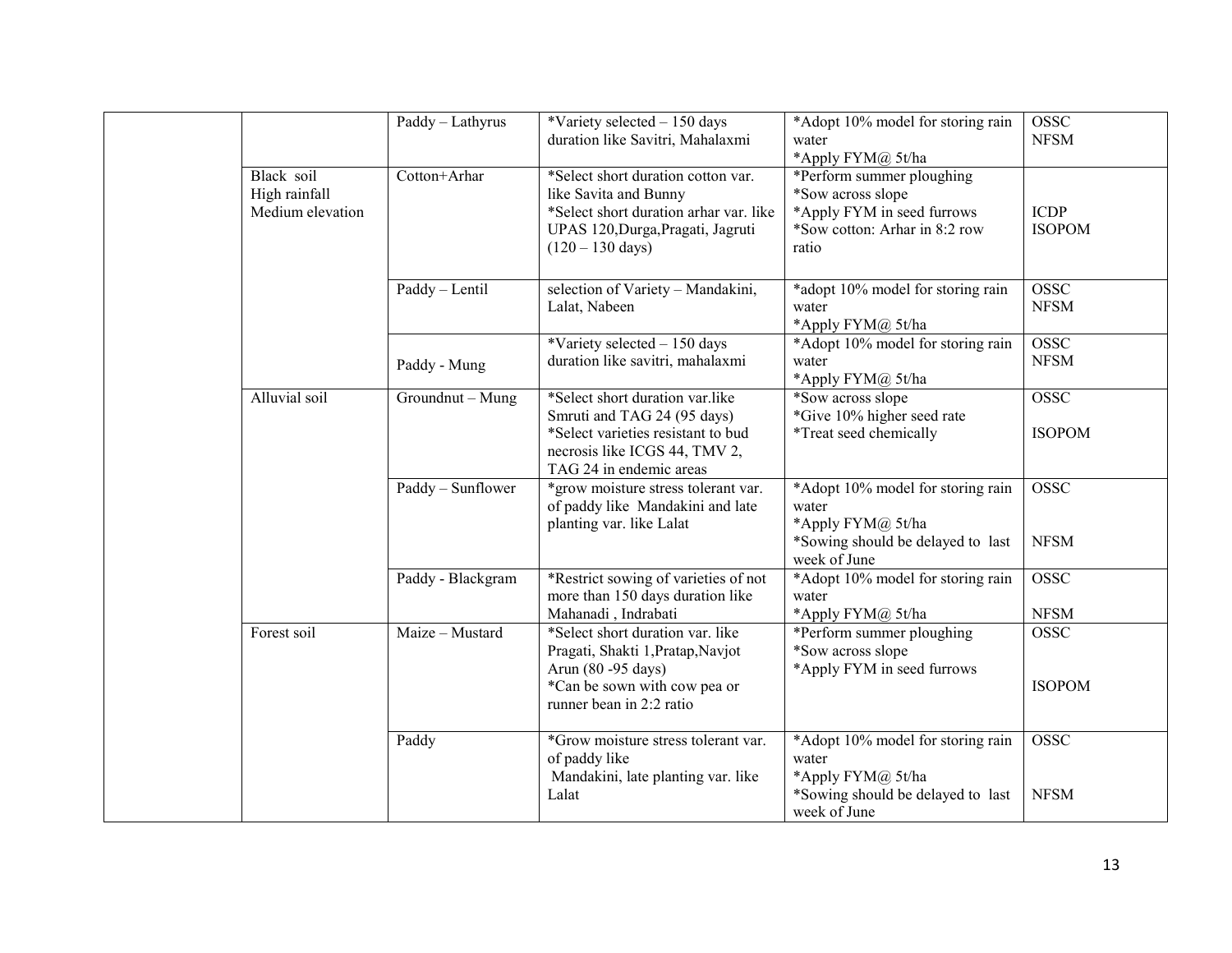|  | Paddy | *Restrict sowing of varieties of not | *Adopt 10% model for storing rain | <b>OSSC</b> |
|--|-------|--------------------------------------|-----------------------------------|-------------|
|  |       | more than 150 days duration like     | water                             |             |
|  |       | Indrabatı<br>Mahanadi                | Apply FYM@ 5t/ha                  | <b>NFSM</b> |

| Condition                                         |                                                                           |                                       |                                                                                                                                                   | <b>Suggested Contingency measures</b>                                                                                                                                                            |                                     |
|---------------------------------------------------|---------------------------------------------------------------------------|---------------------------------------|---------------------------------------------------------------------------------------------------------------------------------------------------|--------------------------------------------------------------------------------------------------------------------------------------------------------------------------------------------------|-------------------------------------|
| <b>Early season</b><br>drought (delayed<br>onset) | <b>Major Farming</b><br>situation                                         | <b>Normal Crop/cropping</b><br>system | Change in crop/cropping system                                                                                                                    | <b>Agronomic measures</b>                                                                                                                                                                        | <b>Remarks</b> on<br>Implementation |
| Delay by 6 weeks<br>(Aug 1 <sup>st</sup> Week)    | Farming<br>situation:<br>*Red soil<br>Medium rainfall<br>Medium elevation | Paddy                                 | *Substitute crop with black gram and<br>green gram, cowpea, Niger<br>(Deomali), Horse gram (urmi)<br>*grow maize, cowpea to meet fodder<br>crisis | *Application of full P, K<br>and 25% N of RD as basal<br>dose for vigorous seedling<br>*In situ rainwater<br>conservation and recycling<br>of excess runoff for life<br>saving irrigation        | <b>OSSC</b><br><b>NFSM</b>          |
|                                                   |                                                                           | Arhar                                 | *Substitute crop with black gram and<br>green gram, cowpea, Niger<br>(Deomali), Horse gram (urmi)<br>*grow maize, cowpea to meet fodder<br>crisis | *Application of full P, K<br>and 25% N of RD as basal<br>dose for vigorous seedling<br><i>*In situ</i> rainwater<br>conservation and recycling<br>of excess runoff for life<br>saving irrigation | <b>OSSC</b><br><b>NFSM</b>          |
|                                                   |                                                                           | Paddy +Arhar                          | *Substitute crop with black gram and<br>green gram, cowpea, Niger<br>(Deomali), Horse gram (urmi)<br>*Grow maize, cowpea to meet fodder<br>crisis | *Application of full P, K<br>and 25% N of RD as basal<br>dose for vigorous seedling<br><i>*In situ</i> rainwater<br>conservation and recycling<br>of excess runoff for life<br>saving irrigation | OSSC<br><b>NFSM</b>                 |
|                                                   |                                                                           | Paddy-Vegetable                       | *Sowing sprouted seeds of varieties<br>like Lalat, Nabeen                                                                                         | * Adopt 10% model for<br>storing rain water<br>*Apply FYM@ 5t/ha                                                                                                                                 | OSSC<br><b>NFSM</b>                 |
|                                                   |                                                                           | Paddy – Black gram                    | Sowing varieties like Swarna,<br>Pratikhya, MTU-1001                                                                                              | *Adopt 10% model for<br>storing rain water<br>*Apply FYM@ 5t/ha                                                                                                                                  | <b>OSSC</b><br><b>NFSM</b>          |
|                                                   | Farming situation:<br>Red soil<br>High rainfall                           | Cotton                                | *Substitute crop with black gram and<br>green gram, cowpea, Niger<br>(Deomali), Horse gram (urmi)                                                 | *Plough across slope<br>*Apply FYM in mound<br>*Raise seedlings in                                                                                                                               | <b>ICDP</b>                         |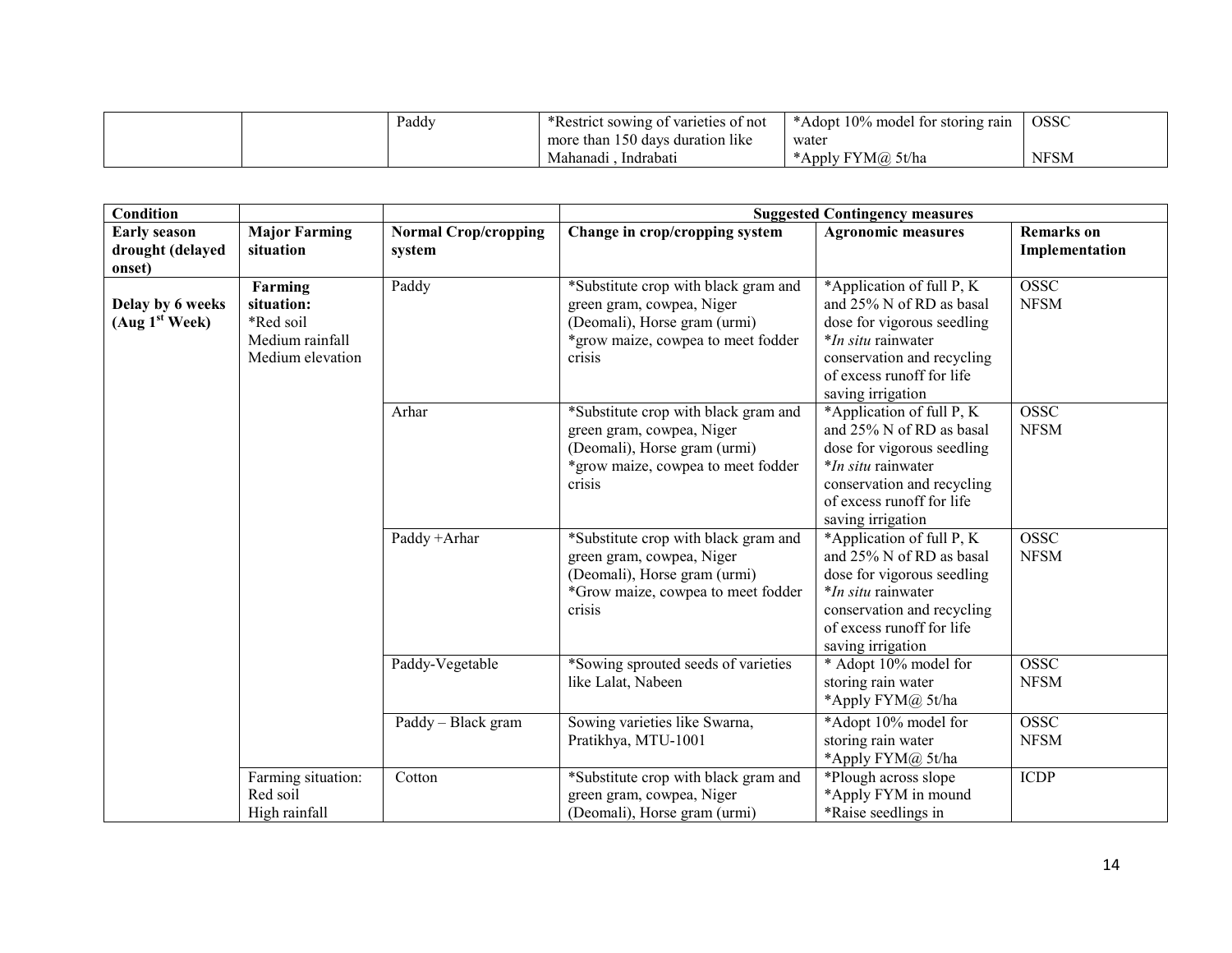|                                             | Medium elevation                                    |                                                                                                                                                                       | *Grow maize, cowpea to meet fodder<br>crisis                                                                                                                         | polythene for gapfill                                                                       |                              |
|---------------------------------------------|-----------------------------------------------------|-----------------------------------------------------------------------------------------------------------------------------------------------------------------------|----------------------------------------------------------------------------------------------------------------------------------------------------------------------|---------------------------------------------------------------------------------------------|------------------------------|
|                                             |                                                     | Paddy-Lathyrus                                                                                                                                                        | *Sowing sprouted seeds of varieties<br>like Lalat, Nabeen                                                                                                            | *Adopt 10% model for<br>storing rain water<br>*Apply FYM@ 5t/ha                             | <b>OSSC</b><br><b>NFSM</b>   |
|                                             |                                                     | Paddy                                                                                                                                                                 | Sowing varieties like Swarna,<br>Pratikhya, MTU-1001                                                                                                                 | *Adopt 10% model for<br>storing rain water<br>*Apply FYM@ 5t/ha                             | <b>OSSC</b>                  |
| Red soil<br>High rainfall<br>High elevation | Minor millet-Niger                                  | *Select short duration var. like Ragi<br>(Dibyasingha, AKP2<br>Subhra), Bajra(WBC75, BSB15),<br>Little millet(Kolab,Sabar), Kodo(VL<br>129), Foxtail millet(SIA 2876) | *Plough and sow across the<br>slope<br>*Apply FYM @ 2t/ha<br>*Apply all fert. basal                                                                                  | <b>NFSM</b>                                                                                 |                              |
|                                             |                                                     | Arhar                                                                                                                                                                 | Select short duration varieties like<br>UPAS 120, Durga, Pragati, Jagruti<br>$(120 - 130 \text{ days})$                                                              | *Test germination %<br>*Soak 5-6 hr before sowing                                           | <b>OSSC</b><br><b>ISOPOM</b> |
| soil                                        |                                                     | Paddy                                                                                                                                                                 | Sowing varieties like Swarna,<br>Pratikhya, MTU-1001                                                                                                                 | *adopt 10% model for<br>storing rain water<br>*Apply FYM@ 5t/ha                             | <b>OSSC</b><br><b>NFSM</b>   |
|                                             | Red and Yellow<br>High rainfall<br>Medium elevation | Cotton                                                                                                                                                                | *Substitute crop with black gram and<br>green gram, cowpea, Niger<br>(Deomali), Horse gram (urmi)<br>*grow maize, cowpea to meet fodder<br>crisis                    | *Plough across slope<br>*Apply FYM in mound<br>*Raise seedlings in<br>polythene for gapfill | <b>OSSC</b><br><b>ISOPOM</b> |
|                                             |                                                     | Paddy - Onion                                                                                                                                                         | *Sowing sprouted seeds of varieties<br>like Lalat, Nabeen                                                                                                            | *adopt 10% model for<br>storing rain water<br>*Apply FYM@ 5t/ha                             | <b>OSSC</b>                  |
|                                             |                                                     | $Paddy - mung$                                                                                                                                                        | Sowing varieties like Swarna,<br>Pratikhya, MTU-1001                                                                                                                 | *adopt 10% model for<br>storing rain water<br>*Apply FYM@ 5t/ha                             | <b>OSSC</b>                  |
|                                             | Black soil<br>Medium rainfall<br>Medium elevation   | Millets                                                                                                                                                               | *Select short duration var. like<br>Ragi(Dibyasingha, AKP2<br>Subhra), Bajra(WBC75, BSB15),<br>Little millet(Kolab,Sabar), Kodo(VL<br>129), Foxtail millet(SIA 2876) | *Plough across slope<br>*Apply FYM $@$ 5 t/ha                                               | <b>OSSC</b><br><b>ISOPOM</b> |
|                                             |                                                     | Paddy - Onion                                                                                                                                                         | *Sowing sprouted seeds of varieties<br>like Lalat, Nabeen                                                                                                            | *adopt 10% model for<br>storing rain water<br>*Apply FYM@ 5t/ha                             | <b>OSSC</b>                  |
|                                             |                                                     | Paddy - Lathyrus                                                                                                                                                      | Sowing varieties like Swarna,<br>Pratikhya, MTU-1001                                                                                                                 | *adopt 10% model for<br>storing rain water                                                  | <b>OSSC</b>                  |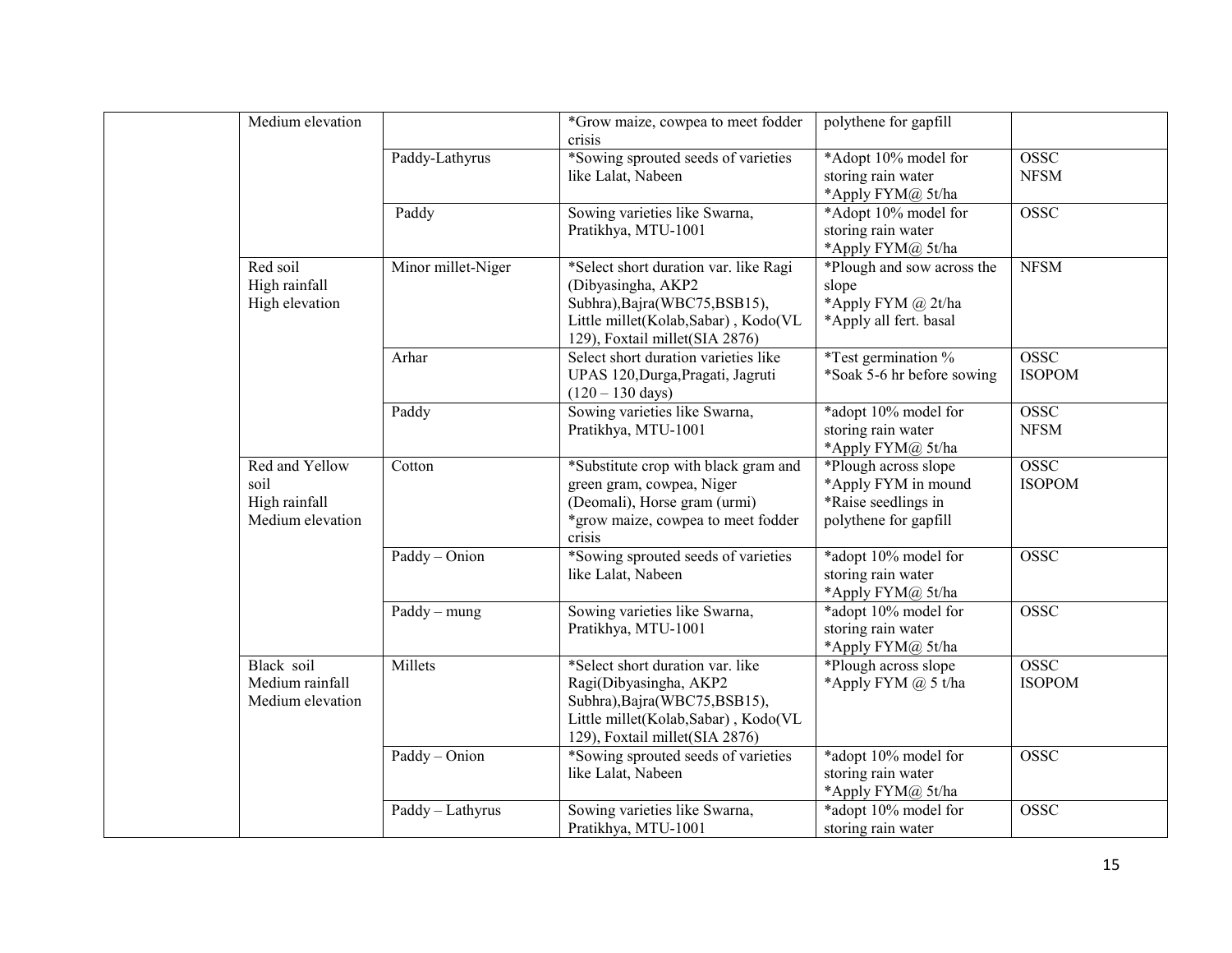|                                                 |                   |                                                                                                                                                   | *Apply FYM@ 5t/ha                                                                           |                              |
|-------------------------------------------------|-------------------|---------------------------------------------------------------------------------------------------------------------------------------------------|---------------------------------------------------------------------------------------------|------------------------------|
| Black soil<br>High rainfall<br>Medium elevation | Cotton+Arhar      | *Substitute crop with black gram and<br>green gram, cowpea, Niger<br>(Deomali), Horse gram (urmi)<br>*grow maize, cowpea to meet fodder<br>crisis | *Plough across slope<br>*Apply FYM in mound                                                 | <b>OSSC</b><br><b>ISOPOM</b> |
|                                                 | Paddy - Lentil    | *Sowing sprouted seeds of varieties<br>like Lalat, Nabeen                                                                                         | *Adopt 10% model for<br>storing rain water<br>*Apply FYM@ 5t/ha                             |                              |
|                                                 | Paddy - Mung      | Sowing varieties like Swarna,<br>Pratikhya, MTU-1001                                                                                              | *adopt 10% model for<br>storing rain water<br>*Apply FYM@ 5t/ha                             |                              |
| Alluvial soil                                   | Groundnut - Mung  | *Substitute crop with black gram and<br>green gram, cowpea, Niger<br>(Deomali), Horse gram (urmi)<br>*grow maize, cowpea to meet fodder<br>crisis | *Plough across slope<br>*Apply FYM in mound<br>*Raise seedlings in<br>polythene for gapfill | <b>ISOPOM</b><br><b>OSSC</b> |
|                                                 | Paddy - Sunflower | *Sowing sprouted seeds of varieties<br>like Lalat, Nabeen                                                                                         | *adopt 10% model for<br>storing rain water<br>*Apply FYM@ 5t/ha                             |                              |
|                                                 | Paddy - Blackgram | Sowing varieties like Swarna,<br>Pratikhya, MTU-1001                                                                                              | *adopt 10% model for<br>storing rain water<br>*Apply FYM@ 5t/ha                             |                              |
| Forest soil                                     | Maize - Mustard   | *Substitute crop with blackgram and<br>greengram, cowpea, Niger (Deomali),<br>Horsegram (urmi)<br>*grow maize, cowpea to meet fodder<br>crisis    | *Plough across slope<br>*Apply FYM in mound<br>*Raise seedlings in<br>polythene for gapfill | <b>OSSC</b><br><b>ISOPOM</b> |
|                                                 | Paddy             | *Sowing sprouted seeds of varieties<br>like Lalat, Nabeen                                                                                         | *adopt 10% model for<br>storing rain water<br>*Apply FYM@ 5t/ha                             |                              |
|                                                 | Paddy             | Sowing varieties like Swarna,<br>Pratikhya, MTU-1001                                                                                              | *adopt 10% model for<br>storing rain water<br>*Apply FYM@ 5t/ha                             |                              |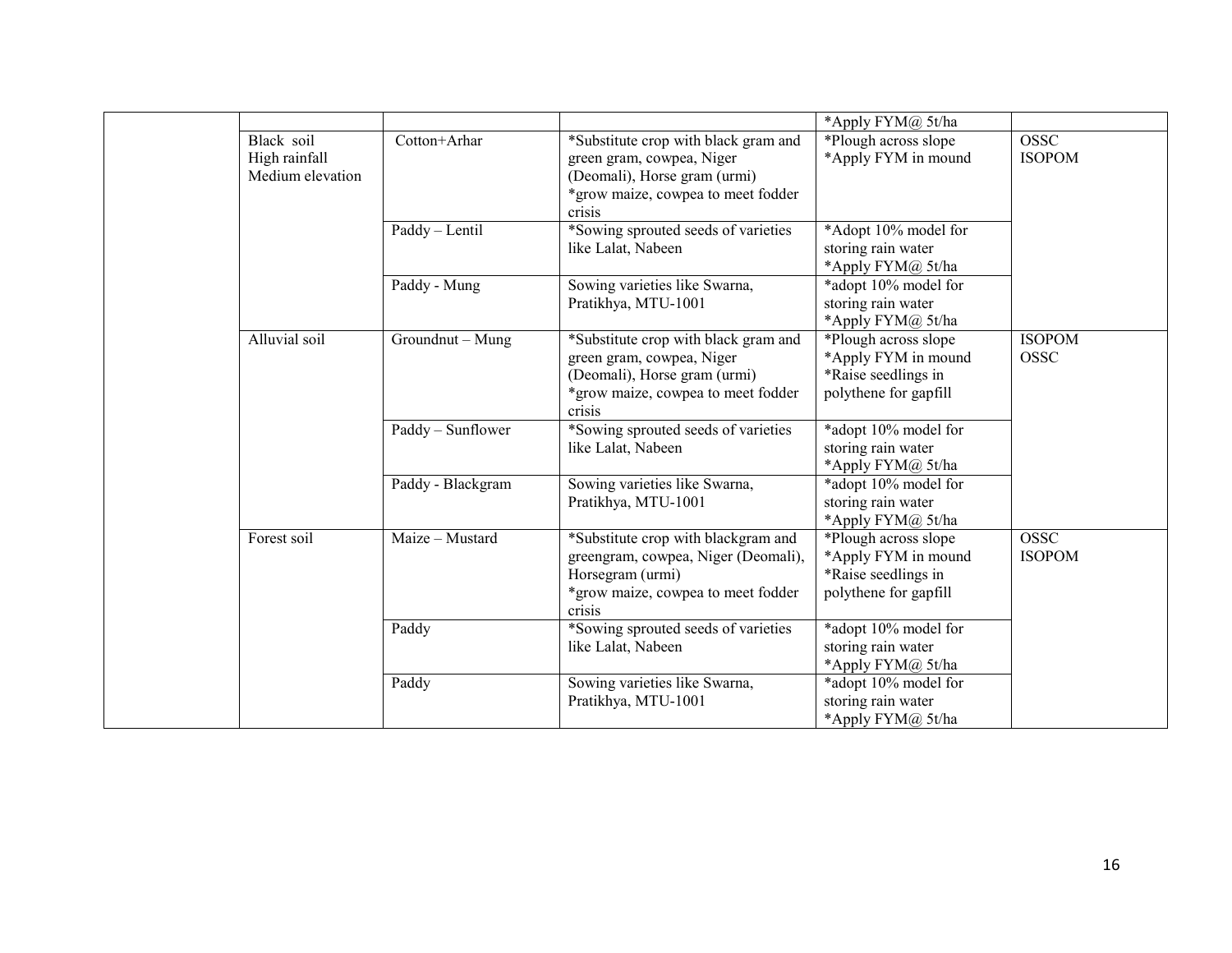| <b>Condition</b>                                  |                                                                               |                                       | <b>Suggested Contingency measures</b>                                                                                                                                                |                                                                                                                                                                                       |                                     |  |
|---------------------------------------------------|-------------------------------------------------------------------------------|---------------------------------------|--------------------------------------------------------------------------------------------------------------------------------------------------------------------------------------|---------------------------------------------------------------------------------------------------------------------------------------------------------------------------------------|-------------------------------------|--|
| <b>Early season</b><br>drought (delayed<br>onset) | <b>Major Farming</b><br>situation                                             | <b>Normal Crop/cropping</b><br>system | Change in crop/cropping system                                                                                                                                                       | <b>Agronomic measures</b>                                                                                                                                                             | <b>Remarks</b> on<br>Implementation |  |
| Delay by 8 weeks<br>(Aug 3 <sup>rd</sup> week)    | <b>Farming situation:</b><br>*Red soil<br>Medium rainfall<br>Medium elevation | Paddy                                 | *Substitute crop with blackgram<br>and greengram, cowpea, Niger<br>(Deomali), Horsegram (urmi)<br>*grow maize, cowpea to meet<br>fodder crisis                                       | *Application of full P, K and<br>25% N of RD as basal dose for<br>vigorous seedling<br>*Insitu rainwater conservation<br>and recycling of excess runoff<br>for life saving irrigation | <b>OSSC</b><br><b>ISOPOM</b>        |  |
|                                                   |                                                                               | Arhar                                 | *Substitute crop with blackgram<br>and greengram, cowpea, Niger<br>(Deomali), Horsegram (urmi)<br>*grow maize, cowpea to meet<br>fodder crisis                                       | *Application of full P, K and<br>25% N of RD as basal dose for<br>vigorous seedling<br>*Insitu rainwater conservation<br>and recycling of excess runoff<br>for life saving irrigation | <b>OSSC</b><br><b>ISOPOM</b>        |  |
|                                                   |                                                                               | Paddy + Arhar                         | *Substitute crop with blackgram<br>and greengram, cowpea, Niger<br>(Deomali), Horsegram (urmi)<br>*grow maize, cowpea to meet<br>fodder crisis                                       | *Application of full P, K and<br>25% N of RD as basal dose for<br>vigorous seedling<br>*Insitu rainwater conservation<br>and recycling of excess runoff<br>for life saving irrigation | <b>OSSC</b><br><b>ISOPOM</b>        |  |
|                                                   |                                                                               | Paddy-Vegetable                       | *Sowing sprouted seeds of<br>varieties like Lalat, Nabeen                                                                                                                            | *adopt 10% model for storing<br>rain water<br>*Apply FYM@ 5t/ha<br>*spray weedicide                                                                                                   | <b>OSSC</b><br>Soil Cons. Dept.     |  |
|                                                   |                                                                               | Paddy - Black gram                    | Sowing varieties like Swarna,<br>Pratikhya, MTU-1001                                                                                                                                 | *adopt 10% model for storing<br>rain water<br>*Apply FYM@ 5t/ha<br>*spray weedicide                                                                                                   | <b>OSSC</b><br>Soil Cons. Dept.     |  |
|                                                   | Farming situation:<br>Red soil<br>High rainfall<br>Medium elevation           | Cotton                                | *Substitute crop with<br>blackgram(Prasad, PU 30) and<br>greengram(PDM54,K851),<br>cowpea, Niger (Utkal Niger)),<br>Horsegram (urmi)<br>*grow maize, cowpea to meet<br>fodder crisis | *Plough across slope<br>*Apply FYM $\omega$ 5 t/ha                                                                                                                                    | <b>NFSM</b>                         |  |
|                                                   |                                                                               | Paddy-Lathyrus                        | *Sowing sprouted seeds of<br>varieties like Lalat, Nabeen                                                                                                                            | *adopt 10% model for storing<br>rain water<br>*Apply FYM@ 5t/ha                                                                                                                       | <b>OSSC</b><br>Soil Cons. Dept.     |  |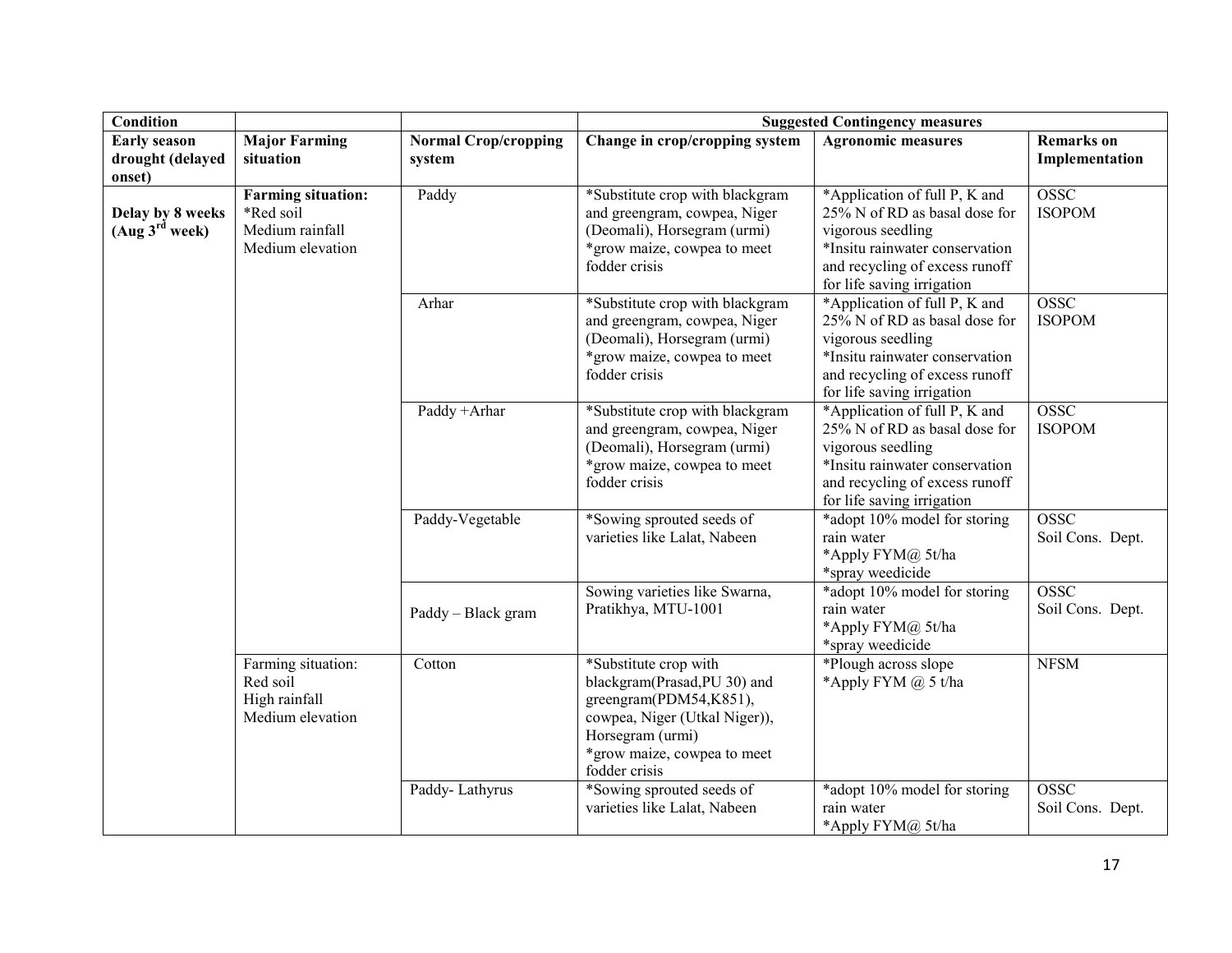|                                   |                                                   | Paddy                                    | Sowing varieties like Swarna,<br>Pratikhya, MTU-1001                                                                                                                    | *adopt 10% model for storing<br>rain water                                                               | <b>OSSC</b><br>Soil Cons. Dept.       |
|-----------------------------------|---------------------------------------------------|------------------------------------------|-------------------------------------------------------------------------------------------------------------------------------------------------------------------------|----------------------------------------------------------------------------------------------------------|---------------------------------------|
|                                   | Red soil<br>High rainfall<br>High elevation       | Minor millet-Niger                       | *Select short duration var. like<br>Ragi(Dibyasingha, AKP2<br>Subhra), Bajra(WBC75, BSB15),<br>Little millet(Kolab,Sabar),<br>Kodo(VL 129), Foxtail millet(SIA<br>2876) | *Apply FYM@ 5t/ha<br>*Plough and sow across the<br>slope<br>*Apply FYM @ 2t/ha<br>*Apply all fert. basal | <b>OSSC</b><br>ICDP-Course<br>cereals |
|                                   |                                                   | Arhar                                    | *Sowing cowpea(Utkal Manika),<br>Niger (Utkal Niger)), Horsegram<br>(urm)                                                                                               | *adopt 10% model for storing<br>rain water<br>*Apply FYM@ 5t/ha                                          | <b>OSSC</b><br>Soil Cons. Dept.       |
|                                   |                                                   | Paddy                                    | Sowing varieties like Swarna,<br>Pratikhya, MTU-1001                                                                                                                    | *adopt 10% model for storing<br>rain water<br>*Apply FYM@ 5t/ha                                          | <b>OSSC</b><br>Soil Cons. Dept.       |
| High rainfall<br>Medium elevation | Red and Yellow soil                               | Cotton                                   | *Substitute crop with blackgram<br>and greengram, cowpea, Niger<br>(Deomali), Horsegram (urmi)<br>*grow maize, cowpea to meet<br>fodder crisis                          | *Plough across slope<br>*Apply FYM @ 5t/ha<br>*Control weed chemically                                   | <b>OSSC</b><br><b>ISOPOM</b>          |
|                                   |                                                   | $Paddy - Onion$                          | *Sowing sprouted seeds of<br>varieties like Lalat, Nabeen                                                                                                               | *adopt 10% model for storing<br>rain water<br>*Apply FYM@ 5t/ha                                          | <b>OSSC</b><br>Soil Cons. Dept        |
|                                   |                                                   | $Paddy - mung$                           | Sowing varieties like Swarna,<br>Pratikhya, MTU-1001                                                                                                                    | *adopt 10% model for storing<br>rain water<br>*Apply FYM@ 5t/ha                                          | <b>OSSC</b><br>Soil Cons. Dept        |
|                                   | Black soil<br>Medium rainfall<br>Medium elevation | Millets                                  | *Select short duration var. like<br>Ragi(Dibyasingha, AKP2<br>Subhra), Bajra(WBC75, BSB15),<br>Little millet(Kolab,Sabar),<br>Kodo(VL 129), Foxtail millet(SIA<br>2876) | *Plough and sow across the<br>slope<br>*Apply FYM @ 2t/ha<br>*Apply all fert. basal                      | ICDP-course<br>cereals<br><b>OSSC</b> |
|                                   |                                                   | $\overline{\text{Paddy} - \text{onion}}$ | *Sowing sprouted seeds of<br>varieties like Lalat, Nabeen                                                                                                               | *adopt 10% model for storing<br>rain water<br>*Apply FYM@ 5t/ha                                          | <b>OSSC</b><br>Soil Cons. Dept        |
|                                   |                                                   | Paddy - Lathyrus                         | Sowing varieties like Swarna,<br>Pratikhya, MTU-1001                                                                                                                    | *adopt 10% model for storing<br>rain water<br>*Apply FYM@ 5t/ha                                          | <b>OSSC</b><br>Soil Cons. Dept        |
|                                   | Black soil<br>High rainfall                       | Cotton+Arhar                             | *Substitute crop with blackgram<br>and greengram, cowpea, Niger                                                                                                         | *Plough across slope<br>Apply FYM @ 5t/ha                                                                | <b>ISOPOM</b><br><b>OSSC</b>          |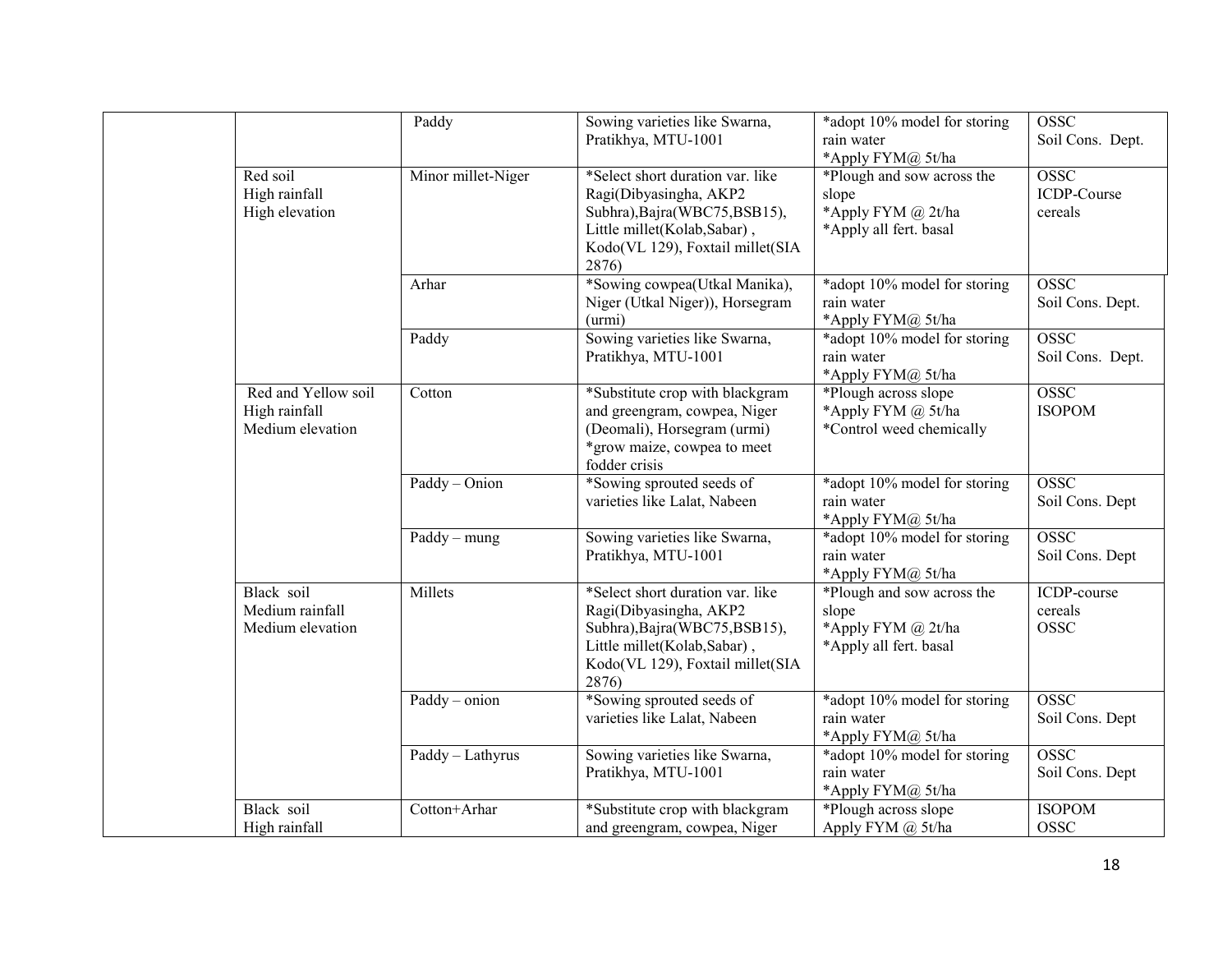| Medium elevation |                   | (Deomali), Horsegram (urmi)<br>*grow maize, cowpea to meet<br>fodder crisis                                                                    | *Control weed chemically                                                |                                               |
|------------------|-------------------|------------------------------------------------------------------------------------------------------------------------------------------------|-------------------------------------------------------------------------|-----------------------------------------------|
|                  | Paddy - Lentil    | *Sowing sprouted seeds of<br>varieties like Lalat, Nabeen                                                                                      | *adopt 10% model for storing<br>rain water<br>*Apply FYM@ 5t/ha         | <b>OSSC</b><br>Soil Cons. Dept                |
|                  | Paddy - Mung      | Sowing varieties like Swarna,<br>Pratikhya, MTU-1001                                                                                           | *adopt 10% model for storing<br>rain water<br>*Apply FYM@ 5t/ha         | <b>OSSC</b><br>Soil Cons. Dept                |
| Alluvial soil    | Groundnut - Mung  | *Substitute crop with blackgram<br>and greengram, cowpea, Niger<br>(Deomali), Horsegram (urmi)<br>*grow maize, cowpea to meet<br>fodder crisis | *Plough across slope<br>* Apply FYM @ 5t/ha<br>*Control weed chemically | <b>OSSC</b><br>Soil Cons. Dept                |
|                  | Paddy - Sunflower | *Sowing sprouted seeds of<br>varieties like Lalat, Nabeen                                                                                      | *adopt 10% model for storing<br>rain water<br>*Apply $FYM@$ 5t/ha       | <b>OSSC</b><br>Soil Cons. Dept<br><b>NFSM</b> |
|                  | Paddy - Blackgram | Sowing varieties like Swarna,<br>Pratikhya, MTU-1001                                                                                           | *adopt 10% model for storing<br>rain water<br>*Apply FYM@ 5t/ha         | <b>OSSC</b><br>Soil Cons. Dept                |
| Forest soil      | Maize - mustard   | *Substitute crop with blackgram<br>and greengram, cowpea, Niger<br>(Deomali), Horsegram (urmi)<br>*grow maize, cowpea to meet<br>fodder crisis | *Plough across slope<br>* Apply FYM @ 5t/ha<br>*Control weed chemically | <b>OSSC</b><br><b>ISOPOM</b>                  |
|                  | Paddy             | *Sowing sprouted seeds of<br>varieties like Lalat, Nabeen                                                                                      | *adopt 10% model for storing<br>rain water<br>*Apply FYM@ 5t/ha         | <b>OSSC</b><br>Soil Cons. Dept                |
|                  | Paddy             | Sowing varieties like Swarna,<br>Pratikhya, MTU-1001                                                                                           | *adopt 10% model for storing<br>rain water<br>*Apply FYM@ 5t/ha         | <b>OSSC</b><br>Soil Cons. Dept                |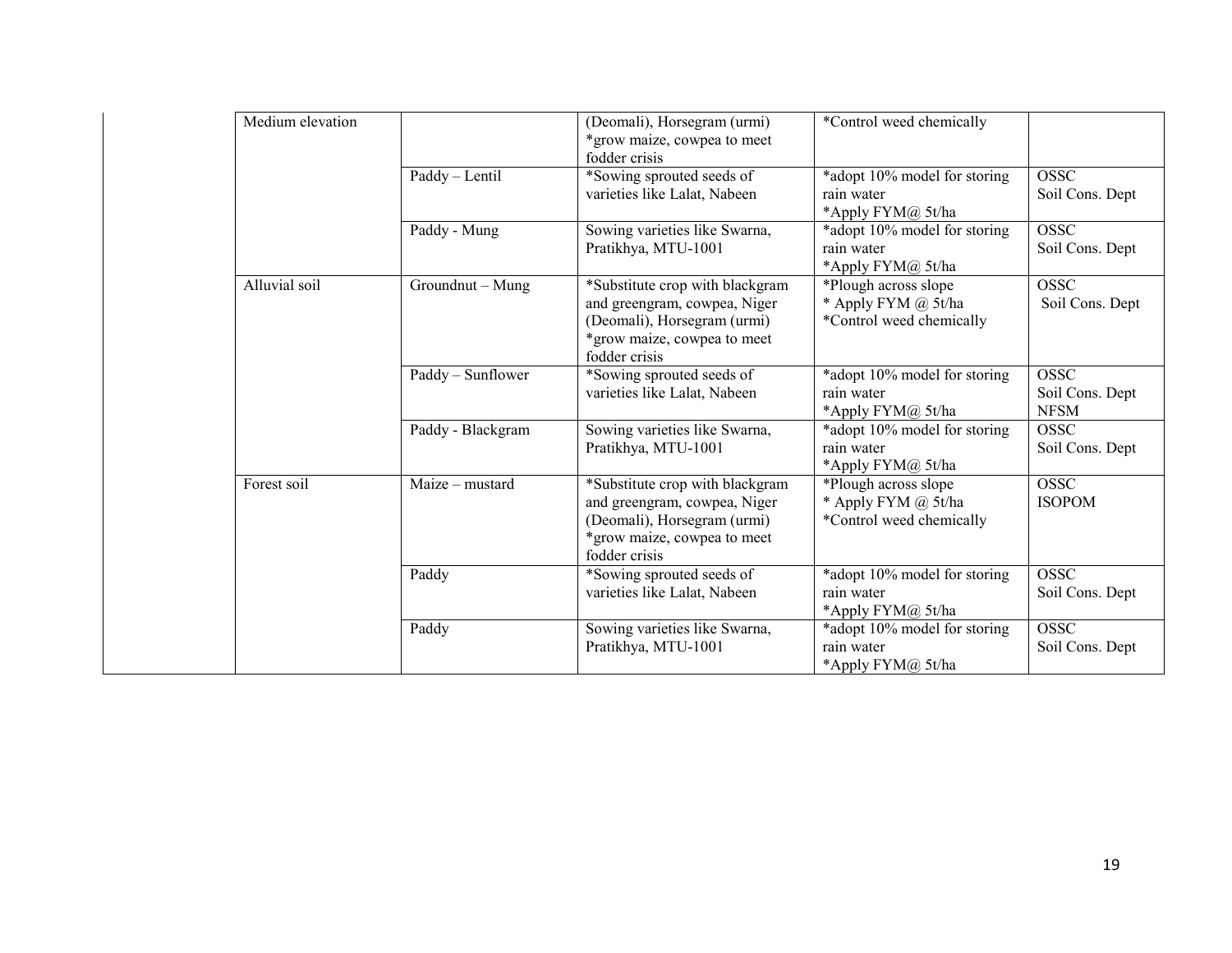| <b>Condition</b>                                                                                                  |                                                                               |                       | <b>Suggested Contingency measures</b>                                                                                                                                                                                                                                                                                           |                                                                                                          |                                       |  |
|-------------------------------------------------------------------------------------------------------------------|-------------------------------------------------------------------------------|-----------------------|---------------------------------------------------------------------------------------------------------------------------------------------------------------------------------------------------------------------------------------------------------------------------------------------------------------------------------|----------------------------------------------------------------------------------------------------------|---------------------------------------|--|
| Early season drought                                                                                              | <b>Major Farming</b>                                                          | Normal Crop/          | Crop management                                                                                                                                                                                                                                                                                                                 | Soil nutrient & moisture                                                                                 | <b>Remarks</b> on                     |  |
| (Normal onset)                                                                                                    | situation                                                                     | cropping system       |                                                                                                                                                                                                                                                                                                                                 | conservation measues                                                                                     | Implementation                        |  |
| <b>Normal onset</b><br>followed by 15-20<br>days dry spell after<br>sowing leading to<br>poor<br>germination/crop | <b>Farming situation:</b><br>*Red soil<br>Medium rainfall<br>Medium elevation | Paddy                 | *if 50% mortality then re-sow the crop up<br>to July after receipt of rainfall<br>* growing non paddy crop like Ragi<br>(Dibyasinha, Suvra), Green gram, PDM-<br>54, Cowpea, Utkalmanika<br>*if mortality $\leq 50\%$ , then crop may be gap<br>filled                                                                          | *In-situ moisture<br>conservation by hoeing,<br>ridging to base crop for<br>storing excess run-off water | ICDP-course<br>cereals<br><b>OSSC</b> |  |
| stand etc.                                                                                                        |                                                                               | Arhar                 | *if 50% mortality then re-sow the crop up<br>to July after receipt of rainfall<br>* growing non paddy crop like Ragi<br>(Dibyasinha, Suvra), Green gram, PDM-<br>54, Cowpea, Utkalmanika<br>*if mortality $\leq 50\%$ , then crop may be gap<br>filled                                                                          | *In-situ moisture<br>conservation by hoeing,<br>ridging to base crop for<br>storing excess run-off water | ICDP-course<br>cereals<br><b>OSSC</b> |  |
|                                                                                                                   |                                                                               | Paddy +Arhar          | *if 50% mortality then re-sow the crop up<br>to July after receipt of rainfall<br>* growing non paddy crop like Ragi<br>(Dibyasinha, Suvra), Green gram, PDM-<br>54, Cowpea, Utkalmanika<br>*if mortality $<50\%$ , then crop may be gap<br>filled                                                                              | *In-situ moisture<br>conservation by hoeing,<br>ridging to base crop for<br>storing excess run-off water | ICDP-course<br>cereals<br><b>OSSC</b> |  |
|                                                                                                                   |                                                                               | Paddy-Vegetable       | *If rice population $\leq 50\%$ -resow the crop<br>*resowing of sprouted seeds of 125 days<br>variety<br>$@100-120$ kg/ha for maintaining plant<br>popln. $400 - 600/m^2$<br>*if rice population $> 50\%$ - carryout khelua<br>operation<br>*raise community nursery of rice for<br>transplanting<br>*Sow seeds in punji method | *Cover seeds with<br>FYM:SSP(10:1) mixture                                                               | <b>OSSC</b>                           |  |
|                                                                                                                   |                                                                               | Paddy - Black<br>gram | *If rice population $\leq 50\%$ -resow the crop<br>*resowing of sprouted seeds of 125 days<br>variety<br>*if rice population > 50% - carryout khelua<br>operation<br>*raise community nursery of rice for                                                                                                                       | *Bond plugging for storing<br>water                                                                      | <b>OSSC</b><br><b>NFSM</b>            |  |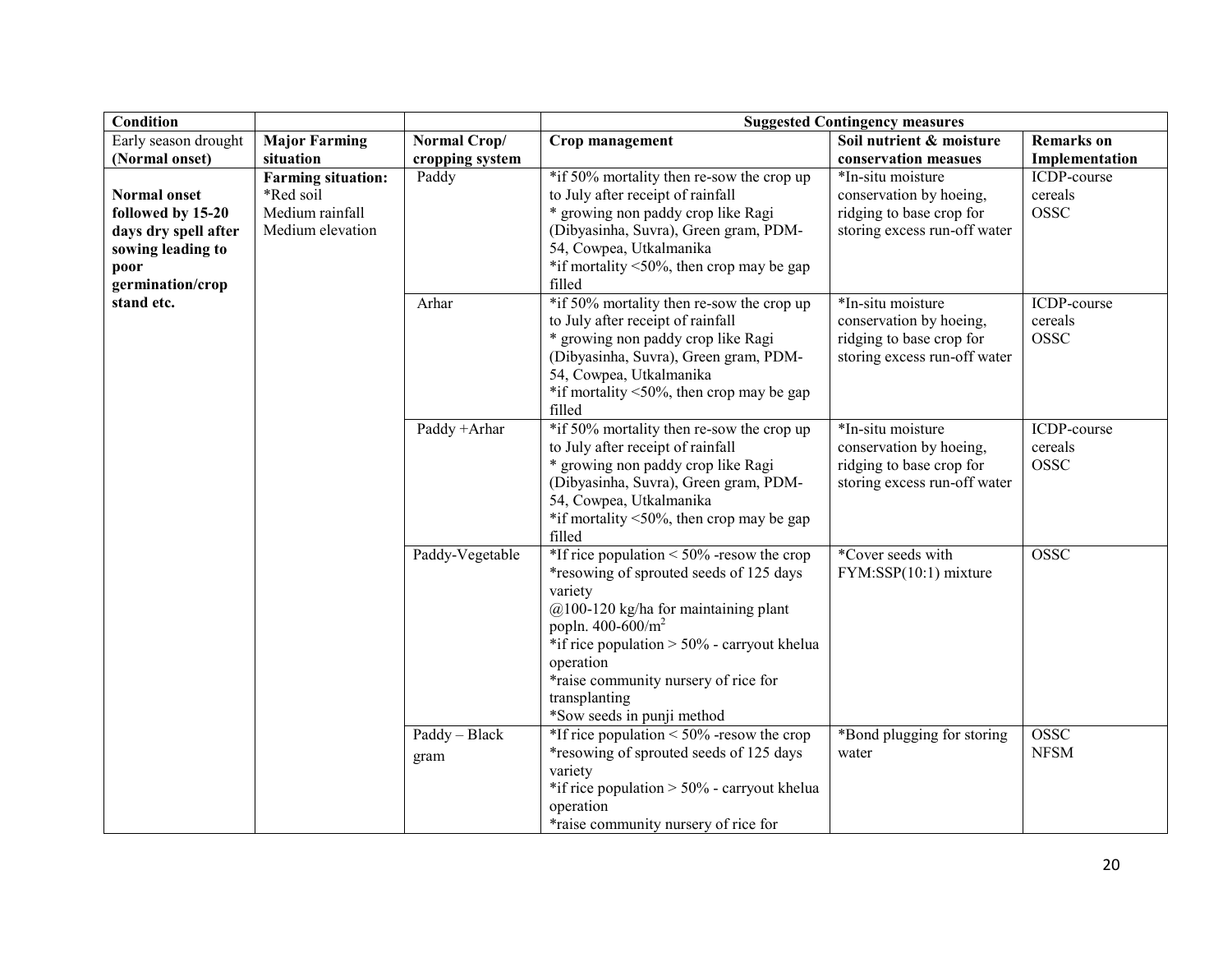|                           |                                      |                    | transplanting                                                                                                                                                                                                                 |                                                                                                           |                            |
|---------------------------|--------------------------------------|--------------------|-------------------------------------------------------------------------------------------------------------------------------------------------------------------------------------------------------------------------------|-----------------------------------------------------------------------------------------------------------|----------------------------|
|                           | Farming situation:<br>Red soil       | Cotton             | *Spray Quizalofop ethyl for weed control<br>*gap fill with polythene raised seedlings                                                                                                                                         | *Go for mulching                                                                                          | <b>ICDP</b>                |
|                           | High rainfall<br>Medium elevation    | Paddy-Lathyrus     | *If rice population $\leq 50\%$ -resow the crop<br>*resowing of sprouted seeds of 125 days<br>variety<br>*if rice population $> 50\%$ - carryout khelua<br>operation<br>*raise community nursery of rice for<br>transplanting | *cover seeds with<br>FYM:SSP (10:1) mixture                                                               | <b>OSSC</b><br><b>NFSM</b> |
|                           |                                      | Paddy              | *If rice population $\leq 50\%$ -resow the crop<br>*resowing of sprouted seeds of 125 days<br>variety<br>*if rice population $> 50\%$ - carryout khelua<br>operation<br>*raise community nursery of rice for<br>transplanting | *Bond plugging for storing<br>water                                                                       | <b>OSSC</b><br><b>NFSM</b> |
| Red soil<br>High rainfall | High elevation                       | Minor millet-Niger | Resowing may be done if mortality is there                                                                                                                                                                                    | Apply fertilizer (top<br>dressing) immediately after<br>rainfall.                                         | ICDP-course<br>cereals     |
|                           |                                      | Arhar              | Gap filling by reseeding                                                                                                                                                                                                      | Apply fertilizer (top<br>dressing) immediately after<br>rainfall.                                         | <b>ISOPOM</b>              |
|                           |                                      | Paddy              | *If rice population < $50\%$ -resow the crop<br>*resowing of sprouted seeds of 125 days<br>variety<br>*if rice population > 50% - carryout khelua<br>operation<br>*raise community nursery of rice for<br>transplanting       | *Bond plugging for storing<br>water<br>*Apply fertilizer (top<br>dressing) immediately after<br>rainfall. | <b>OSSC</b><br><b>NFSM</b> |
|                           | Red and Yellow soil<br>High rainfall | Cotton             | *Spray Quizalofop ethyl for weed control<br>*gap fill with polythene raised seedlings                                                                                                                                         | *Go for mulching                                                                                          | <b>ICDP</b>                |
|                           | Medium elevation                     | Paddy - Onion      | *If rice population $\leq 50\%$ -resow the crop<br>*resowing of sprouted seeds of 125 days<br>variety<br>*if rice population $> 50\%$ - carryout khelua<br>operation<br>*raise community nursery of rice for<br>transplanting | Apply fertilizer (top<br>dressing) immediately after<br>rainfall.                                         | <b>OSSC</b>                |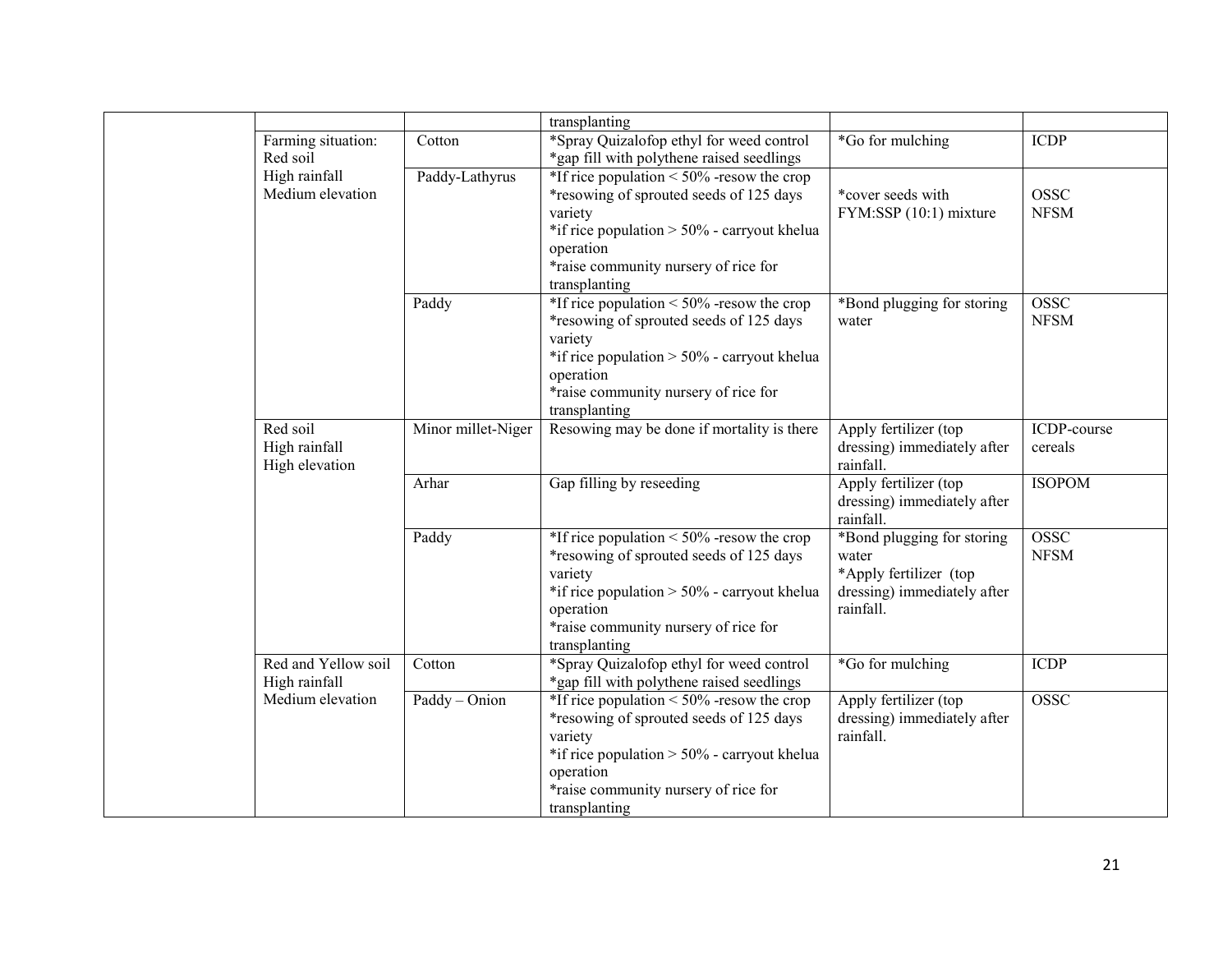|  |                                                   | Paddy - Mung     | *If rice population $\leq 50\%$ -resow the crop<br>*resowing of sprouted seeds of 125 days<br>variety<br>*if rice population $> 50\%$ - carryout khelua<br>operation<br>*raise community nursery of rice for<br>transplanting | *Bond plugging for storing<br>water<br>*Apply fertilizer (top<br>dressing) immediately after<br>rainfall. | <b>OSSC</b>                |
|--|---------------------------------------------------|------------------|-------------------------------------------------------------------------------------------------------------------------------------------------------------------------------------------------------------------------------|-----------------------------------------------------------------------------------------------------------|----------------------------|
|  | Black soil<br>Medium rainfall<br>Medium elevation | Millets          | Resowing may be done if mortality is there                                                                                                                                                                                    | Apply fertilizer (top<br>dressing) immediately after<br>rainfall.                                         | ICDP-course<br>cereals     |
|  |                                                   | Paddy - Onion    | *If rice population $\leq 50\%$ -resow the crop<br>*resowing of sprouted seeds of 125 days<br>variety<br>*if rice population $> 50\%$ - carryout khelua<br>operation<br>*raise community nursery of rice for<br>transplanting | *Bond plugging for storing<br>water<br>*Apply fertilizer (top<br>dressing) immediately after<br>rainfall. | <b>OSSC</b>                |
|  |                                                   | Paddy - Lathyrus | *If rice population $\leq 50\%$ -resow the crop<br>*resowing of sprouted seeds of 125 days<br>variety<br>*if rice population $> 50\%$ - carryout khelua<br>operation<br>*raise community nursery of rice for<br>transplanting | *Bond plugging for storing<br>water<br>*Apply fertilizer (top<br>dressing) immediately after<br>rainfall. | <b>OSSC</b><br><b>NFSM</b> |
|  | Black soil<br>High rainfall<br>Medium elevation   | Cotton+Arhar     | *Spray Quizalofop ethyl for weed control<br>*gapfill with polythene raised seedlings                                                                                                                                          | *Go for mulching<br>*Apply fertilizer (top<br>dressing) immediately after<br>rainfall.                    | <b>ICDP</b>                |
|  |                                                   | Paddy - Lentil   | *If rice population $\leq 50\%$ -resow the crop<br>*resowing of sprouted seeds of 125 days<br>variety<br>*if rice population $> 50\%$ - carryout khelua<br>operation<br>*raise community nursery of rice for<br>transplanting | *Bond plugging for storing<br>water<br>*Apply fertilizer (top<br>dressing) immediately after<br>rainfall. | <b>OSSC</b>                |
|  |                                                   | Paddy - Mung     | *If rice population $\leq 50\%$ -resow the crop<br>*resowing of sprouted seeds of 125 days<br>variety<br>*if rice population $> 50\%$ - carryout khelua<br>operation                                                          | *Bond plugging for storing<br>water<br>*Apply fertilizer (top<br>dressing) immediately after<br>rainfall. | <b>OSSC</b>                |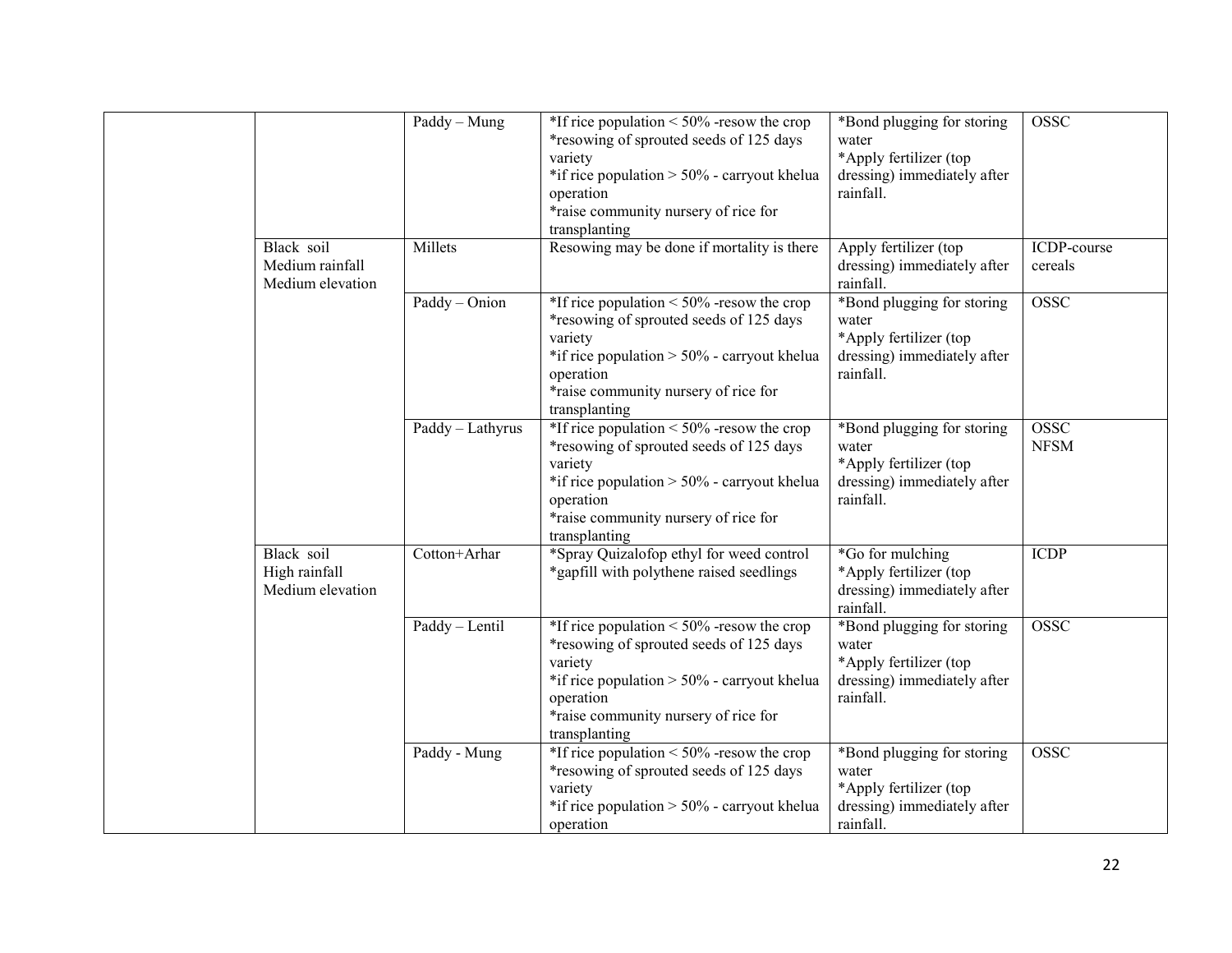|  |               |                      | *raise community nursery of rice for<br>transplanting                                                                                                                                                                         |                                                                                                                            |                            |
|--|---------------|----------------------|-------------------------------------------------------------------------------------------------------------------------------------------------------------------------------------------------------------------------------|----------------------------------------------------------------------------------------------------------------------------|----------------------------|
|  | Alluvial soil | Groundnut-<br>Mung   | *Spray Quizalofop ethyl for weed control.<br>*complete hoeing immediately after 25                                                                                                                                            | * Complete hoeing,<br>weeding followed by                                                                                  |                            |
|  |               |                      | days                                                                                                                                                                                                                          | ridging                                                                                                                    |                            |
|  |               | Paddy - Sunflower    | *If rice population $\leq 50\%$ -resow the crop<br>*resowing of sprouted seeds of 125 days<br>variety<br>*if rice population > 50% - carryout khelua<br>operation<br>*raise community nursery of rice for<br>transplanting    | cover seeds with FYM:SSP<br>mixture                                                                                        | <b>OSSC</b><br><b>NFSM</b> |
|  |               | Paddy -<br>Blackgram | *If rice population $\leq 50\%$ -resow the crop<br>*resowing of sprouted seeds of 125 days<br>variety<br>*if rice population > $50\%$ - carryout khelua<br>operation<br>*raise community nursery of rice for<br>transplanting | *Bond plugging for storing<br>water<br>*Apply fertilizer (top<br>dressing) immediately after<br>rainfall.                  | <b>OSSC</b><br><b>NFSM</b> |
|  | Forest soil   | $Maize - Mustard$    | *Complete hoeing for dust mulching                                                                                                                                                                                            | * Complete hoeing,<br>weeding followed by<br>ridging<br>*Apply fertilizer (top<br>dressing) immediately after<br>rainfall. | <b>ISOPOM</b>              |
|  |               | Paddy                | *If rice population $\leq 50\%$ -resow the crop<br>*resowing of sprouted seeds of 125 days<br>variety<br>*if rice population $> 50\%$ - carryout khelua<br>operation<br>*raise community nursery of rice for<br>transplanting | cover seeds with FYM:SSP<br>mixture                                                                                        | <b>OSSC</b>                |
|  |               | Paddy                | *If rice population $\leq 50\%$ -resow the crop<br>*resowing of sprouted seeds of 125 days<br>variety<br>*if rice population > 50% - carryout khelua<br>operation<br>*raise community nursery of rice for<br>transplanting    | *Bond plugging for storing<br>water<br>*Apply fertilizer (top<br>dressing) immediately after<br>rainfall.                  | <b>OSSC</b>                |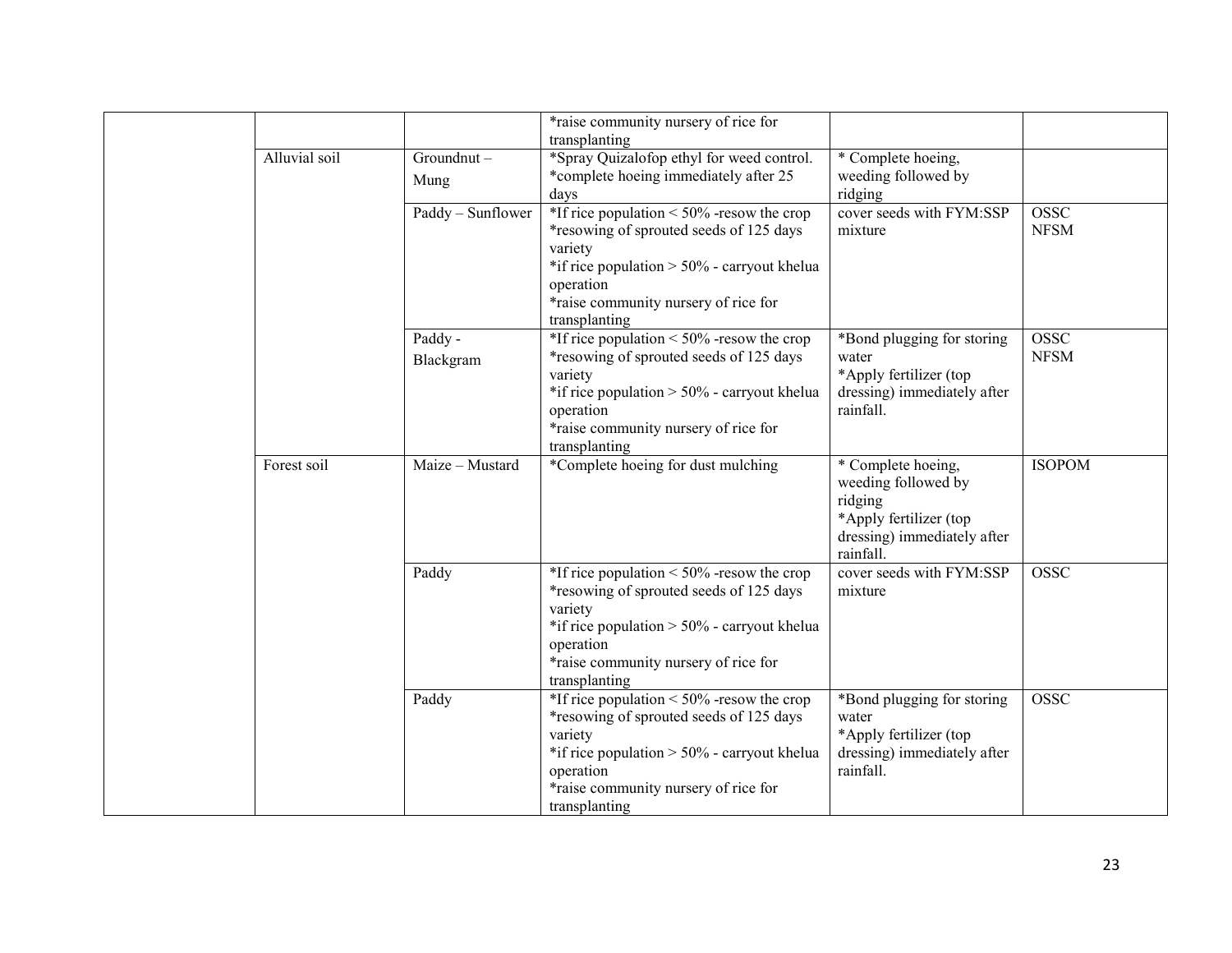| <b>Condition</b>                                                                                     |                                   |                                                                            |                                                                                                                                                                                                                                                                  | <b>Suggested Contingency measures</b>                                                                                                                                                                  |                                            |  |  |
|------------------------------------------------------------------------------------------------------|-----------------------------------|----------------------------------------------------------------------------|------------------------------------------------------------------------------------------------------------------------------------------------------------------------------------------------------------------------------------------------------------------|--------------------------------------------------------------------------------------------------------------------------------------------------------------------------------------------------------|--------------------------------------------|--|--|
| Mid season<br>drought<br>(long dry spell,<br>consecutive 2<br>weeks rainless<br>$($ >2.5 mm) period) | <b>Major Farming</b><br>situation | <b>Normal Crop/cropping</b><br>system                                      | Crop management                                                                                                                                                                                                                                                  | Soil nutrient & moisture<br>conservation measues                                                                                                                                                       | <b>Remarks</b> on<br>Implementation        |  |  |
| Farming<br>situation:<br>At vegetative<br>*Red soil<br>stage<br>Medium rainfall<br>Medium elevation  | Paddy                             | *complete hoeing and weeding<br>in non-paddy crop to provide<br>dust mulch | *practice organic mulching to extend<br>the period of moisture availability.<br>*close drainage holes to check the<br>seepage loss                                                                                                                               | <b>NFSM</b><br><b>NREGS</b><br><b>RKVY</b>                                                                                                                                                             |                                            |  |  |
|                                                                                                      | Arhar                             | *complete hoeing and weeding<br>in non-paddy crop to provide<br>dust mulch | *practice organic mulching to extend<br>the period of moisture availability.<br>*close drainage holes to check the<br>seepage loss                                                                                                                               | <b>NFSM</b><br><b>NREGS</b><br><b>RKVY</b>                                                                                                                                                             |                                            |  |  |
|                                                                                                      | Paddy +Arhar                      | *complete hoeing and weeding<br>in non-paddy crop to provide<br>dust mulch | *practice organic mulching to extend<br>the period of moisture availability.<br>*close drainage holes to check the<br>seepage loss                                                                                                                               | <b>NFSM</b><br><b>NREGS</b><br><b>RKVY</b>                                                                                                                                                             |                                            |  |  |
|                                                                                                      |                                   | Paddy-Vegetable                                                            | *with hold N fertilizer<br>application up to receipt of<br>rainfall<br>* Follow plant protection<br>measures against blast disease<br>*Lifesaving irrigation to<br>nursery<br>*Transplant seedlings upto 45<br>days old with close spacing<br>&4-5 seedling/hill | *practice organic mulching to extend<br>the period of moisture availability.<br>*close drainage holes to check the<br>seepage loss<br>*Don't apply N to nursery<br>*Apply 50% N of RD at transplanting | <b>NFSM</b><br><b>NREGS</b><br><b>RKVY</b> |  |  |
|                                                                                                      |                                   | Paddy - Black gram                                                         | *Skip beusaning if 45 days old<br>*Weed out the field<br>Gap fill clonally<br>*Lifesaving irrigation to<br>nursery<br>*Transplant seedlings upto<br>60days old with close spacing<br>$&$ 4-5 seedling/hill                                                       | *Apply N on rainfall receipt<br>*Don't apply N to nursery<br>*Apply 50% N of RD at transplanting                                                                                                       | <b>NFSM</b><br><b>NREGS</b><br><b>RKVY</b> |  |  |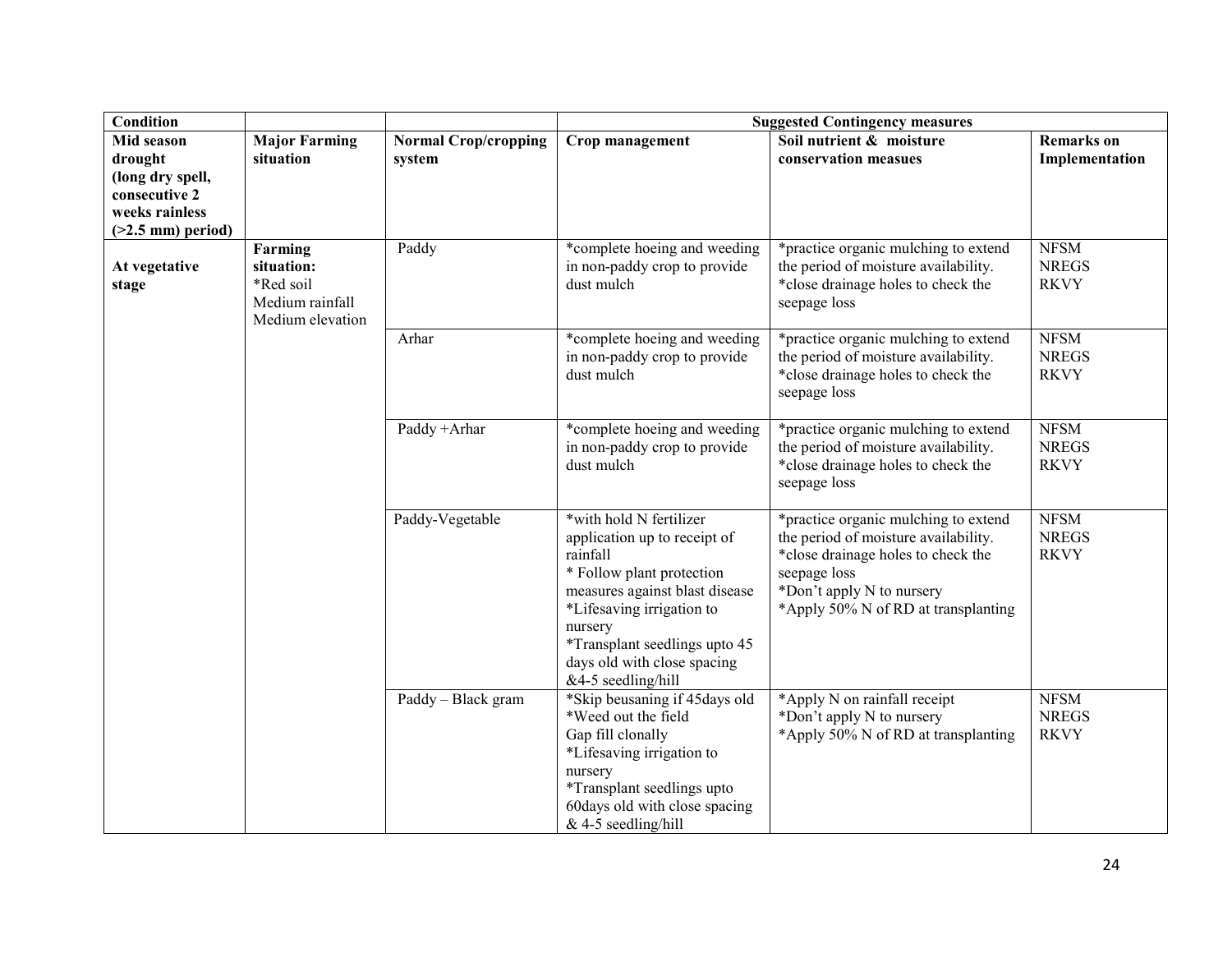| Farming situation: | Cotton             | * Spray Quizalofop ethyl for                          | *Spray planofix                      | <b>NFSM</b>  |
|--------------------|--------------------|-------------------------------------------------------|--------------------------------------|--------------|
| Red soil           |                    | weed control                                          | *Top dress after rain                | <b>NREGS</b> |
| High rainfall      |                    |                                                       |                                      | <b>RKVY</b>  |
| Medium elevation   | Paddy-Lathyrus     | *with hold N fertilizer                               | *practice organic mulching to extend | <b>NFSM</b>  |
|                    |                    | application up to receipt of                          | the period of moisture availability. | <b>NREGS</b> |
|                    |                    | rainfall                                              | *close drainage holes to check the   | <b>RKVY</b>  |
|                    |                    | * Follow plant protection                             | seepage loss                         |              |
|                    |                    | measures against blast                                | *Don't apply N to nursery            |              |
|                    |                    | disease*Lifesaving irrigation                         | *Apply 50% N of RD at transplanting  |              |
|                    |                    |                                                       |                                      |              |
|                    |                    | to nursery<br><i>*Transplant seedlings upto 45</i>    |                                      |              |
|                    |                    | days old with close spacing                           |                                      |              |
|                    |                    |                                                       |                                      |              |
|                    |                    | &4-5 seedling/hill                                    |                                      |              |
|                    | Paddy - Black gram | *Skip beusaning if 45 days old<br>*Weed out the field | *Apply N on rainfall receipt         | <b>NFSM</b>  |
|                    |                    |                                                       | *Don't apply N to nursery            | <b>NREGS</b> |
|                    |                    | Gap fill clonally                                     | *Apply 50% N of RD at transplanting  | <b>RKVY</b>  |
|                    |                    | *Lifesaving irrigation to                             |                                      |              |
|                    |                    | nursery                                               |                                      |              |
|                    |                    | <i>*Transplant seedlings upto</i>                     |                                      |              |
|                    |                    | 60 days old with close spacing                        |                                      |              |
|                    |                    | &4-5 seedling/hill                                    |                                      |              |
| Red soil           | Minor millet-Niger | Thin out to the extent of 25%                         | *Apply N on rainfall receipt         | <b>ICDP</b>  |
| High rainfall      |                    | for mulching                                          |                                      |              |
| High elevation     | Arhar              | Provide irrigation at critical                        | Spray 2% urea                        |              |
|                    |                    | stage                                                 |                                      |              |
|                    | Paddy              | *Skip beusaning if 45days old                         | *Apply N on rainfall receipt         | <b>NFSM</b>  |
|                    |                    | *Weed out the field                                   | *Don't apply N to nursery            | <b>NREGS</b> |
|                    |                    | Gap fill clonally                                     | *Apply 50% N of RD at transplanting  | <b>RKVY</b>  |
|                    |                    | *Lifesaving irrigation to                             |                                      |              |
|                    |                    | nursery                                               |                                      |              |
|                    |                    | *Transplant seedlings upto                            |                                      |              |
|                    |                    | 60days old with close spacing                         |                                      |              |
|                    |                    | &4-5 seedling/hill                                    |                                      |              |
| Red and Yellow     | Cotton             | * Spray Quizalofop ethyl for                          | *Spray planofix                      | <b>ICDP</b>  |
| soil               |                    | weed control                                          | *Top dress after rain                |              |
| High rainfall      | Paddy - Onion      | *with hold N fertilizer                               | *practice organic mulching to extend | <b>NFSM</b>  |
| Medium elevation   |                    | application up to receipt of                          | the period of moisture availability. | <b>NREGS</b> |
|                    |                    | rainfall                                              | *close drainage holes to check the   | <b>RKVY</b>  |
|                    |                    | * Follow plant protection                             | seepage loss                         |              |
|                    |                    | measures against blast disease                        | *Don't apply N to nursery            |              |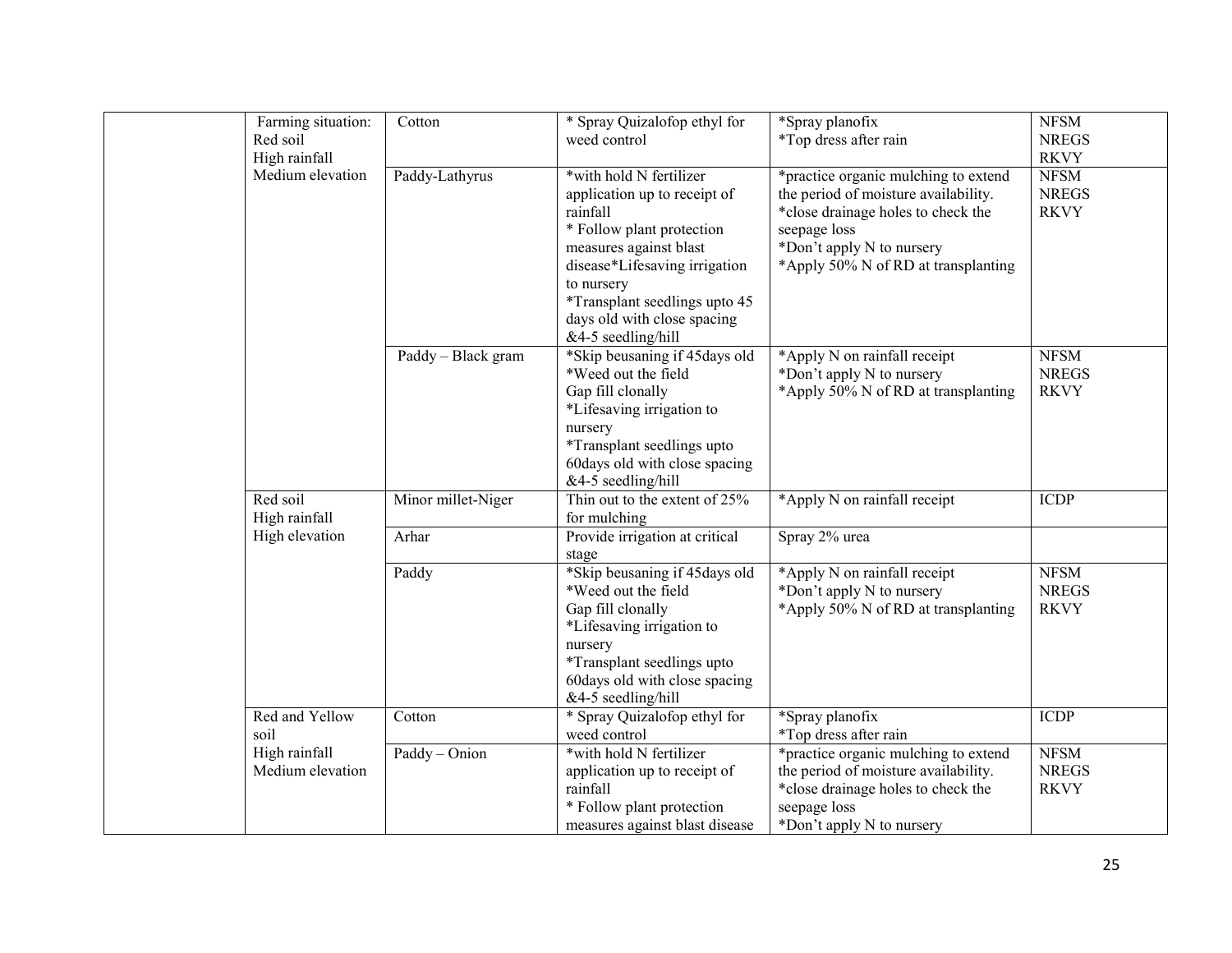|                                                                                                      |                  | *Lifesaving irrigation to<br>nursery<br>*Transplant seedlings upto 45                                                                                                                                                                                                   | *Apply 50% N of RD at transplanting                                                                                                                                                                    |                                            |
|------------------------------------------------------------------------------------------------------|------------------|-------------------------------------------------------------------------------------------------------------------------------------------------------------------------------------------------------------------------------------------------------------------------|--------------------------------------------------------------------------------------------------------------------------------------------------------------------------------------------------------|--------------------------------------------|
|                                                                                                      |                  | days old with close spacing<br>&4-5 seedling/hill                                                                                                                                                                                                                       |                                                                                                                                                                                                        |                                            |
| Black soil<br>Medium rainfall<br>Medium elevation<br>Black soil<br>High rainfall<br>Medium elevation | Paddy-Mung       | *Skip beusaning if 45days old<br>*Weed out the field<br>Gap fill clonally<br>*Lifesaving irrigation to<br>nursery<br>*Transplant seedlings upto<br>60 days old with close spacing<br>&4-5 seedling/hill                                                                 | *Apply N on rainfall receipt<br>*Don't apply N to nursery<br>*Apply 50% N of RD at transplanting                                                                                                       | <b>NFSM</b><br><b>NREGS</b><br><b>RKVY</b> |
|                                                                                                      | Millets          | Thin out to the extent of 25%<br>for mulching                                                                                                                                                                                                                           | *Apply N on rainfall receipt                                                                                                                                                                           | <b>ICDP</b>                                |
|                                                                                                      | Paddy - onion    | *with hold N fertilizer<br>application up to receipt of<br>rainfall<br>* Follow plant protection<br>measures against blast disease<br>*Lifesaving irrigation to<br>nursery<br><i>*Transplant seedlings upto 45</i><br>days old with close spacing<br>&4-5 seedling/hill | *practice organic mulching to extend<br>the period of moisture availability.<br>*close drainage holes to check the<br>seepage loss<br>*Don't apply N to nursery<br>*Apply 50% N of RD at transplanting | <b>NFSM</b><br><b>NREGS</b><br><b>RKVY</b> |
|                                                                                                      | Paddy - Lathyrus | *Skip beusaning if 45days old<br>*Weed out the field<br>Gap fill clonally<br>*Lifesaving irrigation to<br>nursery<br>*Transplant seedlings upto<br>60days old with close spacing<br>&4-5 seedling/hill                                                                  | *Apply N on rainfall receipt<br>*Don't apply N to nursery<br>*Apply 50% N of RD at transplanting                                                                                                       | <b>NFSM</b><br><b>NREGS</b><br><b>RKVY</b> |
|                                                                                                      | Cotton+Arhar     | * Spray Quizalofop ethyl for<br>weed control<br>Provide irrigation at critical<br>stage                                                                                                                                                                                 | *Spray planofix<br>*Top dress after rain Spray 2% urea                                                                                                                                                 | <b>ICDP</b>                                |
|                                                                                                      | Paddy - Lentil   | *with hold N fertilizer<br>application up to receipt of<br>rainfall                                                                                                                                                                                                     | *practice organic mulching to extend<br>the period of moisture availability.<br>*close drainage holes to check the                                                                                     | <b>NFSM</b><br><b>NREGS</b><br><b>RKVY</b> |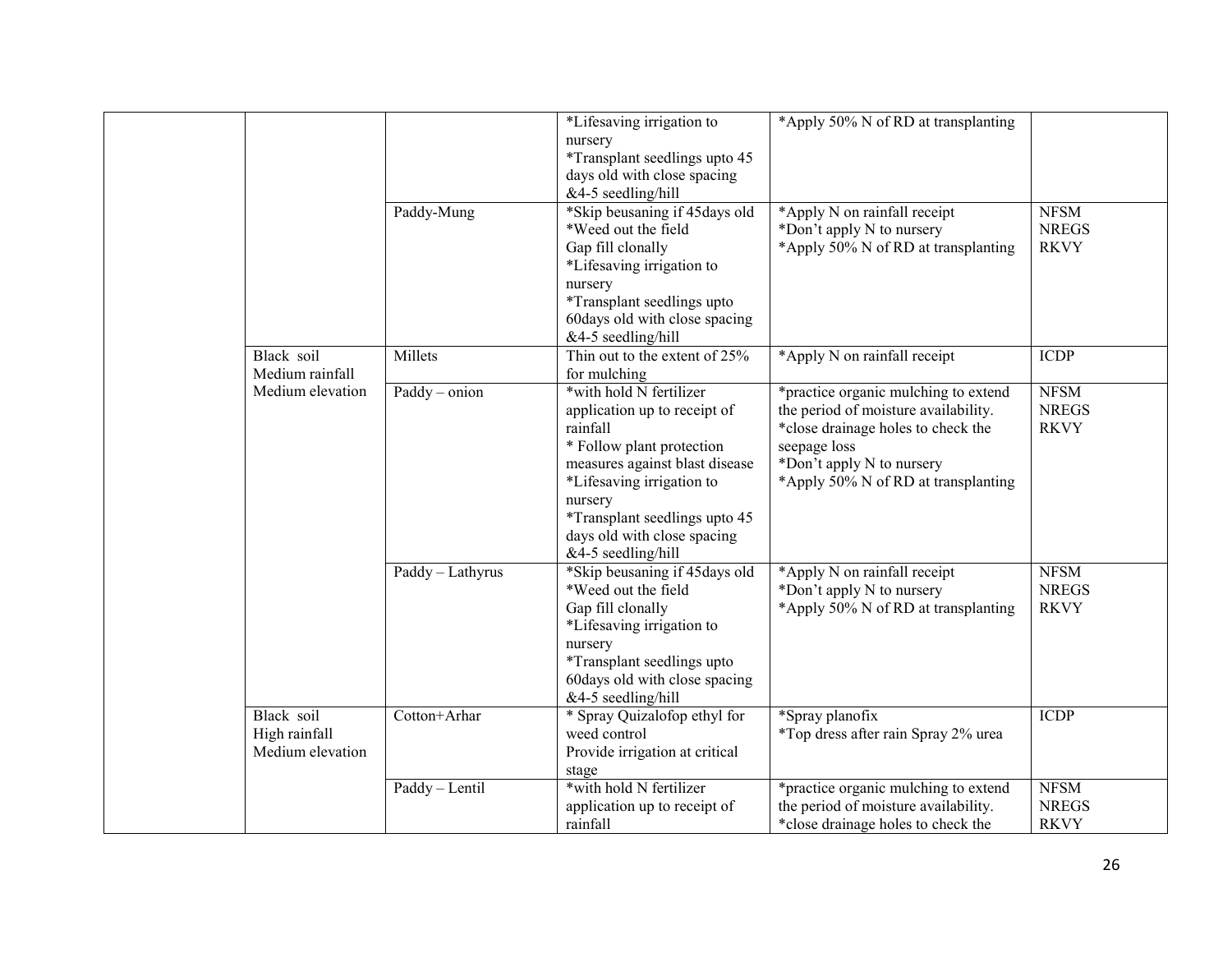|               |                    | * Follow plant protection<br>measures against blast disease<br>*Lifesaving irrigation to<br>nursery<br>*Transplant seedlings upto 45<br>days old with close spacing<br>&4-5 seedling/hill                                                                        | seepage loss<br>*Don't apply N to nursery<br>*Apply 50% N of RD at transplanting                                                                                                                       |                                            |
|---------------|--------------------|------------------------------------------------------------------------------------------------------------------------------------------------------------------------------------------------------------------------------------------------------------------|--------------------------------------------------------------------------------------------------------------------------------------------------------------------------------------------------------|--------------------------------------------|
|               | Paddy -Mung        | *Skip beusaning if 45days old<br>*Weed out the field<br>Gap fill clonally<br>*Lifesaving irrigation to<br>nursery<br>*Transplant seedlings upto<br>60 days old with close spacing<br>&4-5 seedling/hill                                                          | *Apply N on rainfall receipt<br>*Don't apply N to nursery<br>*Apply 50% N of RD at transplanting                                                                                                       | <b>NFSM</b><br><b>NREGS</b><br><b>RKVY</b> |
| Alluvial soil | Groundnut - Mung   | Spray Quizalofop ethyl for<br>weed control<br>Skip hoing                                                                                                                                                                                                         | Spray 2% urea and B                                                                                                                                                                                    | <b>ISOPOM</b>                              |
|               | Paddy - Sunflower  | *with hold N fertilizer<br>application up to receipt of<br>rainfall<br>* Follow plant protection<br>measures against blast disease<br>*Lifesaving irrigation to<br>nursery<br>*Transplant seedlings upto 45<br>days old with close spacing<br>&4-5 seedling/hill | *practice organic mulching to extend<br>the period of moisture availability.<br>*close drainage holes to check the<br>seepage loss<br>*Don't apply N to nursery<br>*Apply 50% N of RD at transplanting | <b>NFSM</b>                                |
|               | Paddy - Black gram | *Skip beusaning if 45 days old<br>& Weed out the field<br>Gap fill clonally<br>*Lifesaving irrigation to<br>nursery<br>*Transplant seedlings upto<br>60 days old with close spacing<br>&4-5 seedling/hill                                                        | *Apply N on rainfall receipt<br>*Don't apply N to nursery<br>*Apply 50% N of RD at transplanting                                                                                                       | <b>NFSM</b>                                |
| Forest soil   | Maize - Mustard    | Hoeing for dust mulch<br>Spray weedicide with hood                                                                                                                                                                                                               | Apply N on rainfall receipt                                                                                                                                                                            | <b>ISOPOM</b>                              |
|               | Paddy              | *with hold N fertilizer<br>application up to receipt of                                                                                                                                                                                                          | *practice organic mulching to extend<br>the period of moisture availability.                                                                                                                           | <b>NFSM</b>                                |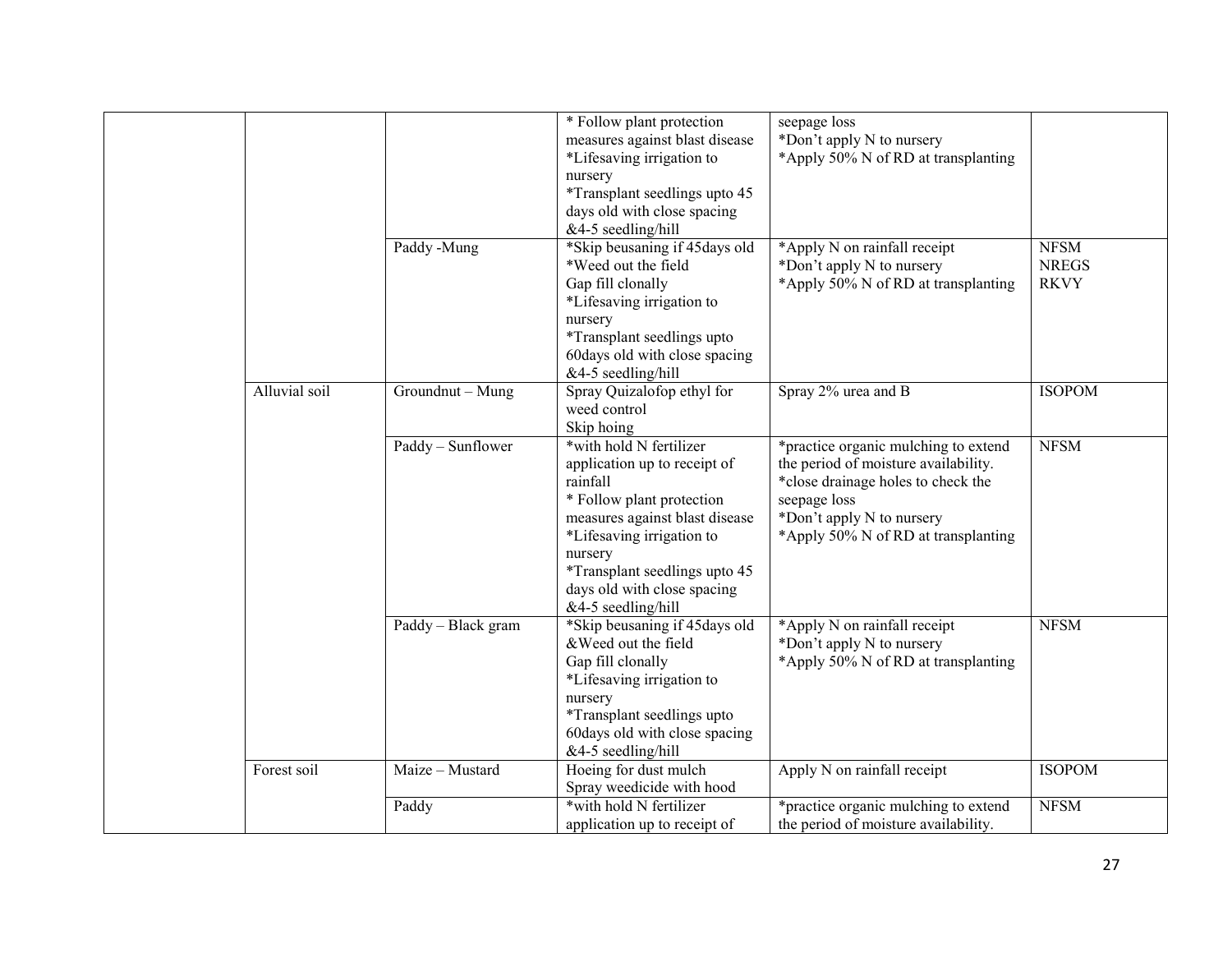|  |       | rainfall<br>* Follow plant protection<br>measures against blast disease<br>*Lifesaving irrigation to<br>nursery<br>*Transplant seedlings upto 45<br>days old with close spacing<br>$&4-5$ seedling/hill   | *close drainage holes to check the<br>seepage loss<br>*Don't apply N to nursery<br>*Apply 50% N of RD at transplanting |             |
|--|-------|-----------------------------------------------------------------------------------------------------------------------------------------------------------------------------------------------------------|------------------------------------------------------------------------------------------------------------------------|-------------|
|  | Paddy | *Skip beusaning if 45 days<br>old&Weed out the field<br>Gap fill clonally<br>*Lifesaving irrigation to<br>nursery<br>*Transplant seedlings upto<br>60 days old with close spacing<br>$&4-5$ seedling/hill | *Apply N on rainfall receipt<br>*Don't apply N to nursery<br>*Apply 50% N of RD at transplanting                       | <b>NFSM</b> |

| Condition                                 |                                                                           |                                       |                                                                                                                                                                 | <b>Suggested Contingency measures</b>            |                                     |
|-------------------------------------------|---------------------------------------------------------------------------|---------------------------------------|-----------------------------------------------------------------------------------------------------------------------------------------------------------------|--------------------------------------------------|-------------------------------------|
| Mid season<br>drought (long dry<br>spell) | <b>Major Farming</b><br>situation                                         | <b>Normal Crop/cropping</b><br>system | Crop management                                                                                                                                                 | Soil nutrient & moisture<br>conservation measues | <b>Remarks</b> on<br>Implementation |
| At flowering/<br>fruiting stage           | Farming<br>situation:<br>*Red soil<br>Medium rainfall<br>Medium elevation | Paddy                                 | *Provide protective irrigation<br>through recycling of harvested rain<br>water<br>*provide irrigation at critical stages<br>such as flowering and grain filling | Spray urea and MOP as top<br>dressing            | <b>NFSM</b>                         |
|                                           |                                                                           | Arhar                                 | *Provide protective irrigation<br>through recycling of harvested rain<br>water<br>*provide irrigation at critical stages<br>such as flowering and grain filling | Spray urea and MOP as top<br>dressing            | <b>NFSM</b>                         |
|                                           |                                                                           | Paddy +Arhar                          | *Provide protective irrigation<br>through recycling of harvested rain<br>water<br>*provide irrigation at critical stages<br>such as flowering and grain filling | Spray urea and MOP as top<br>dressing            | <b>NFSM</b>                         |
|                                           |                                                                           | Paddy-Vegetable                       | *provide irrigation at critical stages                                                                                                                          | Spray urea and MOP as top                        | <b>NFSM</b>                         |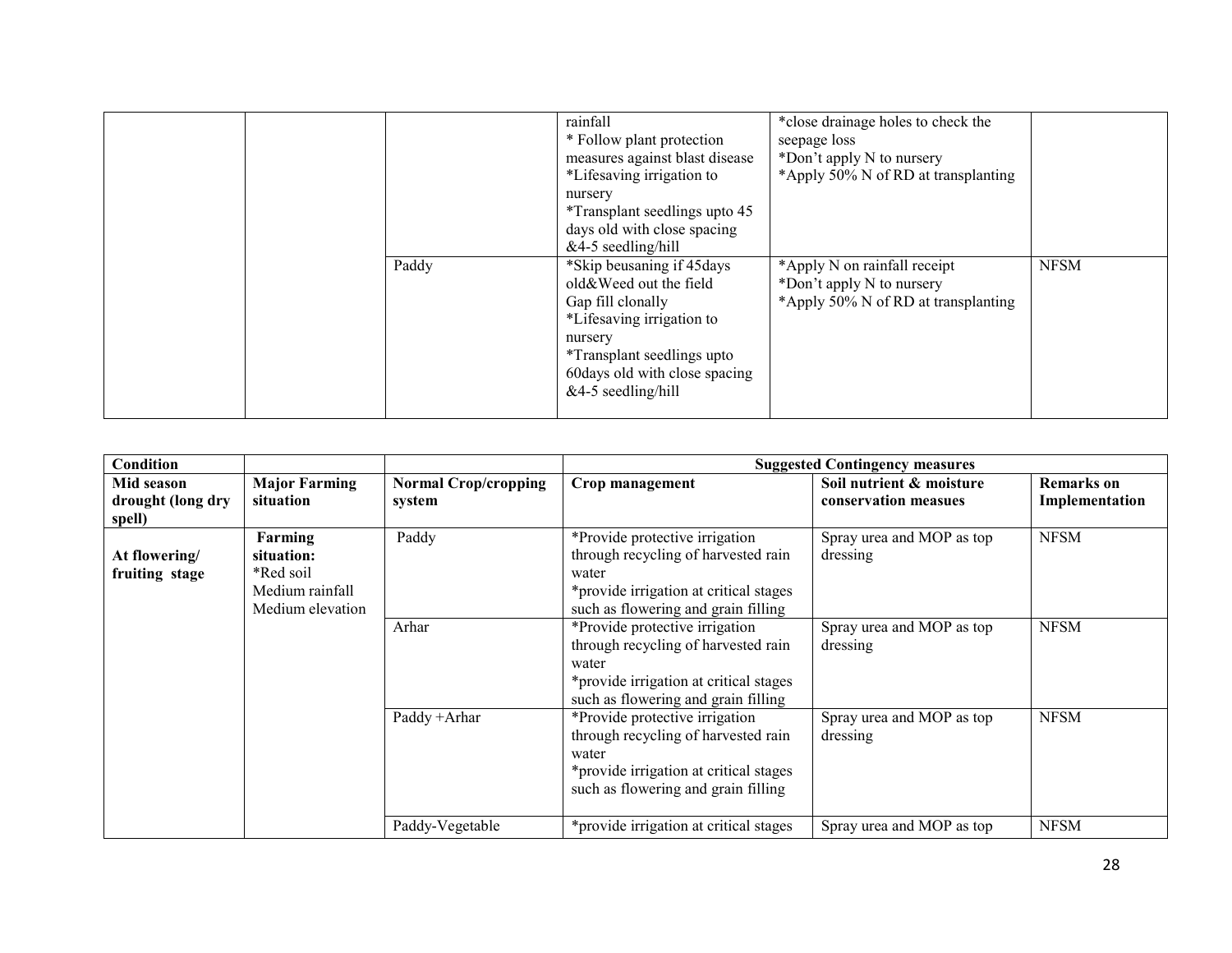|  |                                                                     | Paddy -Blackgram   | such as flowering and grain filling<br>*If crop fails, the ideal pre rabi crops<br>like horsegram, Niger, Blackgram,<br>and sesame can be taken in residual<br>moisture condition<br>*provide irrigation at critical stages<br>such as flowering and grain filling | dressing<br>Spray urea and MOP | <b>ISOPOM</b><br><b>NFSM</b><br><b>ISOPOM</b> |
|--|---------------------------------------------------------------------|--------------------|--------------------------------------------------------------------------------------------------------------------------------------------------------------------------------------------------------------------------------------------------------------------|--------------------------------|-----------------------------------------------|
|  |                                                                     |                    | *If crop fails, the ideal pre rabi crops<br>like horsegram, Niger, Blackgram,<br>and sesame can be taken in residual<br>moisture condition                                                                                                                         |                                |                                               |
|  | Farming situation:<br>Red soil<br>High rainfall<br>Medium elevation | Cotton             | *Applying of Planofix hormone<br>* spraying the crop with<br>Imidacloprid for controlling of<br>sucking pests                                                                                                                                                      | Apply 1250ml micronutrient/ha  | <b>ICDP</b>                                   |
|  |                                                                     | Paddy-Lathyrus     | *provide irrigation at critical stages<br>such as flowering and grain filling<br>*If crop fails, the ideal pre rabi crops<br>like horsegram, Niger, Blackgram,<br>and sesame can be taken in residual<br>moisture condition                                        | Spray urea and MOP             | <b>NFSM</b><br><b>ISOPOM</b>                  |
|  |                                                                     | Paddy - Blackgram  | *provide irrigation at critical stages<br>such as flowering and grain filling<br>*If crop fails, the ideal pre rabi crops<br>like horsegram, Niger, Blackgram,<br>and sesame can be taken in residual<br>moisture condition                                        | Spray urea and MOP             | <b>NFSM</b><br><b>ISOPOM</b>                  |
|  | Red soil<br>High rainfall                                           | Minor millet-Niger | Provide protective irrigation through<br>recycling of harvested rain water                                                                                                                                                                                         | Apply 1000ml micronutrient/ha  | ICDP-minor millet                             |
|  | High elevation                                                      | Arhar              | Provide protective irrigation through<br>recycling of harvested rain water                                                                                                                                                                                         | Spray 2% urea                  | <b>ISOPOM</b>                                 |
|  |                                                                     | Paddy              | *provide irrigation at critical stages<br>such as flowering and grain filling<br>*If crop fails, the ideal pre rabi crops<br>like horsegram, Niger, Blackgram,<br>and sesame can be taken in residual<br>moisture condition                                        | Spray urea and MOP             | <b>NFSM</b><br><b>ISOPOM</b>                  |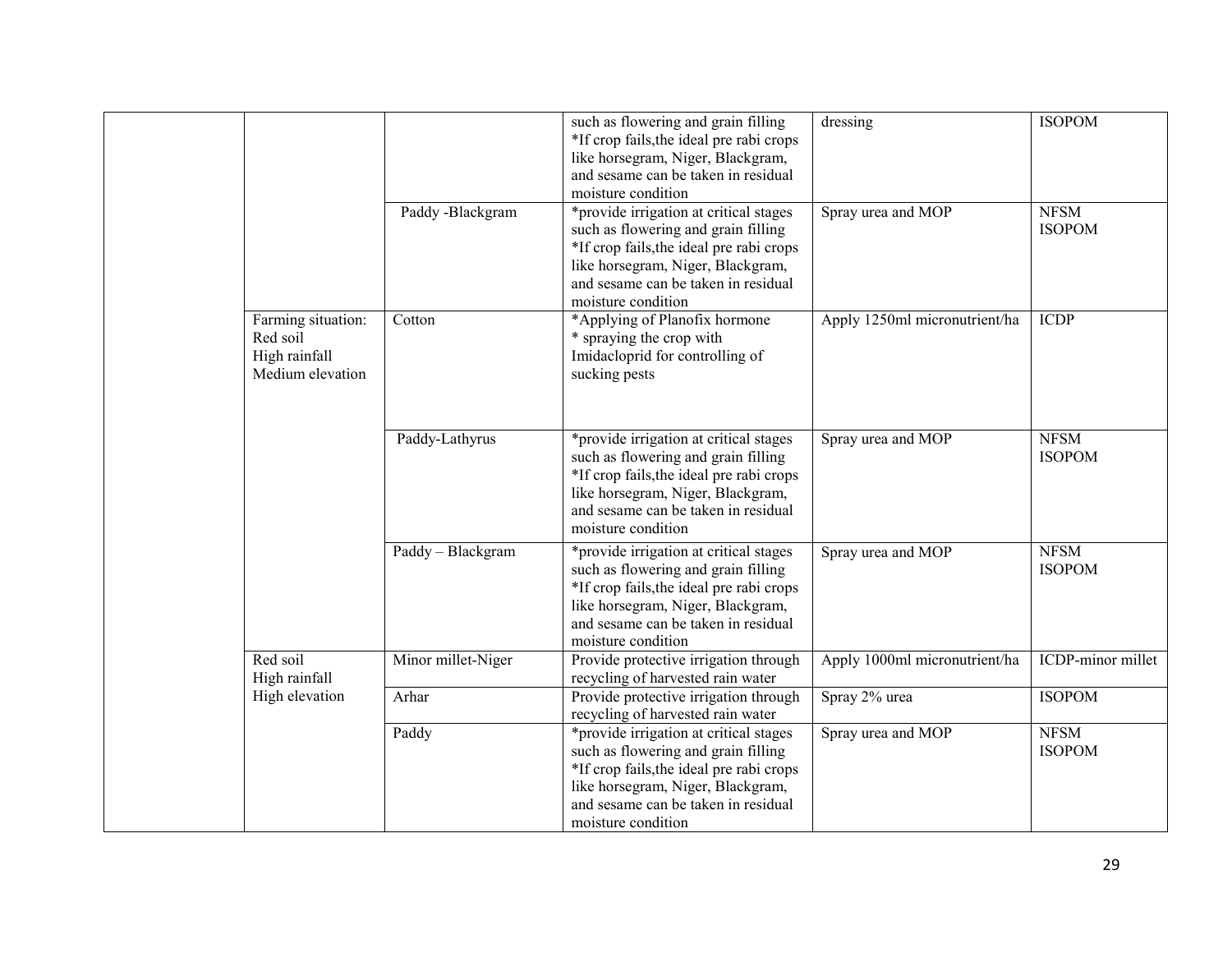| Red and Yellow<br>soil<br>High rainfall<br>Medium elevation | Cotton           | *Applying of Planofix hormone<br>* spraying the crop with<br>Imidacloprid for controlling of<br>sucking pests                                                                                                               | Apply 1250ml micronutrient/ha | <b>ICDP</b>                  |
|-------------------------------------------------------------|------------------|-----------------------------------------------------------------------------------------------------------------------------------------------------------------------------------------------------------------------------|-------------------------------|------------------------------|
|                                                             | Paddy - Onion    | *provide irrigation at critical stages<br>such as flowering and grain filling<br>*If crop fails, the ideal pre rabi crops<br>like horsegram, Niger, Blackgram,<br>and sesame can be taken in residual<br>moisture condition | Spray urea and MOP            | <b>NFSM</b><br><b>ISOPOM</b> |
|                                                             | Paddy -Mung      | *provide irrigation at critical stages<br>such as flowering and grain filling<br>*If crop fails, the ideal pre rabi crops<br>like horsegram, Niger, Blackgram,<br>and sesame can be taken in residual<br>moisture condition | Spray urea and MOP            | <b>NFSM</b><br><b>ISOPOM</b> |
| Black soil<br>Medium rainfall                               | Millets          | Provide protective irrigation through<br>recycling of harvested rain water                                                                                                                                                  | Apply 1000ml micronutrient/ha | <b>ICDP</b>                  |
| Medium elevation                                            | Paddy - Onion    | *provide irrigation at critical stages<br>such as flowering and grain filling<br>*If crop fails, the ideal pre rabi crops<br>like horsegram, Niger, Blackgram,<br>and sesame can be taken in residual<br>moisture condition | Spray urea and MOP            | <b>NFSM</b><br><b>ISOPOM</b> |
|                                                             | Paddy - Lathyrus | *provide irrigation at critical stages<br>such as flowering and grain filling<br>*If crop fails, the ideal pre rabi crops<br>like horsegram, Niger, Blackgram,<br>and sesame can be taken in residual<br>moisture condition | Spray urea and MOP            | <b>NFSM</b><br><b>ISOPOM</b> |
| Black soil<br>High rainfall<br>Medium elevation             | Cotton+Arhar     | *Applying of Planofix hormone<br>* spraying the crop with<br>Imidacloprid for controlling of<br>sucking pests                                                                                                               | Apply 1250ml micronutrient/ha | <b>ICDP</b><br><b>ISOPOM</b> |
|                                                             | Paddy - Lentil   | *provide irrigation at critical stages<br>such as flowering and grain filling<br>*If crop fails, the ideal pre rabi crops<br>like horsegram, Niger, Blackgram,<br>and sesame can be taken in residual<br>moisture condition | Spray urea and MOP            | <b>NFSM</b><br><b>ISOPOM</b> |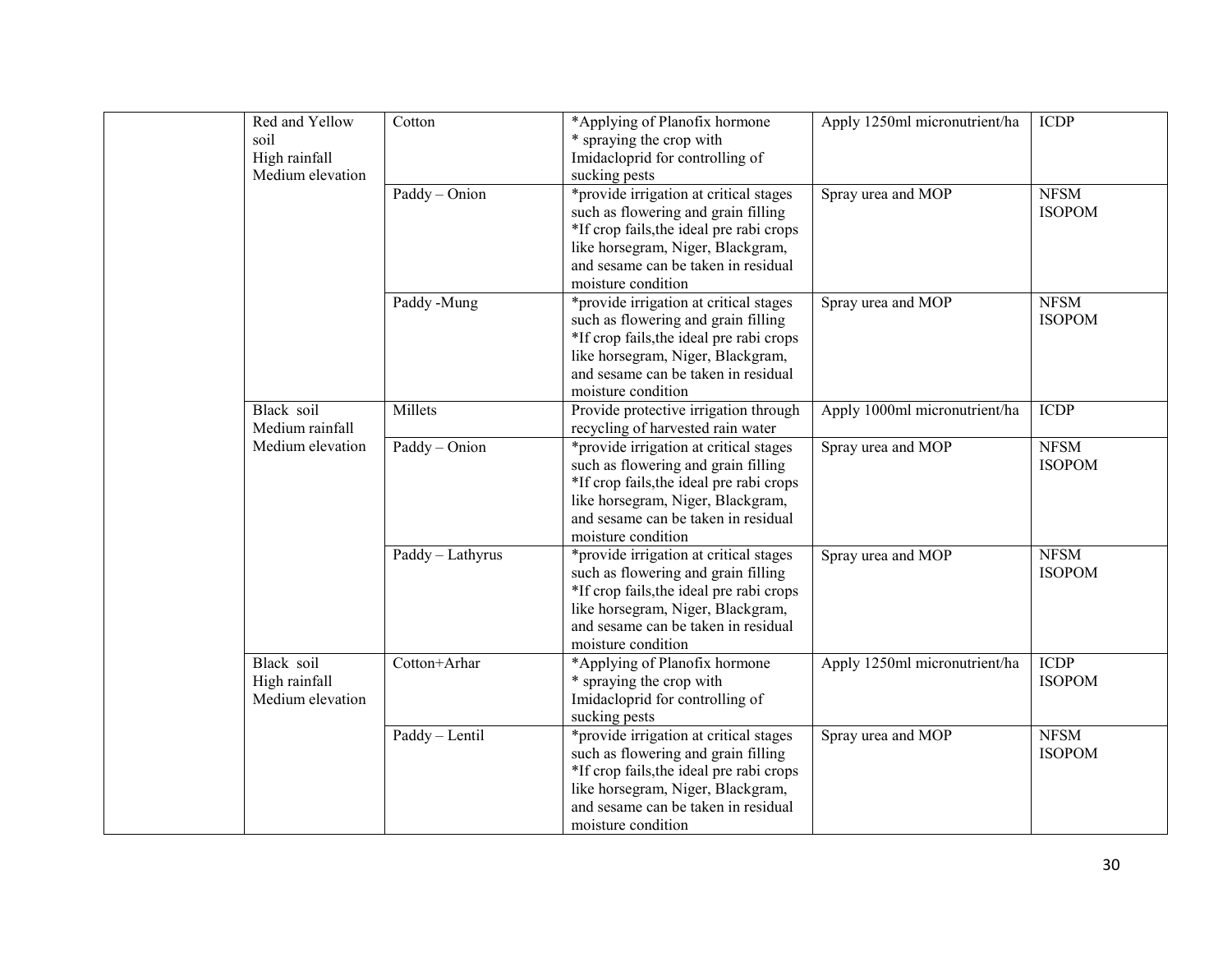|  |               | Paddy -Mung       | *provide irrigation at critical stages<br>such as flowering and grain filling<br>*If crop fails, the ideal pre rabi crops<br>like horsegram, Niger, Blackgram,<br>and sesame can be taken in residual<br>moisture condition | Spray urea and MOP                        | <b>NFSM</b><br><b>ISOPOM</b> |
|--|---------------|-------------------|-----------------------------------------------------------------------------------------------------------------------------------------------------------------------------------------------------------------------------|-------------------------------------------|------------------------------|
|  | Alluvial soil | Groundnut - Mung  | Skip hoeing<br>Deweed with sickle                                                                                                                                                                                           | Foliar application with urea, Zn<br>and B | <b>ISOPOM</b>                |
|  |               | Paddy - Sunflower | *provide irrigation at critical stages<br>such as flowering and grain filling<br>*If crop fails, the ideal pre rabi crops<br>like horsegram, Niger, Blackgram,<br>and sesame can be taken in residual<br>moisture condition | Spray urea and MOP                        | <b>NFSM</b><br><b>ISOPOM</b> |
|  |               | Paddy - Blackgram | *provide irrigation at critical stages<br>such as flowering and grain filling<br>*If crop fails, the ideal pre rabi crops<br>like horsegram, Niger, Blackgram,<br>and sesame can be taken in residual<br>moisture condition | Spray urea and MOP                        | <b>NFSM</b><br><b>ISOPOM</b> |
|  | Forest soil   | Maize - mustard   | *provide irrigation at critical stages                                                                                                                                                                                      | Apply 1000ml micronutrient/ha             | <b>ISOPOM</b>                |
|  |               | Paddy             | provide irrigation at critical stages<br>such as flowering and grain filling                                                                                                                                                | Foliar application with urea and<br>Zn    | <b>ISOPOM</b>                |
|  |               | Paddy             | *provide irrigation at critical stages<br>such as flowering and grain filling<br>*If crop fails, the ideal pre rabi crops<br>like horsegram, Niger, Blackgram,<br>and sesame can be taken in residual<br>moisture condition | Spray urea and MOP                        | <b>NFSM</b><br><b>ISOPOM</b> |

| Condition         |                      |                             | <b>Suggested Contingency measures</b> |                                         |                   |  |
|-------------------|----------------------|-----------------------------|---------------------------------------|-----------------------------------------|-------------------|--|
| Terminal          | <b>Major Farming</b> | <b>Normal Crop/cropping</b> | Crop management                       | Rabi Crop planning                      | <b>Remarks</b> on |  |
| drought           | situation            | system                      |                                       |                                         | Implementation    |  |
| (Early withdrawal |                      |                             |                                       |                                         |                   |  |
| of monsoon)       |                      |                             |                                       |                                         |                   |  |
|                   | Farming              | Paddy                       | Provide protective irrigation         | If crop fails, the ideal pre rabi crops | <b>ISOPOM</b>     |  |
|                   | situation:           |                             |                                       | like horsegram, Niger, Blackgram,       |                   |  |
|                   | *Red soil            |                             |                                       | and sesame can be taken in residual     |                   |  |
|                   | Medium rainfall      |                             |                                       | moisture condition                      |                   |  |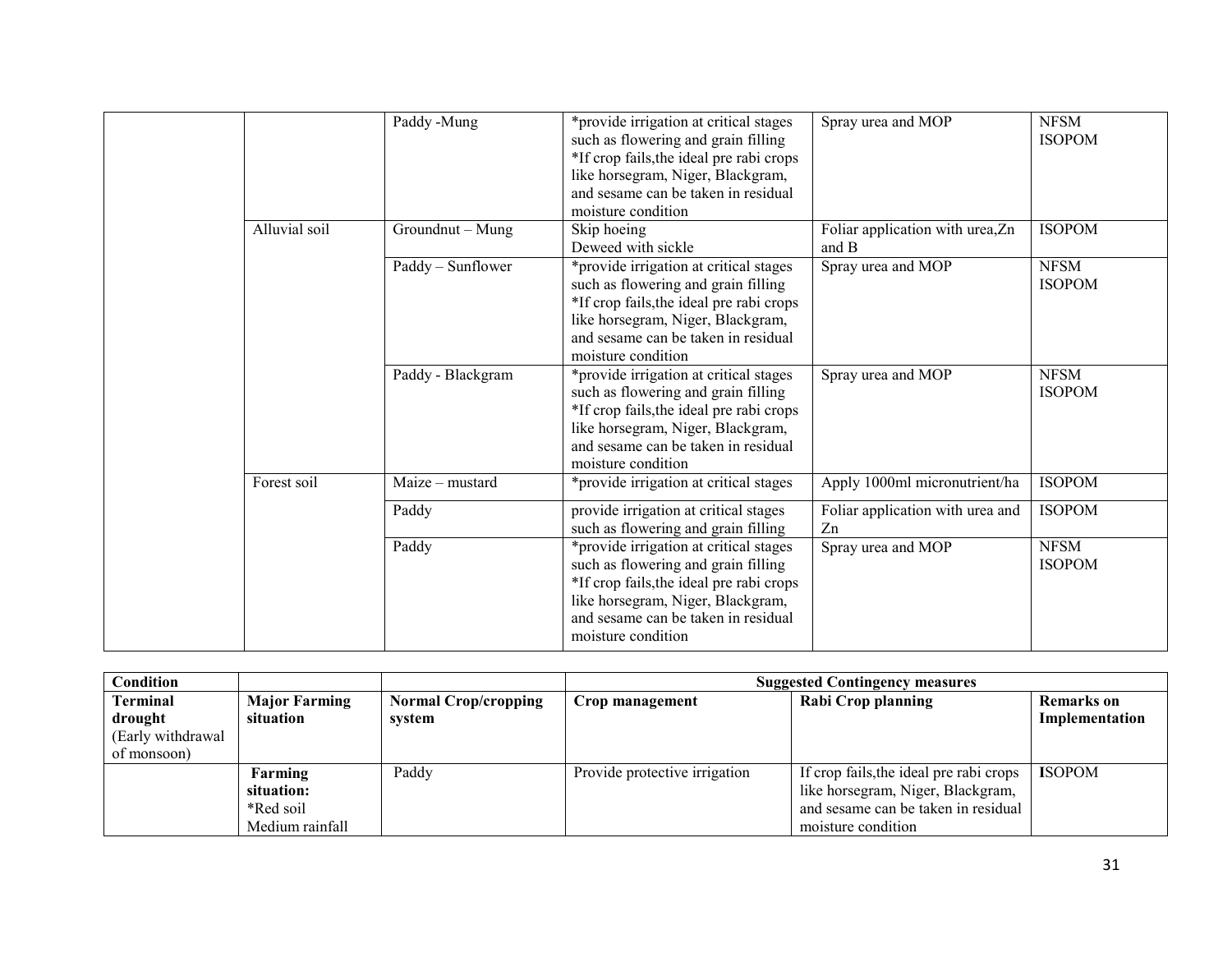|  | Medium elevation                  | Arhar              | Provide protective irrigation                                                   | If crop fails, the ideal pre rabi crops<br>like horsegram, Niger, Blackgram,<br>and sesame can be taken in residual<br>moisture condition   | <b>ISOPOM</b>                              |
|--|-----------------------------------|--------------------|---------------------------------------------------------------------------------|---------------------------------------------------------------------------------------------------------------------------------------------|--------------------------------------------|
|  |                                   | Paddy +Arhar       | Provide protective irrigation                                                   | If crop fails, the ideal pre rabi<br>crops like horse gram, Niger, Black<br>gram, and sesame can be taken in<br>residual moisture condition | <b>ISOPOM</b>                              |
|  |                                   | Paddy-Vegetable    | provide irrigation at critical<br>stages such as flowering and<br>grain filling | If crop fails, the ideal pre rabi<br>crops like horse gram, Black gram,<br>can be taken in residual moisture<br>condition                   | <b>NFSM</b><br><b>ISOPOM</b>               |
|  |                                   | Paddy - Black gram | provide irrigation at critical<br>stages such as flowering and<br>grain filling | Sow black gram earlier in residual<br>moisture condition                                                                                    | <b>NFSM</b><br><b>ISOPOM</b>               |
|  | Farming situation:<br>Red soil    | Cotton             | Provide protective irrigation                                                   | Mulch with stovers<br>Dibble rabi crop                                                                                                      | <b>ICDP</b>                                |
|  | High rainfall<br>Medium elevation | Paddy-Lathyrus     | provide irrigation at critical<br>stages such as flowering and<br>grain filling | Sow lathyrus earlier in residual<br>moisture condition                                                                                      | <b>NFSM</b><br><b>ISOPOM</b>               |
|  |                                   | Paddy - Blackgram  | provide irrigation at critical<br>stages such as flowering and<br>grain filling | Sow blackgram earlier in residual<br>moisture condition                                                                                     | <b>NFSM</b><br><b>ISOPOM</b>               |
|  | Red soil<br>High rainfall         | Minor millet-Niger | Harvest at physiological maturity<br>stage                                      | Mulch with stovers<br>Dibble rabi crop                                                                                                      | <b>ICDP</b>                                |
|  | High elevation                    | Arhar              | Harvest at physiological maturity<br>stage                                      | Mulch with stovers<br>Dibble rabi crop                                                                                                      | <b>ISOPOM</b>                              |
|  |                                   | Paddy              | provide irrigation at critical<br>stages such as flowering and<br>grain filling | Spray urea and MOP                                                                                                                          | <b>NFSM</b><br><b>ISOPOM</b>               |
|  | Red and Yellow<br>soil            | Cotton             | Provide protective irrigation                                                   | Mulch with stovers<br>Dibble rabi crop                                                                                                      | <b>ICDP</b>                                |
|  | High rainfall<br>Medium elevation | Paddy - Onion      | provide irrigation at critical<br>stages such as flowering and<br>grain filling | Sow onion nursery earlier                                                                                                                   | <b>NFSM</b><br><b>ISOPOM</b><br><b>NHM</b> |
|  |                                   | Paddy -Mung        | provide irrigation at critical<br>stages such as flowering and                  | Sow green gram earlier in residual<br>moisture condition                                                                                    | <b>NFSM</b><br><b>ISOPOM</b>               |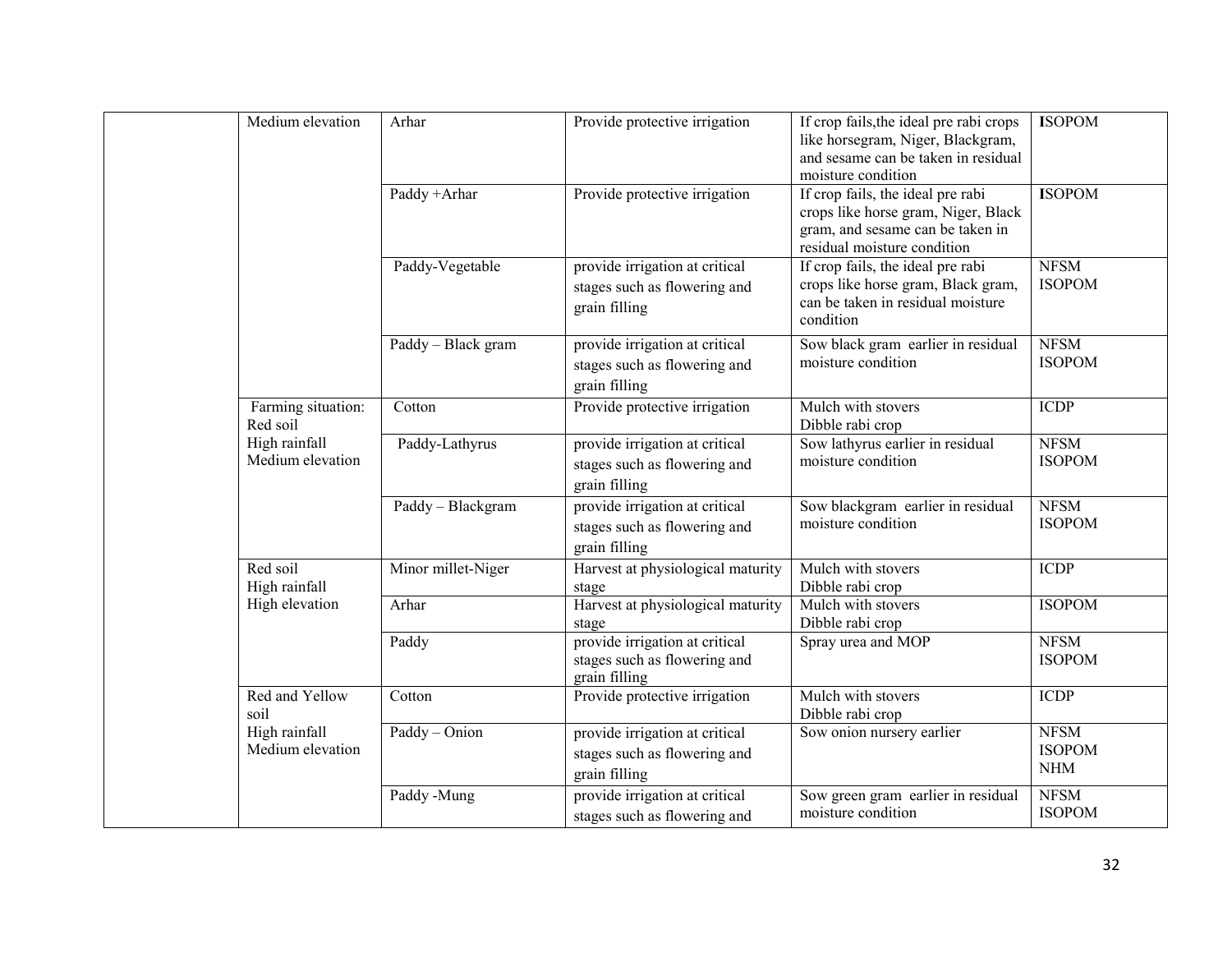|                                                 |                   | grain filling                                                                                                                                                                                                                     |                                                                            |                                            |
|-------------------------------------------------|-------------------|-----------------------------------------------------------------------------------------------------------------------------------------------------------------------------------------------------------------------------------|----------------------------------------------------------------------------|--------------------------------------------|
| Black soil<br>Medium rainfall                   | Millets           | Harvest at physiological maturity<br>stage                                                                                                                                                                                        | Mulch with stovers<br>Dibble rabi crop                                     | <b>ICDP</b>                                |
| Medium elevation                                | $Paddy - onion$   | provide irrigation at critical<br>stages such as flowering and<br>grain filling                                                                                                                                                   | Sow onion nursery earlier                                                  | <b>NFSM</b><br><b>ISOPOM</b><br><b>NHM</b> |
|                                                 | Paddy - Lathyrus  | provide irrigation at critical<br>stages such as flowering and<br>grain filling                                                                                                                                                   | Sow lathyrus earlier in residual<br>moisture condition                     | <b>NFSM</b><br><b>ISOPOM</b>               |
| Black soil<br>High rainfall<br>Medium elevation | Cotton+Arhar      | Provide protective irrigation<br>Harvest at physiological maturity<br>stage                                                                                                                                                       | Mulch with stovers<br>Dibble rabi crop                                     | <b>ICDP</b><br><b>ISOPOM</b>               |
|                                                 | Paddy - Lentil    | provide irrigation at critical<br>stages such as flowering and<br>grain filling                                                                                                                                                   | Sow lentil earlier in residual<br>moisture condition                       | <b>NFSM</b><br><b>ISOPOM</b>               |
|                                                 | Paddy -Mung       | provide irrigation at critical<br>stages such as flowering and<br>grain filling                                                                                                                                                   | Sow green gram earlier in residual<br>moisture condition                   | <b>NFSM</b><br><b>ISOPOM</b>               |
| Alluvial soil                                   | Groundnut - Mung  | Sprinkle water from WHS for<br>harvesting                                                                                                                                                                                         | Sow green gram in residual<br>moisture condition                           | <b>ISOPOM</b>                              |
|                                                 | Paddy - Sunflower | provide irrigation at critical<br>stages such as flowering and<br>grain filling                                                                                                                                                   | Dibble sunflower seeds<br>immediately                                      | <b>NFSM</b><br><b>ISOPOM</b>               |
|                                                 | Paddy - Blackgram | provide irrigation at critical<br>stages such as flowering and<br>grain filling                                                                                                                                                   | Sow blackgram earlier in residual<br>moisture condition                    | <b>NFSM</b><br><b>ISOPOM</b>               |
| Forest soil                                     | Maize - Mustard   | Harvest as fodder                                                                                                                                                                                                                 | Sow mustard during evening hours<br>followed by planking in the<br>morning | <b>ISOPOM</b>                              |
|                                                 | Paddy             | *provide irrigation at critical<br>stages such as flowering and<br>grain filling<br>*If crop fails, the ideal pre rabi<br>crops like horsegram, Niger,<br>Blackgram, and sesame can be<br>taken in residual moisture<br>condition | Spray urea and MOP                                                         | <b>NFSM</b><br><b>ISOPOM</b>               |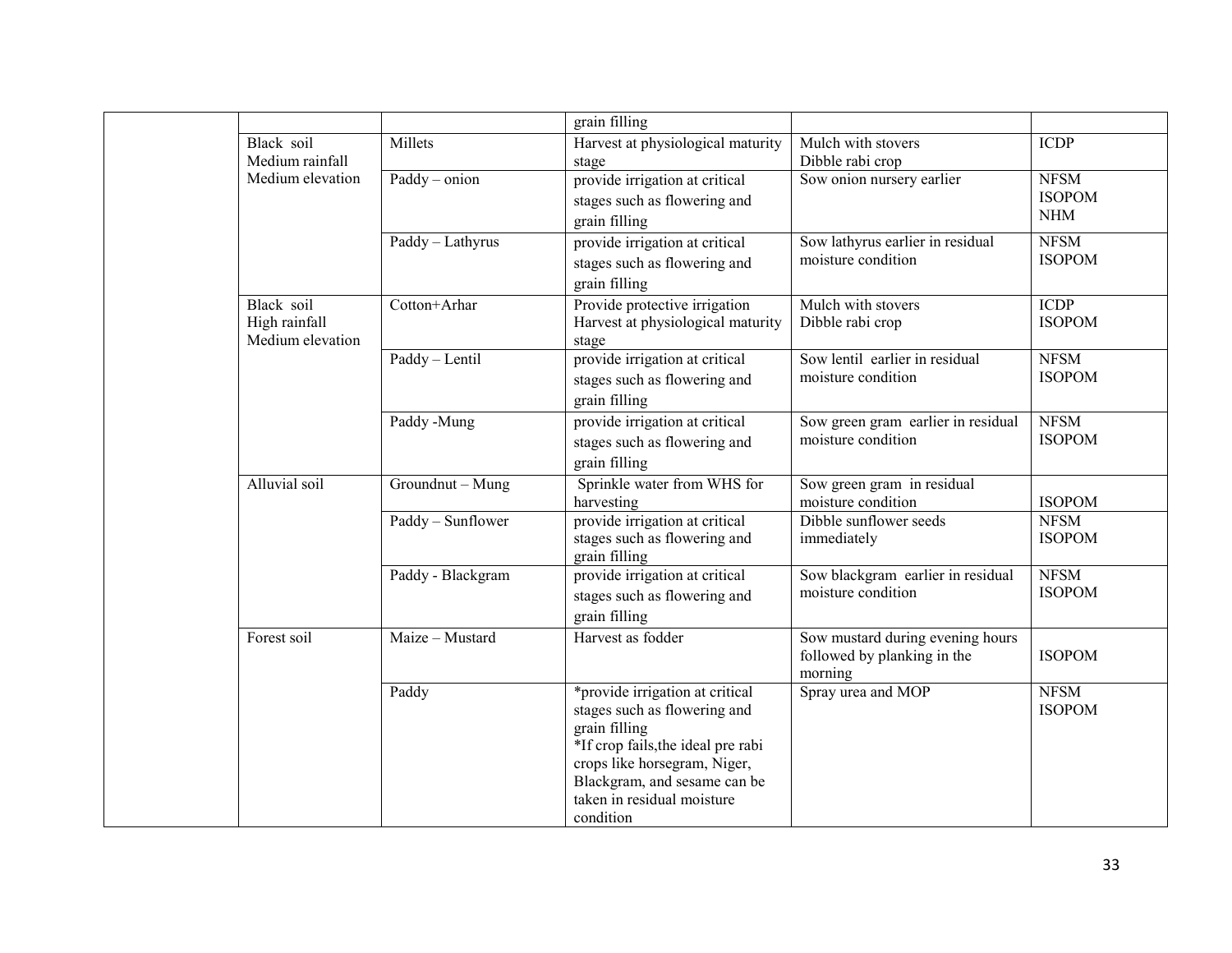|  | Paddy | *provide irrigation at critical    | Spray urea and MOP | <b>NFSM</b>   |
|--|-------|------------------------------------|--------------------|---------------|
|  |       | stages such as flowering and       |                    | <b>ISOPOM</b> |
|  |       | grain filling                      |                    |               |
|  |       | *If crop fails, the ideal pre rabi |                    |               |
|  |       | crops like horsegram, Niger,       |                    |               |
|  |       | Blackgram, and sesame can be       |                    |               |
|  |       | taken in residual moisture         |                    |               |
|  |       | condition                          |                    |               |

#### 2.1.2 Drought - Irrigated situation

| Condition                                                    |                                                                                                                                        |                                  |                                                                                                                                                                                                                                                                                                                                                                        | <b>Suggested Contingency measures</b>                                                                                                                                                                                                                                                                                                                                                                                                             |                                                                          |
|--------------------------------------------------------------|----------------------------------------------------------------------------------------------------------------------------------------|----------------------------------|------------------------------------------------------------------------------------------------------------------------------------------------------------------------------------------------------------------------------------------------------------------------------------------------------------------------------------------------------------------------|---------------------------------------------------------------------------------------------------------------------------------------------------------------------------------------------------------------------------------------------------------------------------------------------------------------------------------------------------------------------------------------------------------------------------------------------------|--------------------------------------------------------------------------|
|                                                              | <b>Major Farming</b><br>situation                                                                                                      | Normal Crop/<br>cropping system  | Change in crop/cropping system                                                                                                                                                                                                                                                                                                                                         | <b>Agronomic measures</b>                                                                                                                                                                                                                                                                                                                                                                                                                         | <b>Remarks</b> on<br>Implementation                                      |
| Delayed release of<br>water in canals due<br>to low rainfall | <b>Farming situation:</b><br>1. Canal irrigated red<br>soil<br>2. Canal irrigated<br>alluvial soill<br>3 Canal irrigated<br>black soil | Paddy-Paddy                      | varieties as per<br>time<br>Choose<br>available from receiving canal water<br>Rice area during rabi should be<br>reduced.<br>Instead.<br>low<br>water<br>requiring oilseeds and pulses like<br>groundnut, green gram, black gram,<br>sunflower, sesamum are preferred<br>options.<br>Use of mid duration variety like<br>'Lalat' (120 days) is well suited in<br>rabi. | Raise nursery after<br>water<br>comes or irrigate the dry sown<br>beds<br>Irrigate the kharif rice with<br>groundwater during dry spells<br>only, if dry spell comes before<br>release of<br>canal<br>water.<br>Reduction<br>of conveyance<br>losses while irrigating the light<br>soils. Spread a<br>textured<br>polythene sheet in the field<br>channel before irrigating the<br>field and then roll it back for<br>irrigating the other field. | Irrigation dept.<br>Pani panchayat                                       |
|                                                              |                                                                                                                                        | Paddy-Vegetables<br>Paddy-Pulses | varieties as per<br>time<br>Choose<br>available from receiving canal water<br>Growing of short duration legumes<br>like cowpea, bean or root vegetables<br>like raddish during rabi seasons.<br>Choose varieties as per time<br>available from receiving canal water<br>Low water requiring oilseeds and                                                               | Same as above for kharif rice.<br>Same as above for kharif rice                                                                                                                                                                                                                                                                                                                                                                                   | Irrigation dept.<br>Pani panchayat<br>Irrigation dept.<br>Pani panchayat |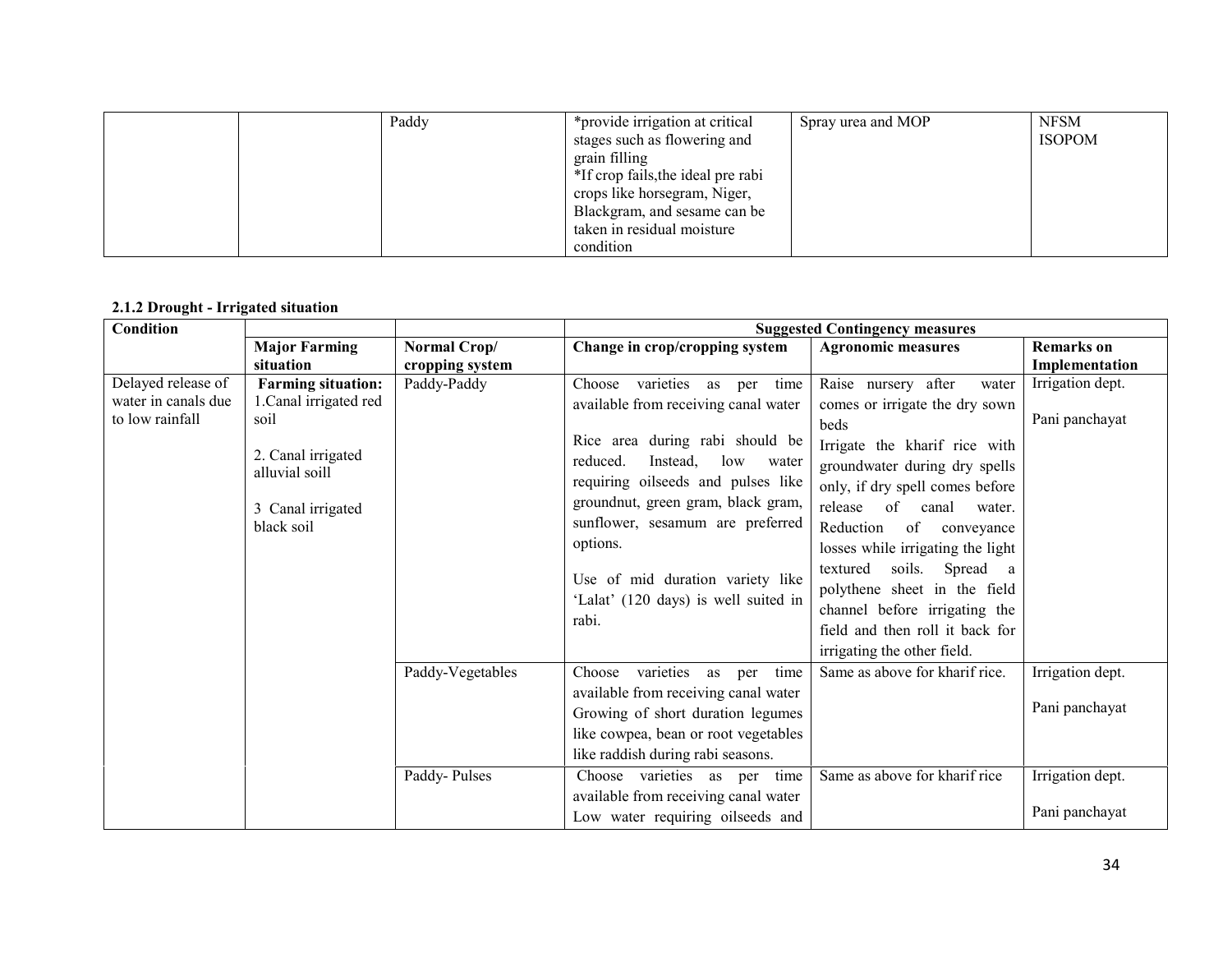| Condition |                      |                 | <b>Suggested Contingency measures</b> |                    |                |  |
|-----------|----------------------|-----------------|---------------------------------------|--------------------|----------------|--|
|           | <b>Major Farming</b> | Normal Crop/    | Change in crop/cropping system        | Agronomic measures | Remarks on     |  |
|           | situation            | cropping system |                                       |                    | Implementation |  |
|           |                      |                 | pulses like groundnut, green gram,    |                    |                |  |
|           |                      |                 | black gram, sunflower, sesamum in     |                    |                |  |
|           |                      |                 | rabi                                  |                    |                |  |

| <b>Condition</b>                                             |                                                                                                          |                       | <b>Suggested Contingency measures</b>                                                                                                                                                                                                                                                                                                 |                                                                                                                                                                                                                                                                                                                                     |                                    |  |
|--------------------------------------------------------------|----------------------------------------------------------------------------------------------------------|-----------------------|---------------------------------------------------------------------------------------------------------------------------------------------------------------------------------------------------------------------------------------------------------------------------------------------------------------------------------------|-------------------------------------------------------------------------------------------------------------------------------------------------------------------------------------------------------------------------------------------------------------------------------------------------------------------------------------|------------------------------------|--|
|                                                              | <b>Major Farming</b>                                                                                     | Normal Crop/          | Change in crop/cropping system                                                                                                                                                                                                                                                                                                        | <b>Agronomic measures</b>                                                                                                                                                                                                                                                                                                           | <b>Remarks</b> on                  |  |
|                                                              | situation                                                                                                | cropping system       |                                                                                                                                                                                                                                                                                                                                       |                                                                                                                                                                                                                                                                                                                                     | Implementation                     |  |
| Limited release of<br>water in canals due<br>to low rainfall | 1 Canal irrigated red<br>soil<br>2. Canal irrigated<br>alluvial soill<br>3 Canal irrigated<br>black soil | Paddy-Paddy           | Choose varieties as per water<br>available from canal<br>Rice area during rabi should be<br>reduced. Instead, low water requiring<br>oilseeds and pulses like groundnut,<br>green gram, black gram, sunflower,<br>sesamum are preferred options.<br>Use of mid duration variety like<br>'Lalat' (120 days) is well suited in<br>rabi. | Irrigate the kharif/rabi rice with<br>groundwater during dry spells<br>and critical stages only.<br>Reduction of conveyance losses<br>while irrigating<br>the<br>light<br>textured soils.<br>Spread polythene sheet in the<br>field channel before irrigating<br>the field and then roll it back<br>for irrigating the other field. | Irrigation dept.<br>Pani panchayat |  |
|                                                              |                                                                                                          | Paddy-oilseeds/pulses | Choose varieties as per water<br>available from canal                                                                                                                                                                                                                                                                                 | Harvesting of kharif rice at<br>physiological maturity will<br>realize 80-85% of normal yield.<br>Rescheduling of irrigation<br>roster is called upon to optimise<br>use of depleted water<br>supplies and high demand.<br>Same as above for kharif rice                                                                            | Irrigation dept.                   |  |
|                                                              |                                                                                                          |                       | Low water requiring oilseeds and<br>pulses like groundnut, green gram,<br>black gram, sunflower, sesamum                                                                                                                                                                                                                              |                                                                                                                                                                                                                                                                                                                                     | Pani panchayat                     |  |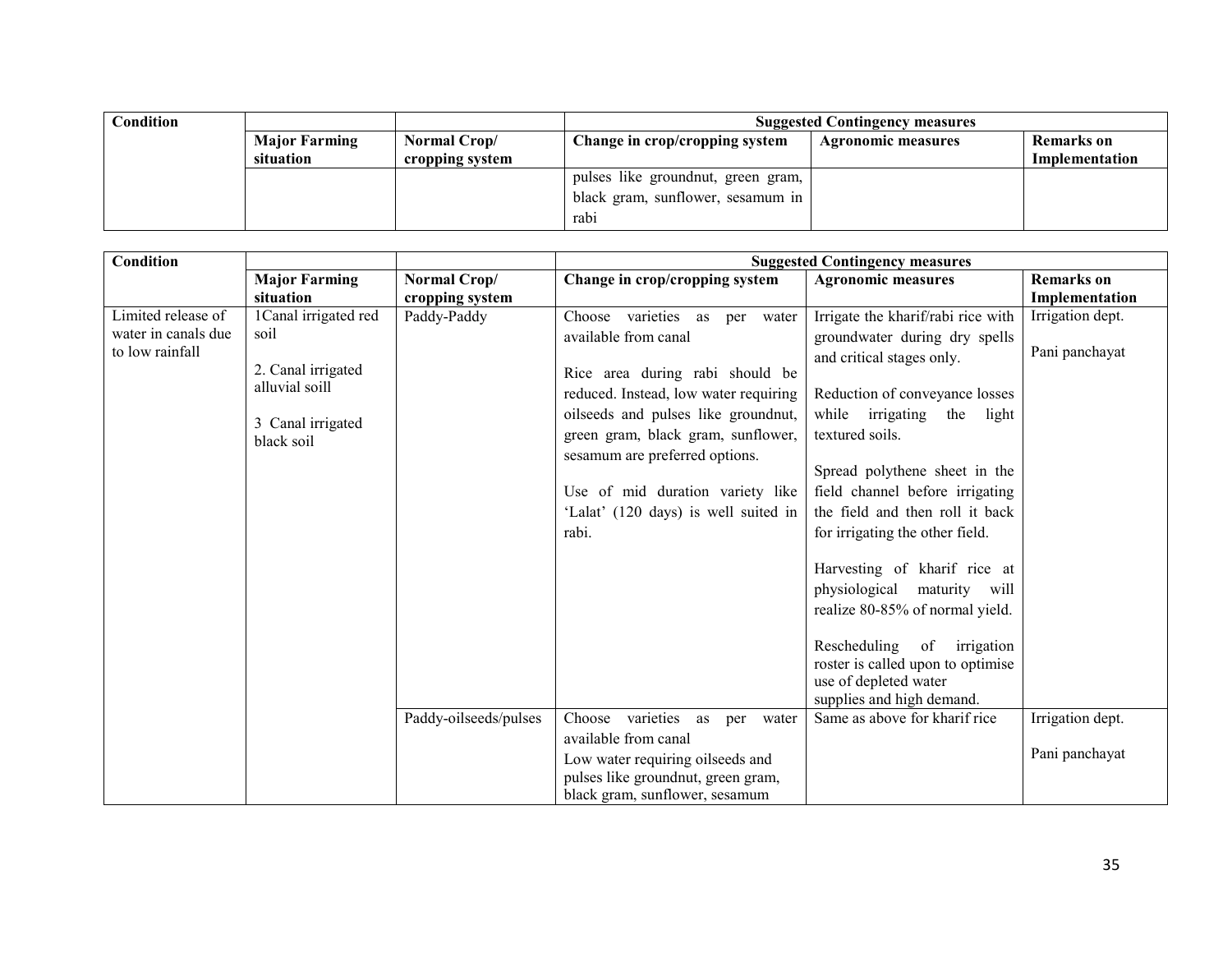|  | Paddy-vegetables | Choose                               | varieties as per water   Same as above for kharif rice. | Irrigation dept. |
|--|------------------|--------------------------------------|---------------------------------------------------------|------------------|
|  |                  | available from canal                 |                                                         |                  |
|  |                  | Growing of short duration legumes    |                                                         | Pani panchayat   |
|  |                  | like cowpea, bean or root vegetables |                                                         |                  |
|  |                  | like raddish during rabi seasons.    |                                                         |                  |

| <b>Condition</b>                       |                            |                  | <b>Suggested Contingency measures</b>                                      |                                                                  |                   |
|----------------------------------------|----------------------------|------------------|----------------------------------------------------------------------------|------------------------------------------------------------------|-------------------|
|                                        | <b>Major Farming</b>       | Normal Crop/     | Change in crop/cropping system                                             | <b>Agronomic measures</b>                                        | <b>Remarks</b> on |
|                                        | situation                  | cropping system  |                                                                            |                                                                  | Implementation    |
| Non release of                         | 1Canal irrigated red       | Paddy-Paddy      | Measures should be taken as per the                                        | Irrigate the kharif crops during                                 | Irrigation dept.  |
| water in canals<br>under delayed onset | soil<br>2. Canal irrigated |                  | rainfed condition mentioned above                                          | dry spell with harvested water.                                  | Pani panchayat    |
| of monsoon in                          | alluvial soil              |                  | Rice area during rabi should be                                            | Irrigate the rabi rice at critical                               |                   |
| catchment                              | 3 Canal irrigated          |                  | reduced.                                                                   | stages only with ground water.<br>Reduction of conveyance losses |                   |
|                                        | black soil                 |                  |                                                                            | while irrigating the crops.                                      |                   |
|                                        |                            |                  | Instead low water requiring oilseeds                                       | Harvesting of kharif rice at                                     |                   |
|                                        |                            |                  | and pulses like groundnut, green                                           | physiological maturity will                                      |                   |
|                                        |                            |                  | black<br>sunflower,<br>gram,<br>gram,                                      | realize 80-85% of normal yield.                                  |                   |
|                                        |                            |                  | sesamum are to be grown depending<br>on rainfall                           |                                                                  |                   |
|                                        |                            |                  |                                                                            |                                                                  |                   |
|                                        |                            | Paddy-           | (Measures should be taken as per the                                       | Irrigate the kharif crops during                                 | Irrigation dept.  |
|                                        |                            | oilseeds/pulses  | rainfed condition mentioned above)                                         | dry spell with harvested water.                                  | Pani panchayat    |
|                                        |                            |                  | Low water requiring oilseeds and                                           | Harvesting of kharif rice at                                     |                   |
|                                        |                            |                  | pulses like groundnut, green gram,                                         | physiological maturity will                                      |                   |
|                                        |                            |                  | black gram, sunflower, sesamum                                             | realize 80-85% of normal yield.                                  |                   |
|                                        |                            |                  |                                                                            |                                                                  |                   |
|                                        |                            |                  |                                                                            |                                                                  |                   |
|                                        |                            | Paddy-vegetables | (Measures should be taken as per the<br>rainfed condition mentioned above) | Irrigate the kharif crops during                                 | Irrigation dept.  |
|                                        |                            |                  | Substitute with non paddy crops as                                         | dry spell with harvested water.                                  | Pani panchayat    |
|                                        |                            |                  | like rainfed condition                                                     | Harvesting<br>of<br>rice<br>at                                   |                   |
|                                        |                            |                  | Growing of short duration legumes                                          | physiological<br>maturity<br>will                                |                   |
|                                        |                            |                  | like cowpea, bean or root vegetables<br>like raddish during rabi seasons.  | realize 80-85% of normal yield.                                  |                   |
|                                        |                            |                  |                                                                            |                                                                  |                   |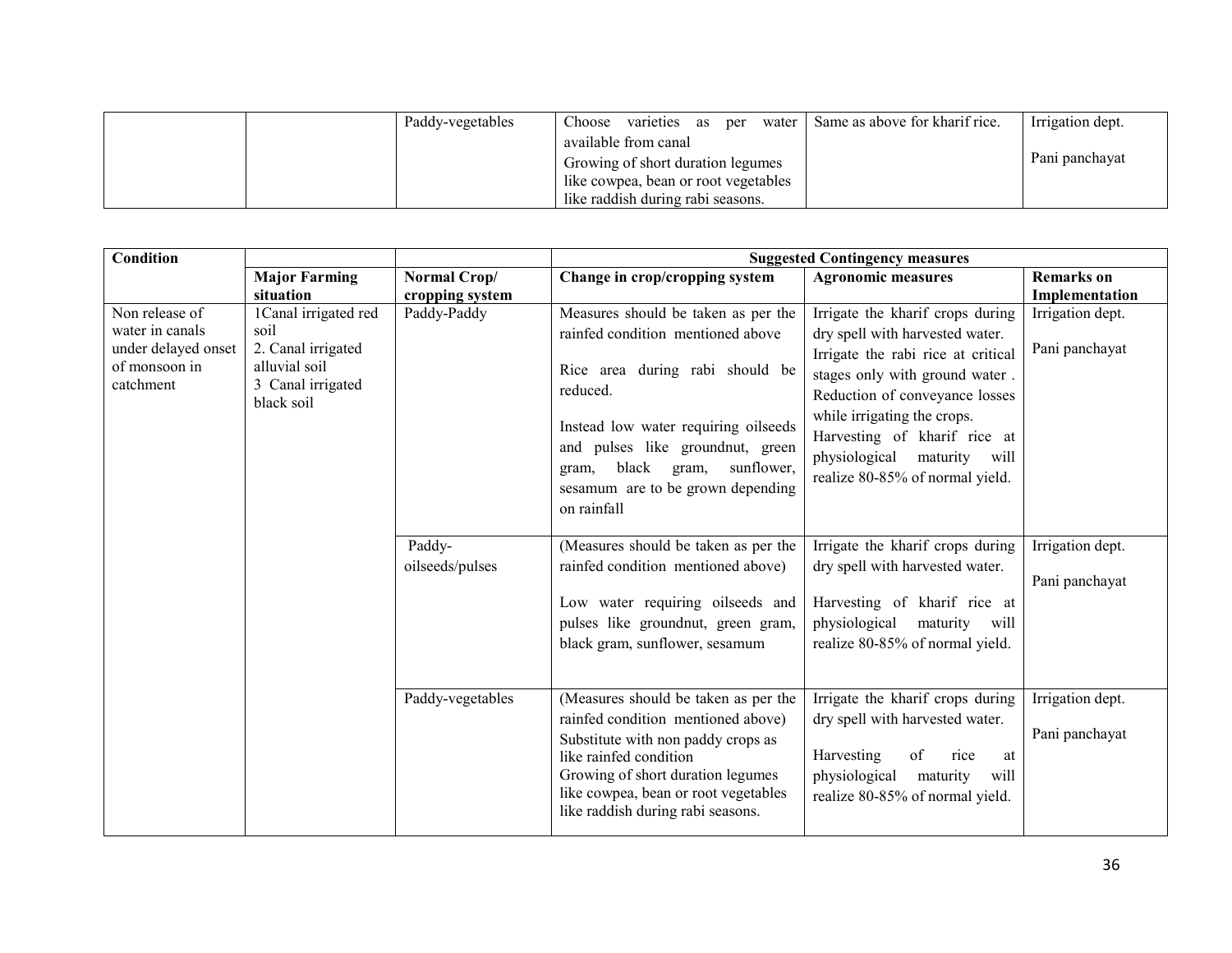| <b>Condition</b>  |                                    |                             | <b>Suggested Contingency measures</b>                                          |                            |                   |
|-------------------|------------------------------------|-----------------------------|--------------------------------------------------------------------------------|----------------------------|-------------------|
|                   | <b>Major Farming</b>               | <b>Normal Crop/cropping</b> | Change in crop/cropping system                                                 | <b>Agronomic measures</b>  | <b>Remarks</b> on |
|                   | situation                          | system                      |                                                                                |                            | Implementation    |
| Lack of inflows   | 1. Tank irrigated red              | Paddy-Paddy                 | Measures should be taken as per the                                            | Irrigate the kharif crops  | Irrigation Dept.  |
| into tanks due to | soil                               |                             | rainfed condition mentioned above                                              | during dry spell with      |                   |
| insufficient      |                                    |                             |                                                                                | harvested water.           | Pani panchayat    |
| /delayed onset of | 2. Tank irrigated                  |                             | Rice area during rabi should be reduced.                                       | Irrigate the rabi rice at  |                   |
| monsoon           | alluvial soill                     |                             |                                                                                | critical stages only with  |                   |
|                   | 3 Tank irrigated                   |                             | Instead low water requiring oilseeds and                                       | ground water. Reduction    |                   |
|                   | black soil                         |                             | pulses like groundnut, green gram, black                                       | of<br>conveyance<br>losses |                   |
|                   | gram, sunflower, sesamum are to be | while irrigating the crops. |                                                                                |                            |                   |
|                   |                                    |                             | grown depending on rainfall                                                    | Harvesting of kharif rice  |                   |
|                   |                                    |                             |                                                                                | at physiological maturity  |                   |
|                   |                                    |                             |                                                                                | will realize 80-85% of     |                   |
|                   |                                    |                             |                                                                                | normal yield.              |                   |
|                   |                                    | Paddy-oilseeds/pulses       | (Measures should be taken as per the                                           | Irrigate the kharif crops  | Irrigation dept.  |
|                   |                                    |                             | rainfed condition mentioned above)                                             | during dry spell with      |                   |
|                   |                                    |                             | Low water requiring oilseeds and pulses                                        | harvested water.           | Pani panchayat    |
|                   |                                    |                             | like groundnut, green gram, black gram,                                        | Harvesting of kharif rice  |                   |
|                   |                                    |                             | sunflower, sesamum.                                                            | at physiological maturity  |                   |
|                   |                                    |                             |                                                                                | will realize 80-85% of     |                   |
|                   |                                    |                             |                                                                                | normal yield.              |                   |
|                   |                                    | Paddy-vegetables            | (Measures should be taken as per the                                           | Irrigate the kharif crops  | Irrigation dept.  |
|                   |                                    |                             | rainfed condition mentioned above)                                             | during dry spell with      |                   |
|                   |                                    |                             | Substitute with non paddy crops as like                                        | harvested water.           | Pani panchayat    |
|                   |                                    |                             | rainfed condition                                                              | Harvesting of rice at      |                   |
|                   |                                    |                             | Growing of short duration legumes like<br>cowpea, bean or root vegetables like | physiological<br>maturity  |                   |
|                   |                                    |                             | raddish during rabi seasons.                                                   | will realize 80-85% of     |                   |
|                   |                                    |                             |                                                                                | normal yield.              |                   |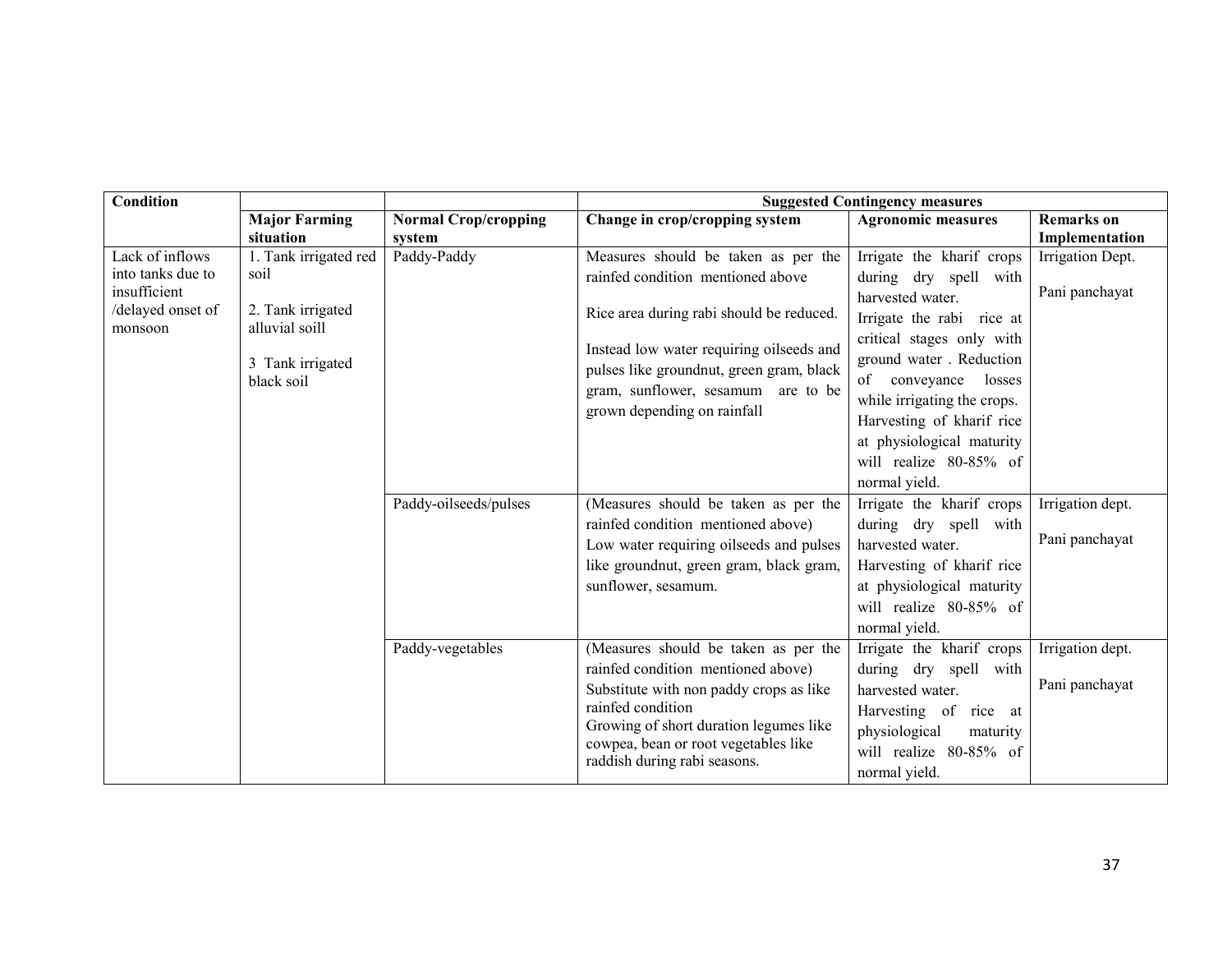| <b>Condition</b> |                      |                  | <b>Suggested Contingency measures</b>                                     |                                      |                   |  |
|------------------|----------------------|------------------|---------------------------------------------------------------------------|--------------------------------------|-------------------|--|
|                  | <b>Major Farming</b> | Normal Crop/     | Change in crop/cropping system                                            | <b>Agronomic measures</b>            | <b>Remarks</b> on |  |
|                  | situation            | cropping system  |                                                                           |                                      | Implementation    |  |
| Insufficient     |                      | Paddy-Paddy      | Choose short duration varieties as                                        | Irrigate the kharif/rabi rice with   | Users group       |  |
| groundwater      | 1.Tubewell           |                  | per water availablity                                                     | groundwater during dry spells and    | Irrigation dept   |  |
| recharge due to  | irrigated red soil   |                  |                                                                           | critical stages only.                |                   |  |
| low rainfall     | 2. Tubewell          |                  | Rice area during rabi should be                                           | Reduction of conveyance losses       |                   |  |
|                  | irrigated red and    |                  | reduced.<br>Instead,<br>low<br>water                                      | while irrigating the light textured  |                   |  |
|                  | yellow soil          |                  | requiring oilseeds and pulses like                                        | soils.                               |                   |  |
|                  |                      |                  | groundnut, green gram, black gram,                                        | Spread polythene sheet in the field  |                   |  |
|                  | 3. Tubewell          |                  | sunflower, sesamum are preferred                                          | channel before irrigating the field  |                   |  |
|                  | irrigated black soil |                  | options.                                                                  | and then roll it back for irrigating |                   |  |
|                  |                      |                  |                                                                           | the other field.                     |                   |  |
|                  |                      |                  |                                                                           | Harvesting of kharif rice at         |                   |  |
|                  |                      |                  |                                                                           | physiological maturity will realize  |                   |  |
|                  |                      |                  |                                                                           | 80-85% of normal yield.              |                   |  |
|                  |                      | Paddy-Pulses     | Choose paddy varieties requiring                                          | Same as above for kharif rice        | Users group       |  |
|                  |                      |                  | less water/short duration                                                 |                                      | Irrigation dept   |  |
|                  |                      |                  |                                                                           |                                      |                   |  |
|                  |                      |                  | Low water requiring oilseeds and                                          |                                      |                   |  |
|                  |                      |                  | pulses like groundnut, green gram,<br>black gram, sunflower, sesamum      |                                      |                   |  |
|                  |                      |                  | (Other measures may be same as                                            |                                      |                   |  |
|                  |                      |                  | rainfed condition)                                                        |                                      |                   |  |
|                  |                      | Paddy-Vegetables | Choose varieties<br>as per water                                          | Same as above for kharif rice.       | Users group       |  |
|                  |                      |                  | from<br>(Other<br>available<br>canal                                      |                                      | Irrigation dept   |  |
|                  |                      |                  | measures may be same as rainfed                                           |                                      |                   |  |
|                  |                      |                  | condition)                                                                |                                      |                   |  |
|                  |                      |                  |                                                                           |                                      |                   |  |
|                  |                      |                  | Growing of short duration legumes<br>like cowpea, bean or root vegetables |                                      |                   |  |
|                  |                      |                  | like raddish during rabi seasons.                                         |                                      |                   |  |

2.2 Unusual rains (untimely, unseasonal etc) (for both rainfed and irrigated situations)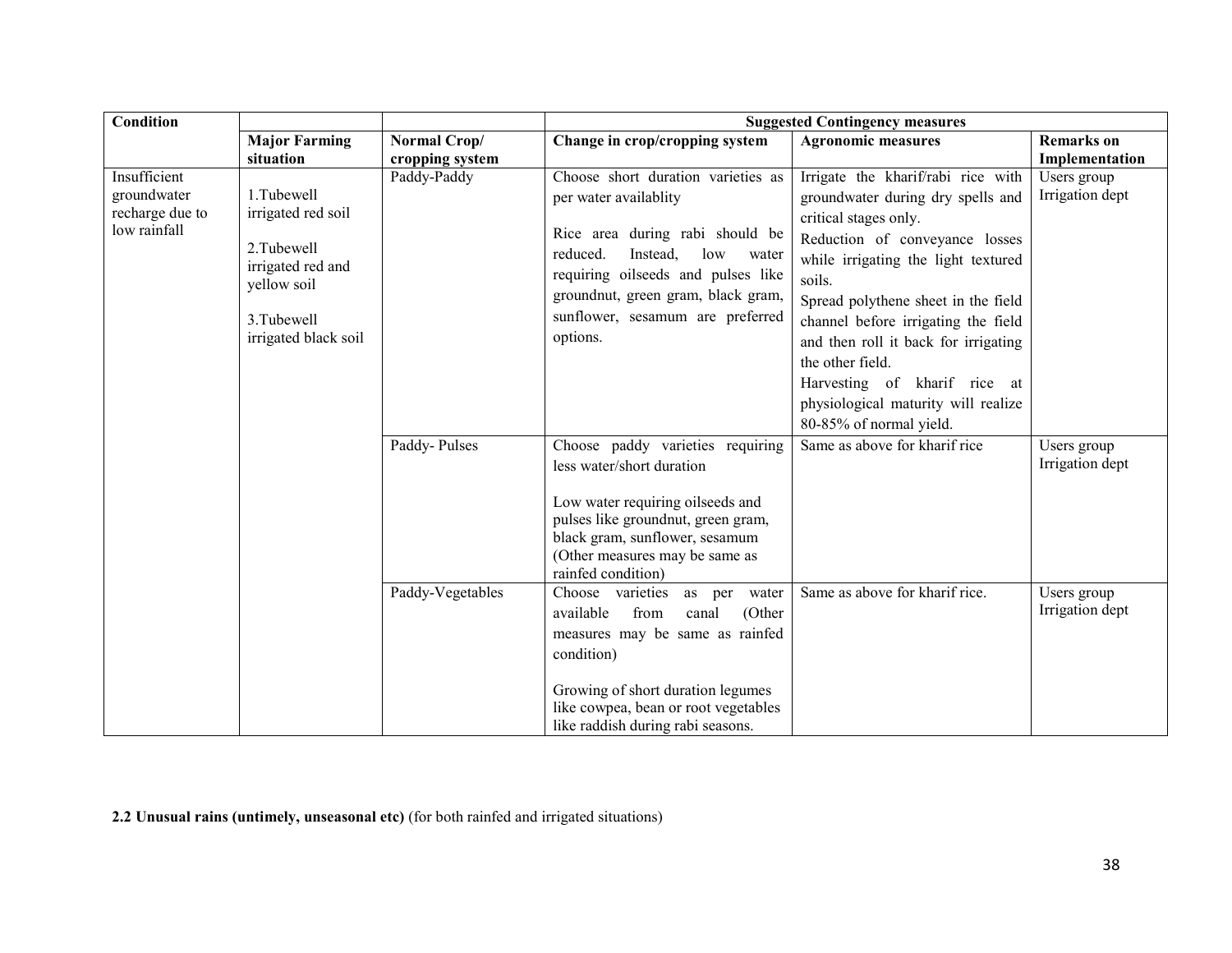| Condition                                                                         | <b>Suggested contingency measures</b>                                                                                                                                                |                                                            |                                                                                                             |                                                                                                                                                                               |  |
|-----------------------------------------------------------------------------------|--------------------------------------------------------------------------------------------------------------------------------------------------------------------------------------|------------------------------------------------------------|-------------------------------------------------------------------------------------------------------------|-------------------------------------------------------------------------------------------------------------------------------------------------------------------------------|--|
| <b>Continuous high</b><br>rainfall in a short<br>span leading to<br>water logging | <b>Vegetative stage</b>                                                                                                                                                              | <b>Flowering stage</b>                                     | Crop maturity stage                                                                                         | <b>Post harvests</b>                                                                                                                                                          |  |
| Paddy                                                                             | Provide deep drains at frequent intervals for<br>adequate irrigation                                                                                                                 | Provide drainage<br>If possible                            | 1. Drain water for drying<br>2. Harvest at physiological<br>maturity stage                                  | 1. Mechanization of<br>harvesting for speed up the<br>process.<br>2. Shifting to a safer place<br>3. Dry in shade in a well<br>ventilated space<br>4. Don't stalk wet bundles |  |
| Arhar                                                                             | Provide drainage                                                                                                                                                                     | Provide drainage                                           | 1. Drain water for drying.<br>2. Harvest for vegetable<br>purpose if plant withers                          | Harvest after drying<br>Safe storage against pest $\&$<br>diseases                                                                                                            |  |
| Cotton                                                                            | Provide drainage.<br>Necessary PP measures should be taken<br>against disease and pest.                                                                                              | Provide drainage<br>Spray planofix                         | 1. Drain water for drying<br>2. Harvest as early as<br>possible                                             | Shifting to a safer place<br>Dry in shade in a well<br>ventilated space                                                                                                       |  |
| Millets                                                                           | Provide drainage.                                                                                                                                                                    | Provide drainage                                           | Harvest at physiological<br>maturity stage                                                                  | Shifting to a safer place<br>Dry in shade in a well<br>ventilated space                                                                                                       |  |
| Ground nut                                                                        | Provide drainage.                                                                                                                                                                    | Provide drainage.                                          | Drain water<br>Harvest at physiological<br>maturity                                                         | Don't stalk wet bundles<br>Dry in shade in a well<br>ventilated space<br>Go for mechanized stipping                                                                           |  |
| Maize                                                                             | Provide drainage<br>Make furrow & ridges                                                                                                                                             | Provide drainage<br>Make furrow & ridges                   | Provide drainage                                                                                            | Harvest cobs, remove sheath<br>and dry under shed                                                                                                                             |  |
| Horticulture                                                                      |                                                                                                                                                                                      |                                                            |                                                                                                             |                                                                                                                                                                               |  |
| Fruits<br>(Mango, Citrus<br>etc)                                                  | Provide drainage<br>Earthing up of plant base/root zone                                                                                                                              | Provide drainage<br>Earthing up of plant base/root<br>zone | Provide drainage<br>Ear thing up of plant<br>base/root zone<br>(In case of established tree,<br>no problem) | Dry the fruits, Keep at safer<br>place, may be sold at green<br>stage                                                                                                         |  |
| Banana                                                                            | Provide drainage.<br>Earthing up of plant base/root zone.<br>Spray mancozeb $(a)$ 3 g/ltr and Bavistin $(a)$ 2<br>g/ltr alternately preventive measures against<br>sigatoka disease. | Provide drainage<br>Earthing up of plant base/root<br>zone | Harvested at green stage or<br>table purpose,<br>No problem for marketing<br>as it has buyers' preference   | Store for ripening in closed<br>godowns for marketing                                                                                                                         |  |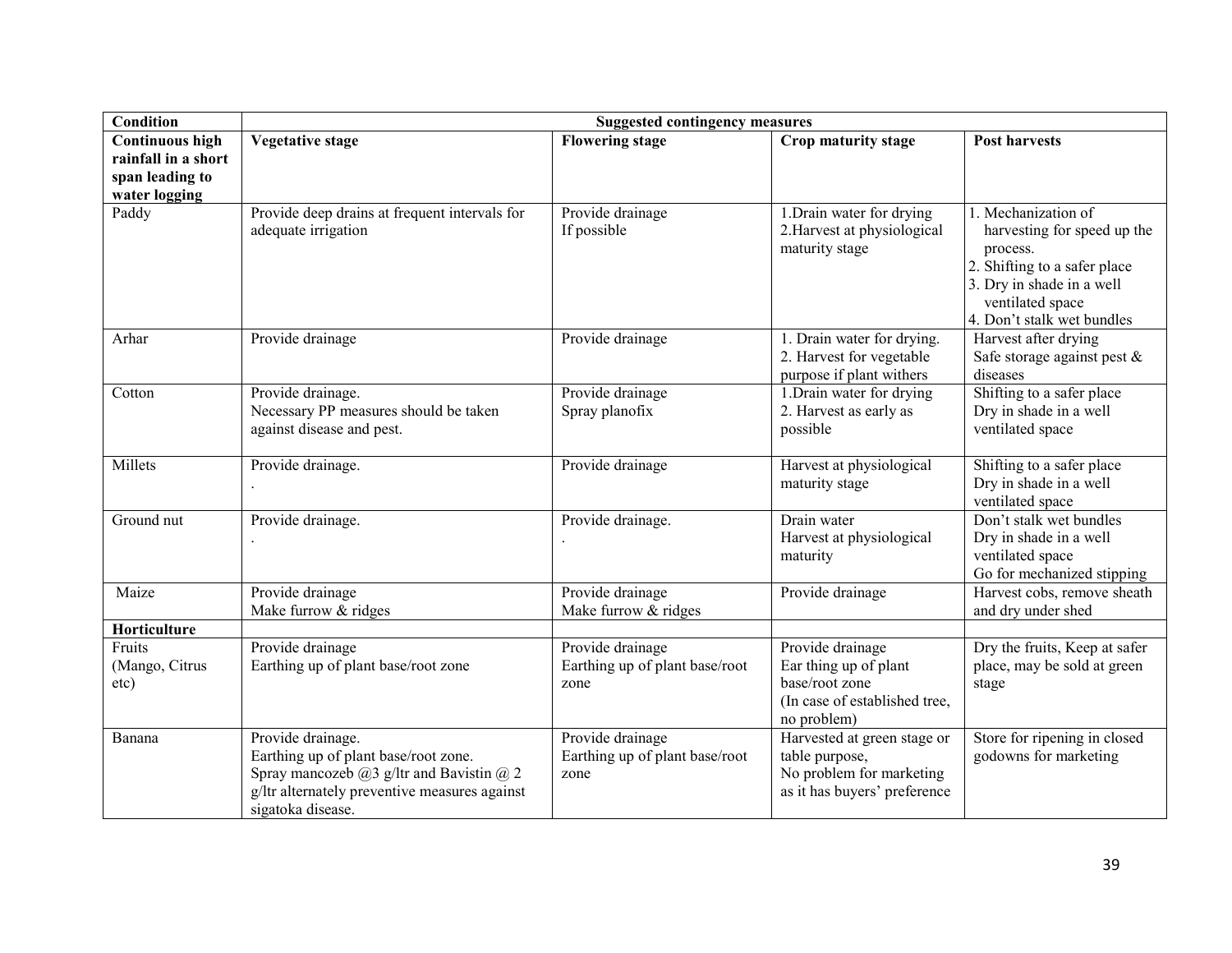| Solanaceous/<br>cruciferous<br>vegetables                                         | Seedling in raised nursery beds, drainage,                                                                                                                                                                                                    | Provide drainage<br>Application of hormones to<br>induce more flowering                                                                                                                             | Provide drainage                                                           | Ensure drainage<br>Harvesting at tender stages                                                                          |
|-----------------------------------------------------------------------------------|-----------------------------------------------------------------------------------------------------------------------------------------------------------------------------------------------------------------------------------------------|-----------------------------------------------------------------------------------------------------------------------------------------------------------------------------------------------------|----------------------------------------------------------------------------|-------------------------------------------------------------------------------------------------------------------------|
| <b>Heavy rainfall</b><br>with high speed<br>winds in a short<br>span <sup>2</sup> |                                                                                                                                                                                                                                               |                                                                                                                                                                                                     |                                                                            |                                                                                                                         |
| Paddy                                                                             | Drainage if water logging persists<br>Small seedlings withstand the problem                                                                                                                                                                   | Drainage if water logging<br>persists                                                                                                                                                               | Lodged panicles may be<br>harvested at physiological<br>maturity stage     | Dry under shade                                                                                                         |
| Arhar                                                                             | Drainage if water logging persists<br>Small plants withstand the problem                                                                                                                                                                      | Drainage if water logging<br>persists                                                                                                                                                               | Harvest at physiological<br>maturity stage                                 | Dry under shade                                                                                                         |
| <b>Outbreak of pests</b><br>and diseases due<br>to unseasonal<br>rains            |                                                                                                                                                                                                                                               |                                                                                                                                                                                                     |                                                                            |                                                                                                                         |
| Paddy                                                                             | Spray Tricyclazole( 1 gm/lit) against blast,<br>Chloropyriphos(2 ml/lt) against stem borer,<br>buffer channels $&$ dusting methyl parathion<br>against Swarming caterpillar,<br>Propiconzole/Hexaconazole @ 1 lit/ha for<br>Sheath blight/rot | Spray Tricyclazole(1 gm/lit)<br>against blast, fipronyl $(0.3 g)$<br>against stem borer, leaf<br>folder&gall midge buffer<br>channels & dusting methyl<br>parathion against Swarming<br>caterpillar | Malathion spray against<br>Gundhy bug,<br>Buprofezin(1200ml/ha)<br>for BPH | Sun drying / disinfection of<br>gunny bags with malathion<br>$\alpha$<br>heat treatment to manage<br>stored grain pests |
| Arhar                                                                             | Removal of infested tips to manage leaf<br>webber, spraying of imidacloprid $@1$ ml/4 lt of<br>water                                                                                                                                          | Hand picking & destruction of<br>blister beetles                                                                                                                                                    | Spray of Ekalux against<br>pod borer                                       | Store in clean godown,<br>disinfection of gunny bags /<br>storage structure with<br>malathion                           |
| Cotton                                                                            | Imidacloprid@1 ml/4lt/Thiamethaxom @ 4 ml<br>/15 lt for sucking pests                                                                                                                                                                         | Imidacloprid@1 ml/4lt<br>/Thiamethaxom $@$ 4 ml /15 lt<br>for sucking pests Endosulfan<br>@ 2ml/lit for boll worm                                                                                   | Place pheromone traps<br>Spray related pyrethroid<br>for boll worm         | After harvest destroy the<br>residues                                                                                   |
| Blackgram/<br>Greengram<br>Horticulture                                           | spraying of imidacloprid $(a)$ 1 ml/4 lt of water                                                                                                                                                                                             | Application of malathion<br>against Flea beetle                                                                                                                                                     | Spray of Nuvan(1ml/lt)<br>against pod borer                                | Disinfection of storage<br>structure to manage stored<br>grain pests                                                    |
|                                                                                   |                                                                                                                                                                                                                                               |                                                                                                                                                                                                     |                                                                            |                                                                                                                         |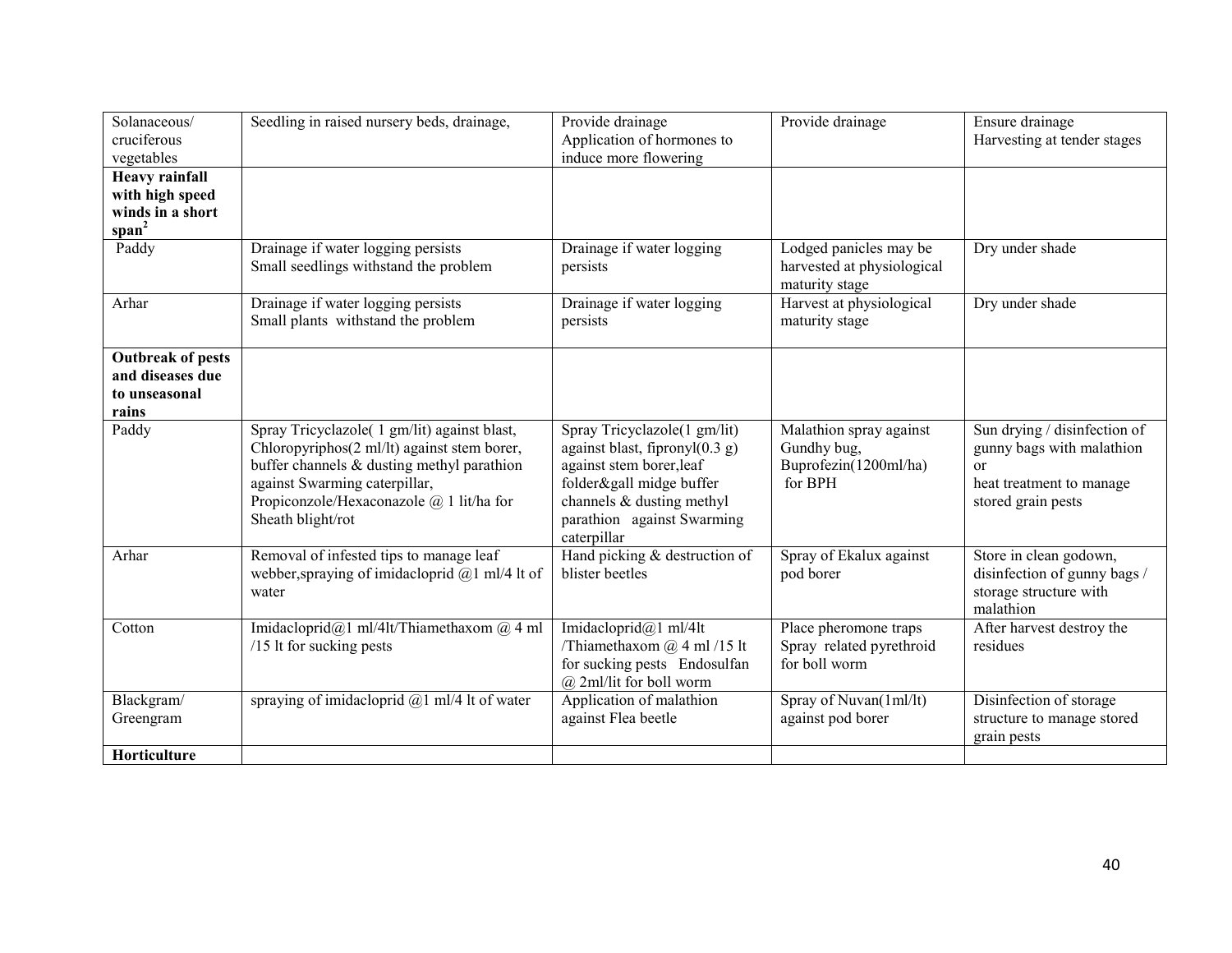| Solanaceous | Spraying malathion against hadda beetle, hand      | Application of Neem oil $\&$     | Spraying of Profenophos (1             | Segregation of infested fruits |
|-------------|----------------------------------------------------|----------------------------------|----------------------------------------|--------------------------------|
| vegetables  | collection of egg mass                             | Triazophos alternatively against | lit/ha) against fruit borer            | & destruction                  |
|             | Soil drenching of Plantomycin 1gm $\&$             | brinjal fruit & shoot borer/leaf | Metalaxyl $(2 \text{ gm/lit})$ against |                                |
|             | carbendazim $\omega$ 2 gm per lit of water against | curl virus.                      | fruit rot                              |                                |
|             | wilting                                            |                                  |                                        |                                |
| Cucurbit    | Spraying of Ekalux against Red pumpkin             | Spraying Endosulfan against      | Poison baiting with                    | Destruction of overripe $\&$   |
| vegetables  | beetle, Collection & destruction of eggs/grubs,    | leaf eating caterpillars         | Malathion & Jaggery                    | infested fruits                |
|             | Soil drenching of COC & streptocycline             | Metalaxyl against Powdery        | against fruit fly                      |                                |
|             | against wilting                                    | mildew, Carbendazim against      |                                        |                                |
|             |                                                    | leaf spot & blight               |                                        |                                |
|             |                                                    |                                  |                                        |                                |
|             |                                                    |                                  |                                        |                                |

| 2.3<br><b>Floods</b>          |                                         |                                                             |                                               |                           |
|-------------------------------|-----------------------------------------|-------------------------------------------------------------|-----------------------------------------------|---------------------------|
| Condition                     |                                         | <b>Suggested contingency measures</b>                       |                                               |                           |
| <b>Transient water</b>        | Seedling/nursery stage                  | <b>Vegetative stage</b>                                     | <b>Reproductive stage</b>                     | At harvest                |
| logging/ partial              |                                         |                                                             |                                               |                           |
| inundation                    |                                         |                                                             |                                               |                           |
| Paddy                         | Drainage of the Nursery bed, If not     | 50% N and 50% K2O + full P may                              | Spray water for silt washing                  | Shifting to a safer       |
|                               | possible go for re sowing.              | be applied as basal and rest 50% N                          |                                               | place                     |
|                               | Wet seeding of sprouted seeds           | $+50\%$ K2O as top dressing during                          | Emphasis should be given on forthcoming       | Dry in shade in a         |
|                               | of<br>kg/ha)<br>$(a) 75 - 80$<br>medium | the tillering stage.                                        | rabi crops.                                   | well ventilated space     |
|                               | (Lalat (120)<br>varieties<br>duration   |                                                             |                                               |                           |
|                               | (125)<br>Konark<br>days),<br>days),     | In partially damaged<br>field<br>gap                        | Supply of seeds and other agro-inputs of      | Growing of cucurbits      |
|                               | Surendra (135 days).                    | filling<br>done<br>be<br>by<br>may                          | rabi crops at subsidized rate, provision of   | after receding flood      |
|                               |                                         | redistributing the tillers.                                 | bank loan etc                                 |                           |
|                               |                                         | Spraying of water on the foliage to                         |                                               | Adoption<br><sup>of</sup> |
|                               |                                         | wash out the silt deposition.                               |                                               | integrated<br>farming     |
|                               |                                         |                                                             | Utilization of residual soil moisture and use | obtain<br>system<br>to    |
|                               |                                         | Management of pests $&$ diseases                            | of recharged soil profile for growing pulses  | more income and to        |
|                               |                                         |                                                             |                                               | compensate the loss       |
|                               |                                         |                                                             |                                               | during kharif.            |
| Horticulture                  |                                         | NOT A FEATURE OF FARMING SITUATION WHERE VEGETABLE IS GROWN |                                               |                           |
| <b>Continuous</b>             |                                         |                                                             |                                               |                           |
| submergence for               |                                         |                                                             |                                               |                           |
| more than 2 days <sup>2</sup> |                                         |                                                             |                                               |                           |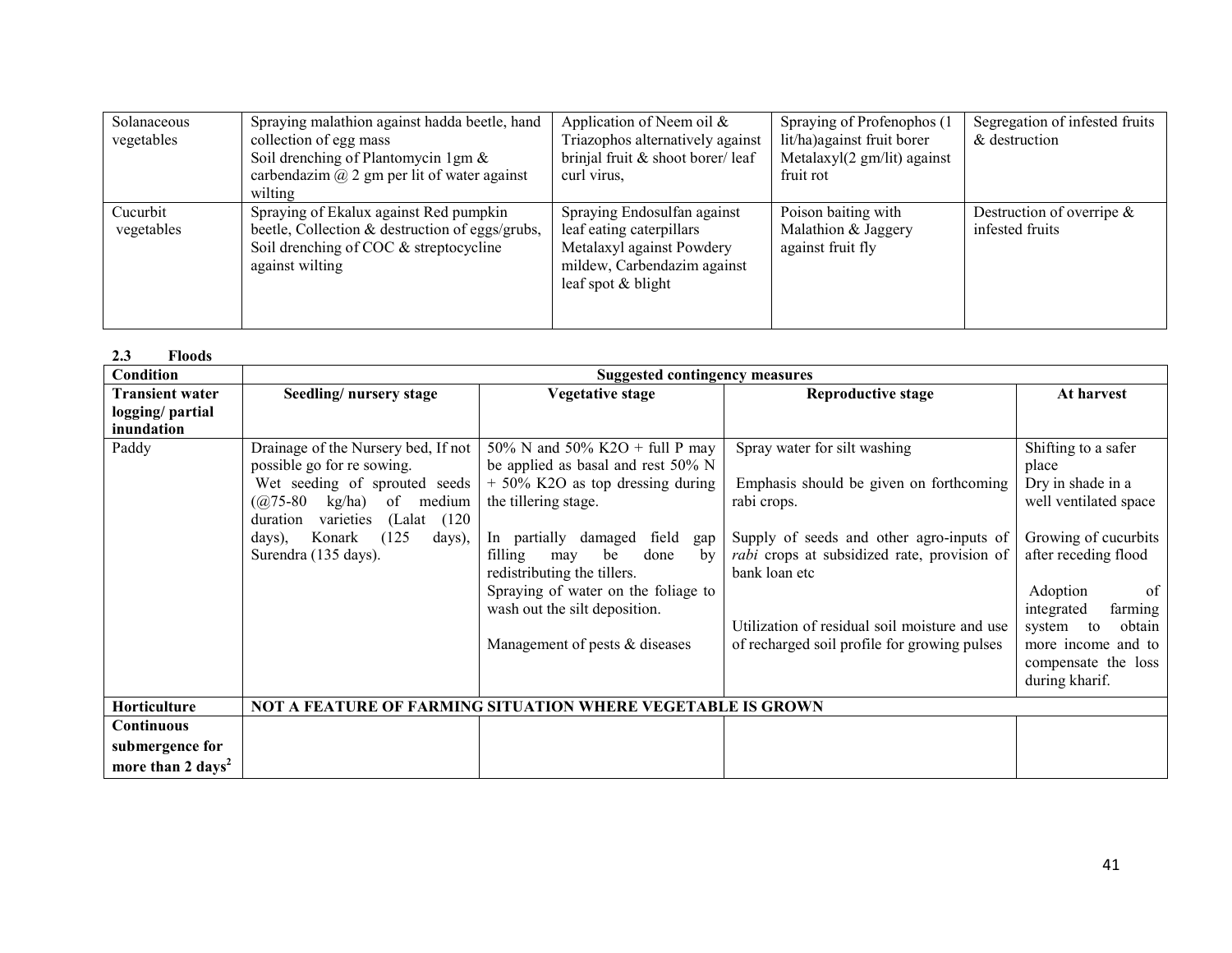| Paddy                                | Drainage of the Nursery bed, If not<br>possible go for re sowing.<br>Wet seeding of sprouted seeds<br>$(a)$ 75-80 kg/ha) of medium<br>duration varieties (Lalat (120)<br>days), , Konark (125 days),<br>Surendra (135 days | In partially damaged<br>field<br>gap<br>filling<br>done<br>be<br>by<br>may<br>redistributing the tillers.<br>parallel<br>nursery<br>be<br>A<br>may<br>maintained in the small irrigated<br>area in regular flood occurring area.<br>So as to re plant the seedlings in<br>heavillly damaged condition.<br>Spraying of water on the foliage to<br>wash out the silt deposition.<br>Management of pests & diseases | Spraying of water on the foliage to wash<br>out the silt deposition.<br>Spraying of validamycin $@$ 2 ml/litre of<br>water as protective measure against sheath<br>rot.<br>If flood comes during reproductive stage,<br>emphasis should be given on forthcoming<br>rabi crops<br>Supply of seeds and other agro-inputs of<br>rabi crops at subsidized rate, provision of<br>bank loan etc<br>Utilization of residual soil moisture and use<br>of recharged soil profile for growing pulses<br>Growing of cucurbits after receding flood | If<br>flood<br>comes<br>during reproductive<br>emphasis<br>stage,<br>should be given on<br>forthcoming<br>rabi<br>crops.<br>Supply of seeds and<br>other agro-inputs of<br>rabi<br>crops<br>at<br>subsidized<br>rate.<br>provision<br>of<br>bank<br>loan etc<br>Utilization<br>of<br>residual soil moisture<br>and use of recharged<br>profile<br>soil<br>for<br>growing pulses<br>Growing of cucurbits<br>after receding flood<br>water |
|--------------------------------------|----------------------------------------------------------------------------------------------------------------------------------------------------------------------------------------------------------------------------|------------------------------------------------------------------------------------------------------------------------------------------------------------------------------------------------------------------------------------------------------------------------------------------------------------------------------------------------------------------------------------------------------------------|-----------------------------------------------------------------------------------------------------------------------------------------------------------------------------------------------------------------------------------------------------------------------------------------------------------------------------------------------------------------------------------------------------------------------------------------------------------------------------------------------------------------------------------------|------------------------------------------------------------------------------------------------------------------------------------------------------------------------------------------------------------------------------------------------------------------------------------------------------------------------------------------------------------------------------------------------------------------------------------------|
| Horticulture                         |                                                                                                                                                                                                                            |                                                                                                                                                                                                                                                                                                                                                                                                                  |                                                                                                                                                                                                                                                                                                                                                                                                                                                                                                                                         |                                                                                                                                                                                                                                                                                                                                                                                                                                          |
| Sea water<br>inundation <sup>3</sup> | <b>NOT A FEATURE OF THE DISTRICT DUE</b>                                                                                                                                                                                   |                                                                                                                                                                                                                                                                                                                                                                                                                  |                                                                                                                                                                                                                                                                                                                                                                                                                                                                                                                                         |                                                                                                                                                                                                                                                                                                                                                                                                                                          |
| Crop1                                |                                                                                                                                                                                                                            |                                                                                                                                                                                                                                                                                                                                                                                                                  |                                                                                                                                                                                                                                                                                                                                                                                                                                                                                                                                         |                                                                                                                                                                                                                                                                                                                                                                                                                                          |

# 2.4 Extreme events: Heat wave / Cold wave/Frost/ Hailstorm /Cyclone

|                  | Suggested contingency measures |                         |                                            |                                    |  |  |
|------------------|--------------------------------|-------------------------|--------------------------------------------|------------------------------------|--|--|
|                  | Seedling/nursery stage         | <b>Vegetative stage</b> | <b>Reproductive stage</b>                  | At harvest                         |  |  |
| <b>Heat Wave</b> |                                |                         |                                            |                                    |  |  |
| Summer paddy     | Not encountered                | Not encountered         | Spraying of amino acid based               | Mechanized harvesting should be    |  |  |
|                  |                                |                         | formulations for better grain              | taken up for speed up the process. |  |  |
|                  |                                |                         | filling.                                   |                                    |  |  |
|                  |                                |                         | Soil application of zinc sulphate $\omega$ |                                    |  |  |
|                  |                                |                         | $10 \text{ kg/ha}$                         |                                    |  |  |
|                  |                                |                         | Early sowing and short duration            |                                    |  |  |
|                  |                                |                         | var. may be taken to escape the            |                                    |  |  |
|                  |                                |                         | heat wave.                                 |                                    |  |  |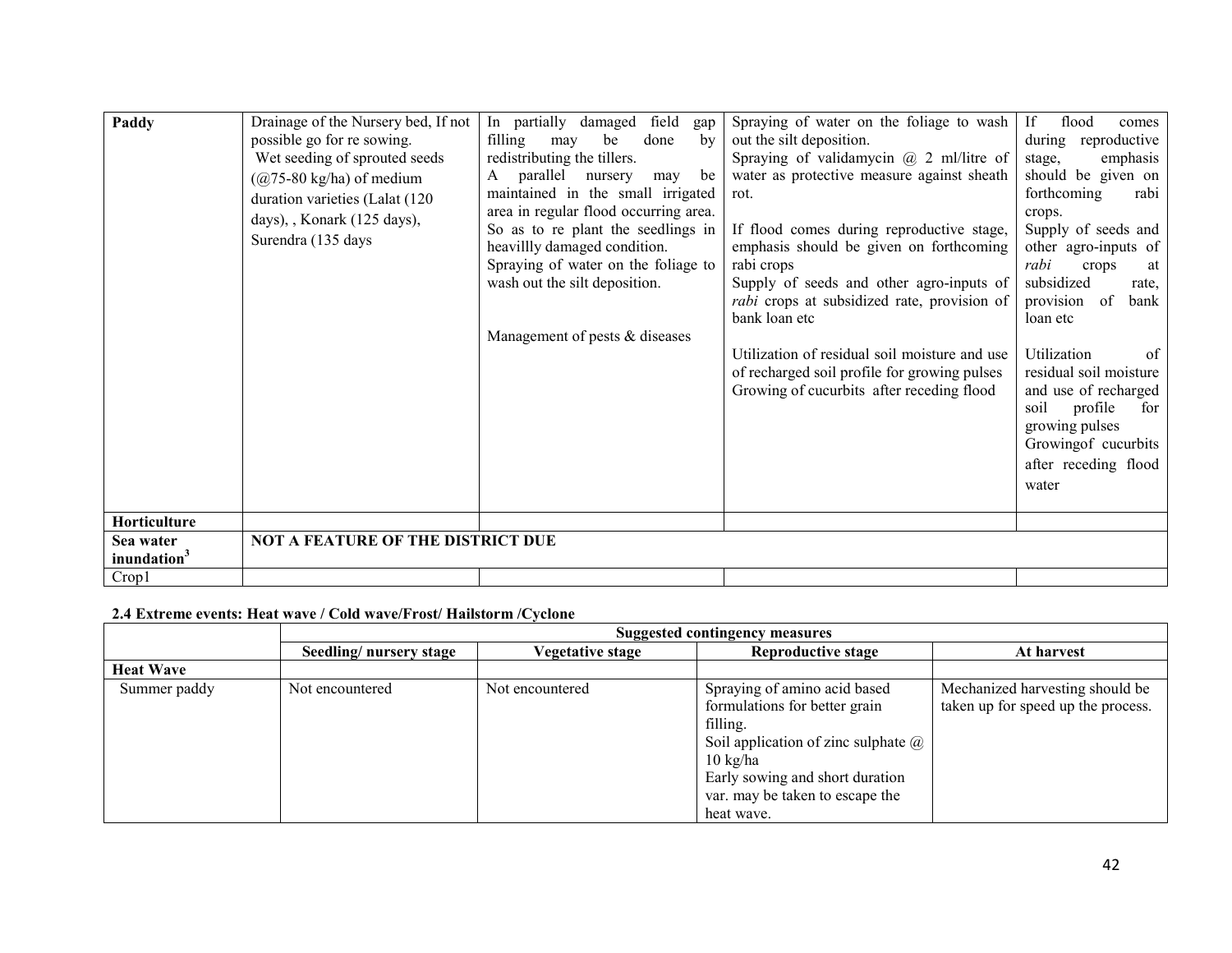| Wind<br>i breaker plants<br>s may be |  |
|--------------------------------------|--|
| planted to act as barrier.           |  |

# 2.5 Pest and disease outbreak: Swarming caterpillar / boll worm

|                      | <b>Suggested contingency measures</b>                                                                                                                                                          |                                                                                                                                                                        |                                                                                                                                                           |            |  |
|----------------------|------------------------------------------------------------------------------------------------------------------------------------------------------------------------------------------------|------------------------------------------------------------------------------------------------------------------------------------------------------------------------|-----------------------------------------------------------------------------------------------------------------------------------------------------------|------------|--|
|                      | Seedling/nursery stage                                                                                                                                                                         | Vegetative stage                                                                                                                                                       | <b>Reproductive stage</b>                                                                                                                                 | At harvest |  |
| Swarming caterpillar |                                                                                                                                                                                                |                                                                                                                                                                        |                                                                                                                                                           |            |  |
| Paddy                | Seedling stage in poorly drained<br>field.                                                                                                                                                     | $\blacksquare$                                                                                                                                                         | $\overline{\phantom{a}}$                                                                                                                                  |            |  |
|                      | *Spary of Chloropyriphos 2EC<br>$\omega$ 2.5 litres per ha or Triazophos<br>40EC $@$ 1 lt/ha during evening<br>hours<br>* Flooding the field with water<br>and pour kerosene $(a)$ 2 lt/ha and |                                                                                                                                                                        |                                                                                                                                                           |            |  |
|                      | dislodge the larvae by shaking<br>the plants with a rope.                                                                                                                                      |                                                                                                                                                                        |                                                                                                                                                           |            |  |
| <b>Boll worm</b>     |                                                                                                                                                                                                |                                                                                                                                                                        |                                                                                                                                                           |            |  |
| Cotton               |                                                                                                                                                                                                | *Spray of profenophos $\omega$ 2<br>ml/lt of water i.e. 400ml/acre<br>or Indoxacarb $\omega$ 1 ml/lt of<br>water i.e. 200ml/acre or<br>Triazophos $\omega$ 400 ml/acre | *Spray of profenophos $(a)$ 2 ml/lt of<br>water i.e. 400ml/acre or Indoxacarb<br>$(a)$ 1 ml/lt of water i.e. 200 ml/acre<br>or Triazophos $@$ 400 ml/acre |            |  |

#### 2.6Contingent strategies for Livestock, Poultry & Fisheries

#### 2.6.11 Livestock

|                                    | <b>Suggested contingency measures</b>                                                                                                                          |                                                                                                                                                                             |                                                                               |  |  |  |  |  |
|------------------------------------|----------------------------------------------------------------------------------------------------------------------------------------------------------------|-----------------------------------------------------------------------------------------------------------------------------------------------------------------------------|-------------------------------------------------------------------------------|--|--|--|--|--|
|                                    | <b>Before the event</b>                                                                                                                                        | During the event                                                                                                                                                            | After the event                                                               |  |  |  |  |  |
| <b>Drought</b>                     |                                                                                                                                                                |                                                                                                                                                                             |                                                                               |  |  |  |  |  |
| Feed and<br>fodder<br>availability | Livestock insurance<br>Encourage perennial fodder production on river<br>beds and tank bed on community<br>basis.<br>Village gauchar (grazing) lands should be | Utilizing fodder from perennial trees and<br>fodder bank reserves.<br>Transporting excess fodder from adjoining<br>districts.<br>Utilizing the existing crops which fail to | Supplementary feeding of<br>remaining livestock and the<br>replacement stock. |  |  |  |  |  |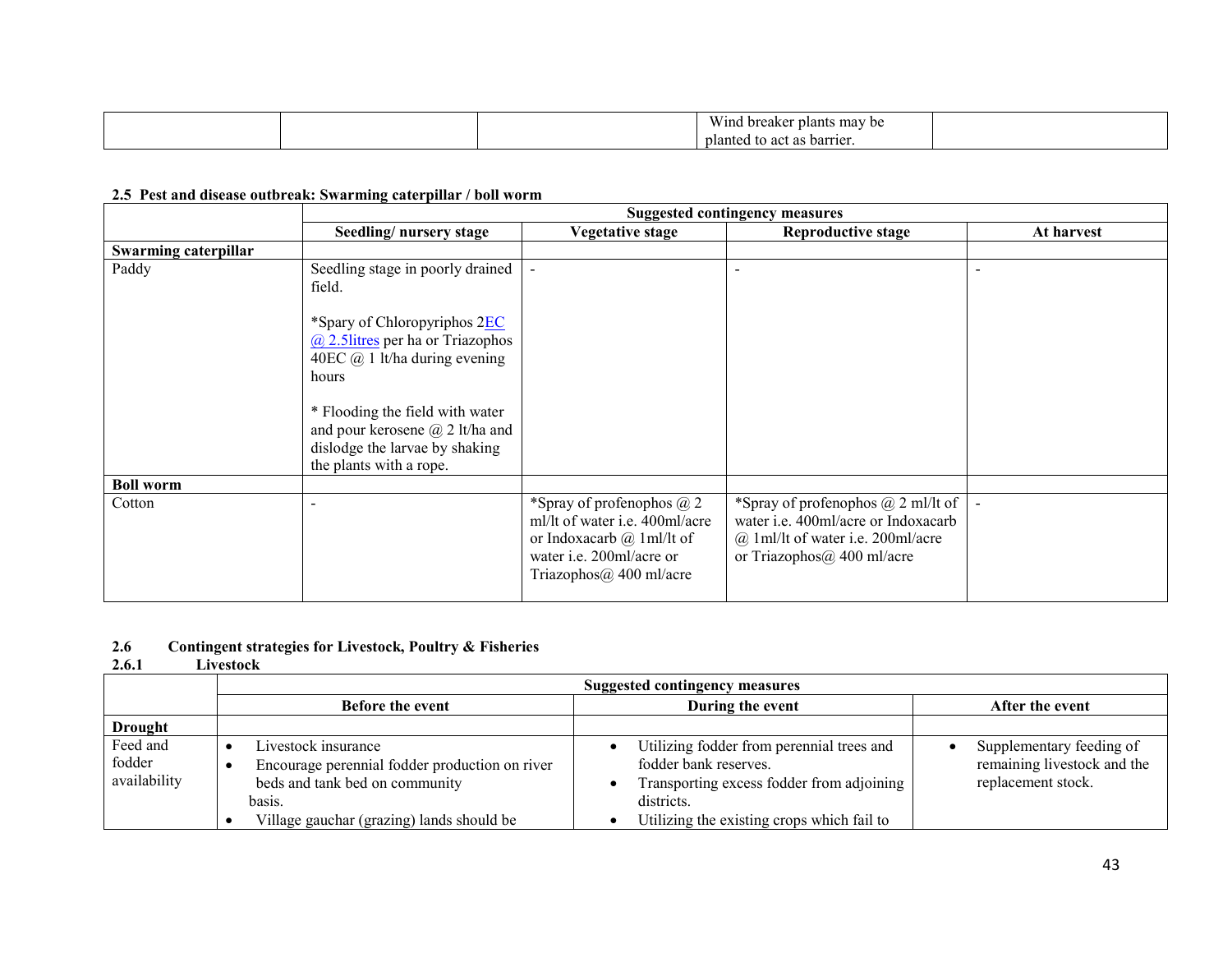|                    | $\bullet$ | developed for fodder production.<br>On boundaries of agricultural field trees or |           | grow adequately due to failure of<br>monsoon for feeding of animals. |           |                                                         |
|--------------------|-----------|----------------------------------------------------------------------------------|-----------|----------------------------------------------------------------------|-----------|---------------------------------------------------------|
|                    |           | shrubs like Sesbania, Subabul, Neem etc should                                   |           | Use of unconventional livestock feed such                            |           |                                                         |
|                    |           | be planted.                                                                      |           | as sugar cane top, sugar cane bagasse,                               |           |                                                         |
|                    | $\bullet$ | In the costal part of Orissa Sun hemp (Crotolaria)                               |           | banana plant Crop residues such as                                   |           |                                                         |
|                    |           | can be sown.                                                                     |           | cassiatora water hyacinth and other like                             |           |                                                         |
|                    | $\bullet$ | It is essential to establish fodder bank near forest                             |           | tree pods and seeds etc. Improving poor                              |           |                                                         |
|                    |           | areas. Provision is also necessary to store surplus                              |           | quality roughages by ammonia treatment,                              |           |                                                         |
|                    |           | crop residues in fodder banks, which can be                                      |           | urea treatment, urea molasses mineral                                |           |                                                         |
|                    |           | made available during draught.                                                   |           | block etc and feeding them.                                          |           |                                                         |
|                    | $\bullet$ | Excess fodder in flush season can be preserved as<br>hay / silage.               |           |                                                                      |           |                                                         |
|                    | $\bullet$ | Explore the possibilities of availability of                                     |           |                                                                      |           |                                                         |
|                    |           | unconventional / alternative feed resources                                      |           |                                                                      |           |                                                         |
|                    |           | during draught.                                                                  |           |                                                                      |           |                                                         |
|                    | $\bullet$ | Organizing training programme of persons                                         |           |                                                                      |           |                                                         |
|                    |           | connected with A.H. on feeding and management                                    |           |                                                                      |           |                                                         |
| Drinking water     | $\bullet$ | of animals during draught.<br>Preserving water in community tanks and ponds      |           | Water sources of Temples, Churches,                                  |           |                                                         |
|                    |           | etc for drinking purpose by excavation and                                       | $\bullet$ | Gurdwaras, Jain temples and Maszids are                              |           |                                                         |
|                    |           | sanitization of these resources. In addition,                                    |           | generally ideal sources during draught.                              |           |                                                         |
|                    |           | wells (bore wells or dug wells) may be                                           |           |                                                                      |           |                                                         |
|                    |           | constructed ahead of possible event of draught.                                  |           |                                                                      |           |                                                         |
| Health and         |           | Veterinary preparedness with vaccine and                                         |           | Conducting animal health camps and $\bullet$                         |           | Availing insurance                                      |
| disease            |           | medicines.                                                                       |           | treating the affected animals                                        | $\bullet$ | Culling of unproductive livestock                       |
| management         |           |                                                                                  |           | Supplementation of mineral and vitamin                               |           | Proper disposal of dead animals                         |
|                    |           |                                                                                  |           | mixtures                                                             |           |                                                         |
| <b>Floods</b>      |           |                                                                                  |           |                                                                      |           |                                                         |
| Feed and<br>fodder |           |                                                                                  |           | Procured feeds and fodders should be fed                             |           | Provision of supplementary                              |
| availability       |           |                                                                                  |           | to all animals on the order of priority of<br>animals.               |           | feeding<br>(concentrate)<br>Roughage) with vitamin $\&$ |
|                    |           |                                                                                  |           | Straws and stoves that got soaked during                             |           | minerals.                                               |
|                    |           |                                                                                  |           | floods need not be thrown away out right.                            |           |                                                         |
|                    |           |                                                                                  |           | They can be fed to animals as long as                                |           |                                                         |
|                    |           |                                                                                  |           | rotting or fungal growth has not set in.                             |           |                                                         |
|                    |           |                                                                                  |           | Partial drying choffing and sprinkling                               |           |                                                         |
|                    |           |                                                                                  |           | concentrate mixture can improve intake                               |           |                                                         |
|                    |           |                                                                                  |           | and utility.                                                         |           |                                                         |
| Drinking water     |           |                                                                                  | $\bullet$ | Priorities animals as suckling animals,                              | $\bullet$ | Provision of clean drinking                             |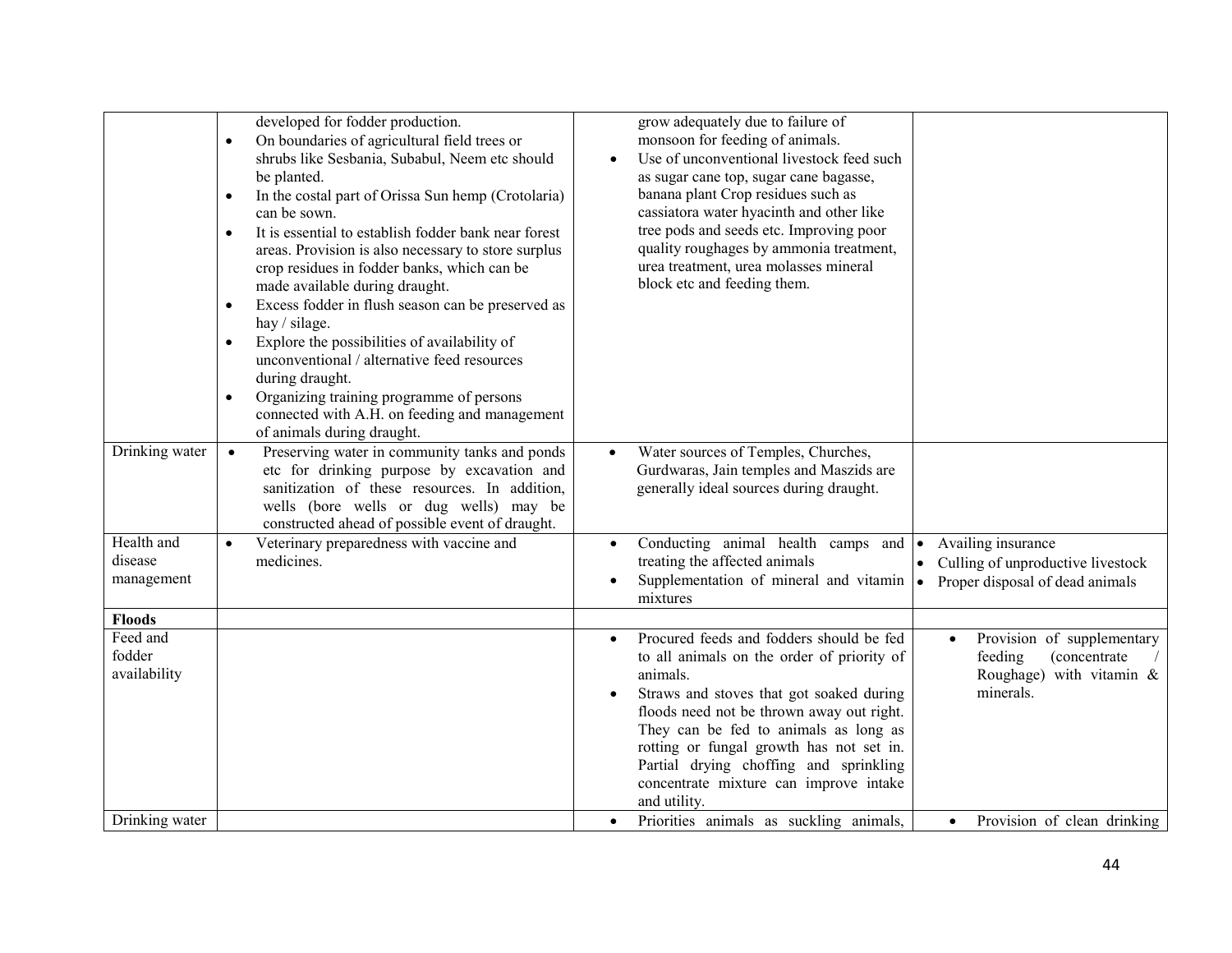|                                     |                                                                                                                                                                                                                                                                                                                                                                                                                                                                                                                                                                                                                                                                                                                                                                                                                                                                                                                                                                                                                                                                                                                                                                                                                                                                                                                                                                                                                                                                                                                                                                            | suckling animals along with their nursing<br>mothers, producing and working animals,<br>sick and old animals, adult open and non-<br>producing animals as the feed and water<br>may be in short supply.<br>Drinking water be made available to the<br>animals in any kind of clean container<br>available with the farmer.                                                                                                                                                                                                                                                                                                                                                                                                                                                                                                                                                                             | water.                                                                                                                                                                                                                                                                                                                                                                                                                                                                                                                                                                                                  |
|-------------------------------------|----------------------------------------------------------------------------------------------------------------------------------------------------------------------------------------------------------------------------------------------------------------------------------------------------------------------------------------------------------------------------------------------------------------------------------------------------------------------------------------------------------------------------------------------------------------------------------------------------------------------------------------------------------------------------------------------------------------------------------------------------------------------------------------------------------------------------------------------------------------------------------------------------------------------------------------------------------------------------------------------------------------------------------------------------------------------------------------------------------------------------------------------------------------------------------------------------------------------------------------------------------------------------------------------------------------------------------------------------------------------------------------------------------------------------------------------------------------------------------------------------------------------------------------------------------------------------|--------------------------------------------------------------------------------------------------------------------------------------------------------------------------------------------------------------------------------------------------------------------------------------------------------------------------------------------------------------------------------------------------------------------------------------------------------------------------------------------------------------------------------------------------------------------------------------------------------------------------------------------------------------------------------------------------------------------------------------------------------------------------------------------------------------------------------------------------------------------------------------------------------|---------------------------------------------------------------------------------------------------------------------------------------------------------------------------------------------------------------------------------------------------------------------------------------------------------------------------------------------------------------------------------------------------------------------------------------------------------------------------------------------------------------------------------------------------------------------------------------------------------|
| Health and<br>disease<br>management | Training to the farmers about care of their animas<br>$\bullet$<br>when catastrophe strives, so that they are<br>prepared for the situation. Preparation and<br>distribution of leaflets or booklets in simple local<br>language for care of livestock in disaster.<br>Keeping track of weather forecast and prior<br>$\bullet$<br>information through radio and TV Etc.<br>Prior construction of animal shelters in disaster<br>$\bullet$<br>prone areas.<br>Temporary relief camps on spots can be set up at<br>$\bullet$<br>short notice to provide shelter to animals on<br>roads, railway line embankments, other earthen<br>embankments, low hillocks, upland etc.<br>Variation of livestock before onset of rainy<br>$\bullet$<br>season<br>Keep the emergency service kit (first Aid<br>$\bullet$<br>Requisites) ready always containing Cotton<br>wool, Bandages, Surgical gauze, old cotton<br>sheets, Rubber tubing (for torniquet), Surgical<br>scissors - Curved and made of stainless steel,<br>Forceps, Splints or Split bamboos (for fractures),<br>Clinical thermometers – two or three,<br>Disinfectants – potassium permanganate,<br>Acriflvin, Dettol, Savlon, Tannic acid powder<br>(for poisons) and Jelly (for burns) Antibiotic eye<br>drops, Epsom salts, copper sulphate, Treacle, oil<br>of turpentine (for bloat), Obstetric ropes, chains<br>and hooks, Tincture of iodine, tincture of<br>Benzoin Co.(for wounds), Cotton rope, halters<br>(for restraint), Trocar and canola (for bloat),<br>Pocket Knife (for cutting, strangulating ropes | There should be one veterinarian with 3 to<br>4 village to work with the help of local<br>volunteers.<br>The team should be well equipped with<br>contingent items like bandages, tourniquet<br>ropes, controlling rope, splints, slings,<br>poles and ropes to lift animals. Drugs<br>including<br>painkillers,<br>antiseptics,<br>antibiotics, anti-venom and anti-shock<br>drugs etc. should be adequately available<br>with them.<br>Keep the animals loose in paddock<br>(sheltered or unsheltered) rather keeping<br>them tethered.<br>Releasing animals from the unnatural and<br>harmful position or situation, stopping<br>bleeding.<br>binding<br>broken<br>limbs,<br>administering painkillers, anti-poison and<br>anti-shock drugs,<br>difficult<br>sedating<br>animals and even performing euthanasia<br>on hopelessly injured and suffering<br>animals with the consent of their owners. | Prompt<br>and<br>appropriate<br>attention to injuries by<br>providing<br>necessary<br>medicines to the livestock<br>owners.<br>Vaccination<br>campaign<br>$\bullet$<br>against common endemic<br>diseases of the areas (like<br>H.S. B.Q. Anthrax etc.) must<br>taken up urgently.<br>be<br>Necessary steps should be<br>taken for the control of non-<br>specific<br>digestive<br>and<br>respiratory infections<br>in<br>of<br>consultation<br>local<br>veterinary personals.<br>Improving shed<br>hygiene<br>$\bullet$<br>especially in the farmers<br>household through cleaning<br>and disinfection |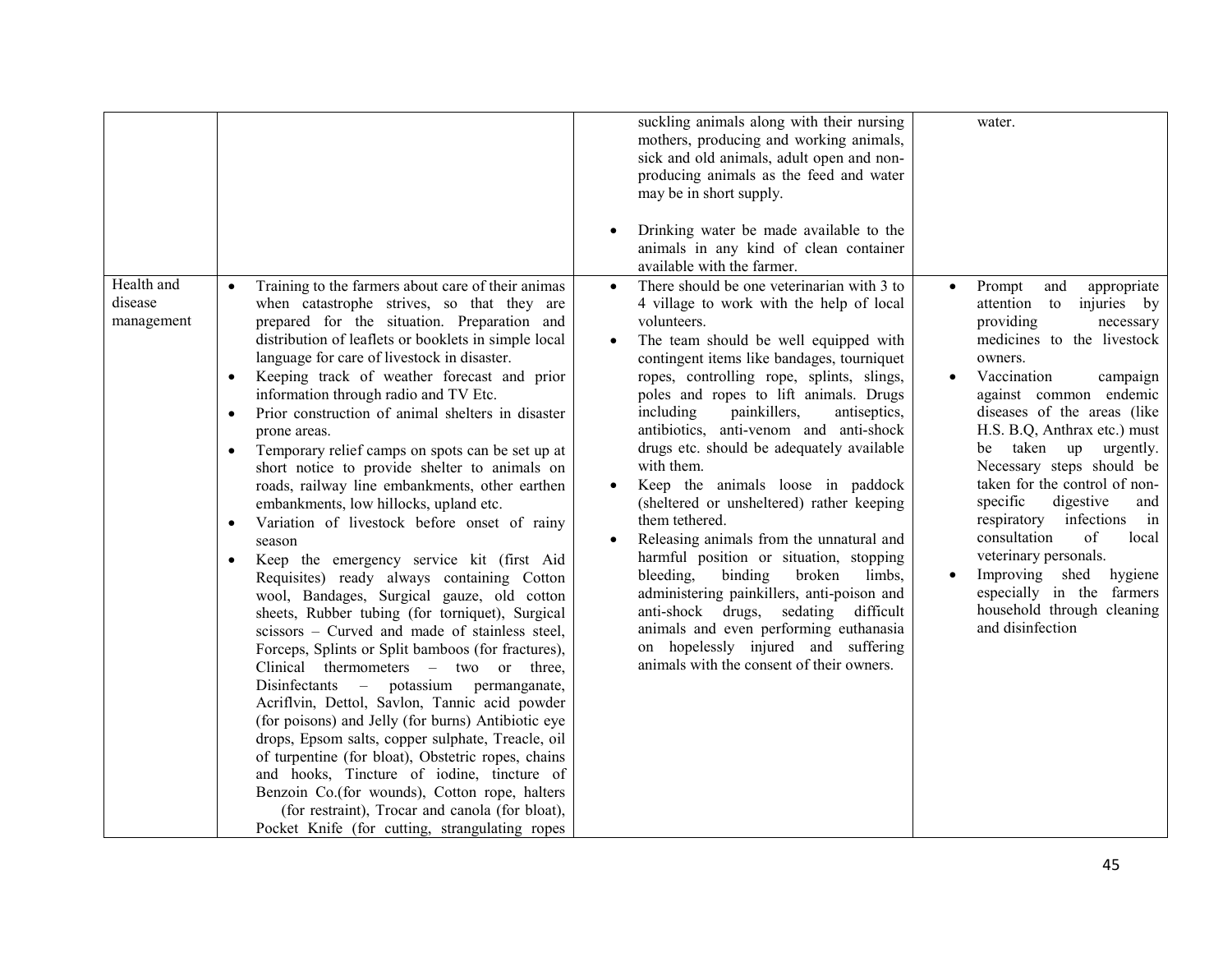|                                               | $etc.$ )<br>Temporary camps may be started to herd or<br>$\bullet$<br>flocks animals of 25-50 animals in each<br>group. Inside the camp the animals can be just<br>left free within the paddock/ barricades created<br>with wooden pole.<br>If no trees or sheds are available shelter the<br>$\bullet$<br>animals under a tent / tarpaulins held aloft by<br>supporting poles or temporary sheds with<br>coconut leaf roof. |                                                                                                                                                                                                                                                                                                                                                                                                   |                                                                                                                                                                                                                       |
|-----------------------------------------------|------------------------------------------------------------------------------------------------------------------------------------------------------------------------------------------------------------------------------------------------------------------------------------------------------------------------------------------------------------------------------------------------------------------------------|---------------------------------------------------------------------------------------------------------------------------------------------------------------------------------------------------------------------------------------------------------------------------------------------------------------------------------------------------------------------------------------------------|-----------------------------------------------------------------------------------------------------------------------------------------------------------------------------------------------------------------------|
| Cyclone<br>Feed and<br>fodder<br>availability |                                                                                                                                                                                                                                                                                                                                                                                                                              | Procured feeds and fodders should be fed<br>$\bullet$<br>to all animals on the order of priority of<br>animals.<br>Straws and stoves that got soaked during<br>floods need not be thrown away out right.<br>They can be fed to animals as long as<br>rotting or fungal growth has not set in.<br>Partial drying choffing and sprinkling<br>concentrate mixture can improve intake<br>and utility. | Provision of supplementary<br>(concentrate<br>feeding<br>Roughage) with vitamin $\&$<br>minerals.                                                                                                                     |
| Drinking water                                |                                                                                                                                                                                                                                                                                                                                                                                                                              | Priorities animals as suckling animals,<br>$\bullet$<br>suckling animals along with their nursing<br>mothers, producing and working animals,<br>sick and old animals, adult open and non-<br>producing animals as the feed and water<br>may be in short supply.<br>Drinking water be made available to the<br>animals in any kind of clean container<br>available with the farmer.                | Provision of clean drinking<br>$\bullet$<br>water.                                                                                                                                                                    |
| Health and<br>disease<br>management           | Training to the farmers about care of their<br>$\bullet$<br>animas when catastrophe strives, so that they<br>are prepared for the situation. Preparation<br>and distribution of leaflets or booklets in<br>simple local language for care of livestock in<br>disaster.<br>Keeping track of weather forecast and prior<br>information through radio and TV Etc.                                                               | There should be one veterinarian with 3 to<br>$\bullet$<br>4 village to work with the help of local<br>volunteers.<br>The team should be well equipped with<br>contingent items like bandages, tourniquet<br>ropes, controlling rope, splints, slings,<br>poles and ropes to lift animals. Drugs<br>including<br>painkillers,<br>antiseptics,                                                     | Prompt<br>appropriate<br>and<br>attention<br>to<br>injuries by<br>providing<br>necessary<br>medicines to the livestock<br>owners.<br>Vaccination<br>campaign<br>against common endemic<br>diseases of the areas (like |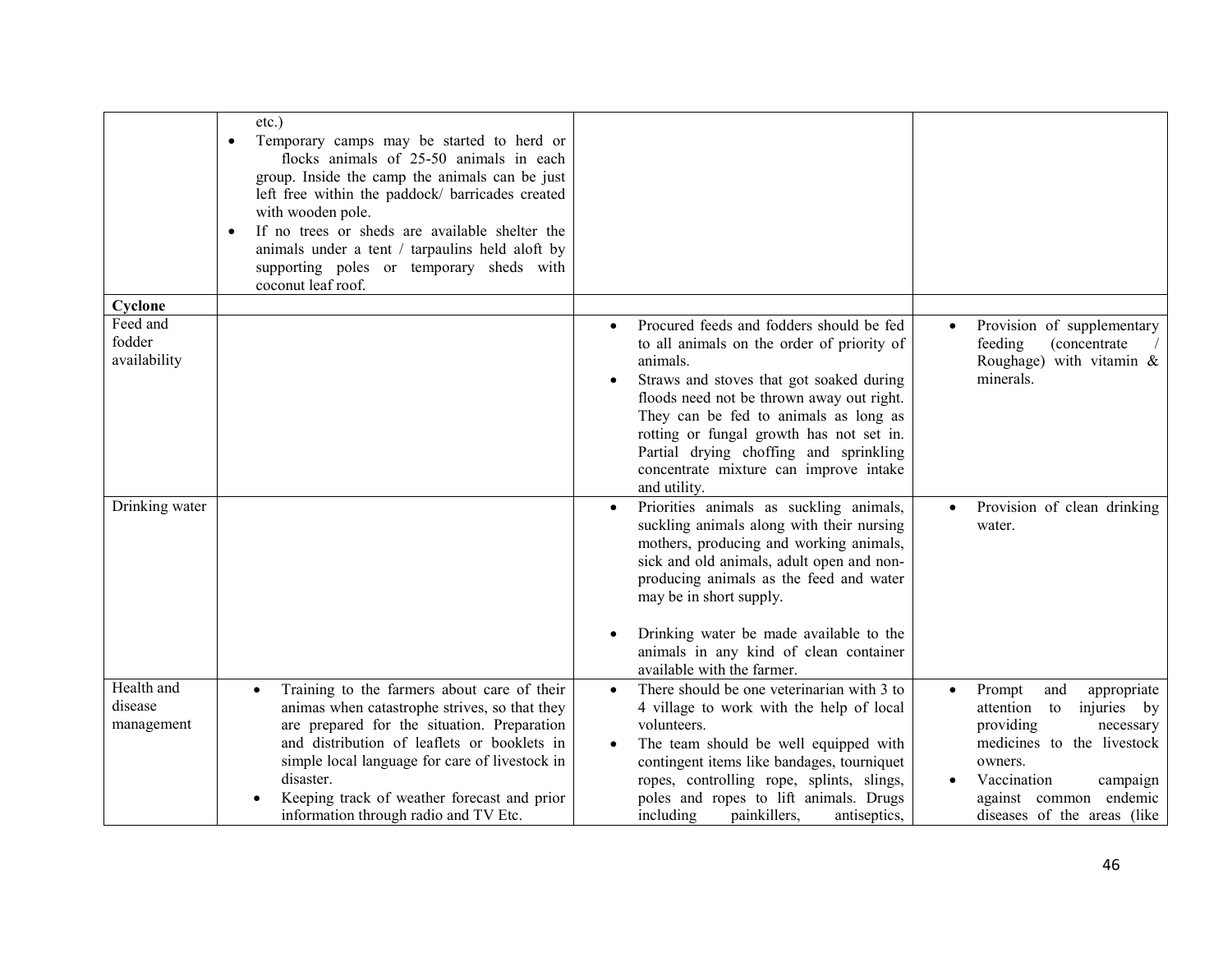| <b>Heat wave</b>                 | Prior construction of animal shelters in<br>$\bullet$<br>disaster prone areas.<br>Temporary relief camps on spots can be set<br>$\bullet$<br>up at short notice to provide shelter to<br>animals on roads, railway line embankments,<br>other earthen embankments, low hillocks,<br>upland etc.<br>Variation of livestock before onset of rainy<br>٠<br>season<br>Keep the emergency service kit (first Aid<br>Requisites) ready always containing Cotton<br>wool, Bandages, Surgical gauze, old cotton<br>sheets, Rubber tubing (for torniquet),<br>Surgical scissors - Curved and made of<br>stainless steel, Forceps, Splints or Split<br>bamboos<br>(for<br>fractures).<br>Clinical<br>thermometers – two or three, Disinfectants –<br>potassium permanganate, Acriflvin, Dettol,<br>Savlon, Tannic acid powder (for poisons)<br>and Jelly (for burns) Antibiotic eye drops,<br>Epsom salts, copper sulphate, Treacle, oil of<br>turpentine (for bloat), Obstetric ropes, chains<br>and hooks, Tincture of iodine, tincture of<br>Benzoin Co.(for wounds), Cotton rope,<br>halters (for restraint), Trocar and canola (for<br>Pocket Knife<br>bloat),<br>(for<br>cutting,<br>strangulating ropes etc.)<br>Temporary camps may be started to herd or<br>flocks animals of 25-50 animals in each<br>group. Inside the camp the animals can be<br>just left free within the paddock/ barricades<br>created with wooden pole.<br>If no trees or sheds are available shelter the<br>٠<br>animals under a tent / tarpaulins held aloft by<br>supporting poles or temporary sheds with<br>coconut leaf roof. | antibiotics, anti-venom and anti-shock<br>drugs etc. should be adequately available<br>with them.<br>Keep the animals loose in paddock<br>(sheltered or unsheltered) rather keeping<br>them tethered.<br>Releasing animals from the unnatural and<br>$\bullet$<br>harmful position or situation, stopping<br>bleeding,<br>binding<br>broken<br>limbs,<br>administering painkillers, anti-poison and<br>anti-shock drugs, sedating<br>difficult<br>animals and even performing euthanasia<br>on hopelessly injured and suffering<br>animals with the consent of their owners. | H.S. B.Q. Anthrax etc.) must<br>be taken up<br>urgently.<br>Necessary steps should be<br>taken for the control of non-<br>specific<br>digestive<br>and<br>respiratory infections<br>in<br>consultation<br>of<br>local<br>veterinary personals.<br>Improving shed hygiene<br>especially in the farmers<br>household through cleaning<br>and disinfection |
|----------------------------------|-----------------------------------------------------------------------------------------------------------------------------------------------------------------------------------------------------------------------------------------------------------------------------------------------------------------------------------------------------------------------------------------------------------------------------------------------------------------------------------------------------------------------------------------------------------------------------------------------------------------------------------------------------------------------------------------------------------------------------------------------------------------------------------------------------------------------------------------------------------------------------------------------------------------------------------------------------------------------------------------------------------------------------------------------------------------------------------------------------------------------------------------------------------------------------------------------------------------------------------------------------------------------------------------------------------------------------------------------------------------------------------------------------------------------------------------------------------------------------------------------------------------------------------------------------------------------------------------------------------|------------------------------------------------------------------------------------------------------------------------------------------------------------------------------------------------------------------------------------------------------------------------------------------------------------------------------------------------------------------------------------------------------------------------------------------------------------------------------------------------------------------------------------------------------------------------------|---------------------------------------------------------------------------------------------------------------------------------------------------------------------------------------------------------------------------------------------------------------------------------------------------------------------------------------------------------|
| and cold wave<br>Shelter/environ | Green cover (trees plantation, land scaping)<br>1.                                                                                                                                                                                                                                                                                                                                                                                                                                                                                                                                                                                                                                                                                                                                                                                                                                                                                                                                                                                                                                                                                                                                                                                                                                                                                                                                                                                                                                                                                                                                                        | 1. Washing / wallowing<br>sprinkling/                                                                                                                                                                                                                                                                                                                                                                                                                                                                                                                                        |                                                                                                                                                                                                                                                                                                                                                         |
| ment                             | 2.<br>Proper sheltering / housing white painting                                                                                                                                                                                                                                                                                                                                                                                                                                                                                                                                                                                                                                                                                                                                                                                                                                                                                                                                                                                                                                                                                                                                                                                                                                                                                                                                                                                                                                                                                                                                                          | splashing / showering                                                                                                                                                                                                                                                                                                                                                                                                                                                                                                                                                        |                                                                                                                                                                                                                                                                                                                                                         |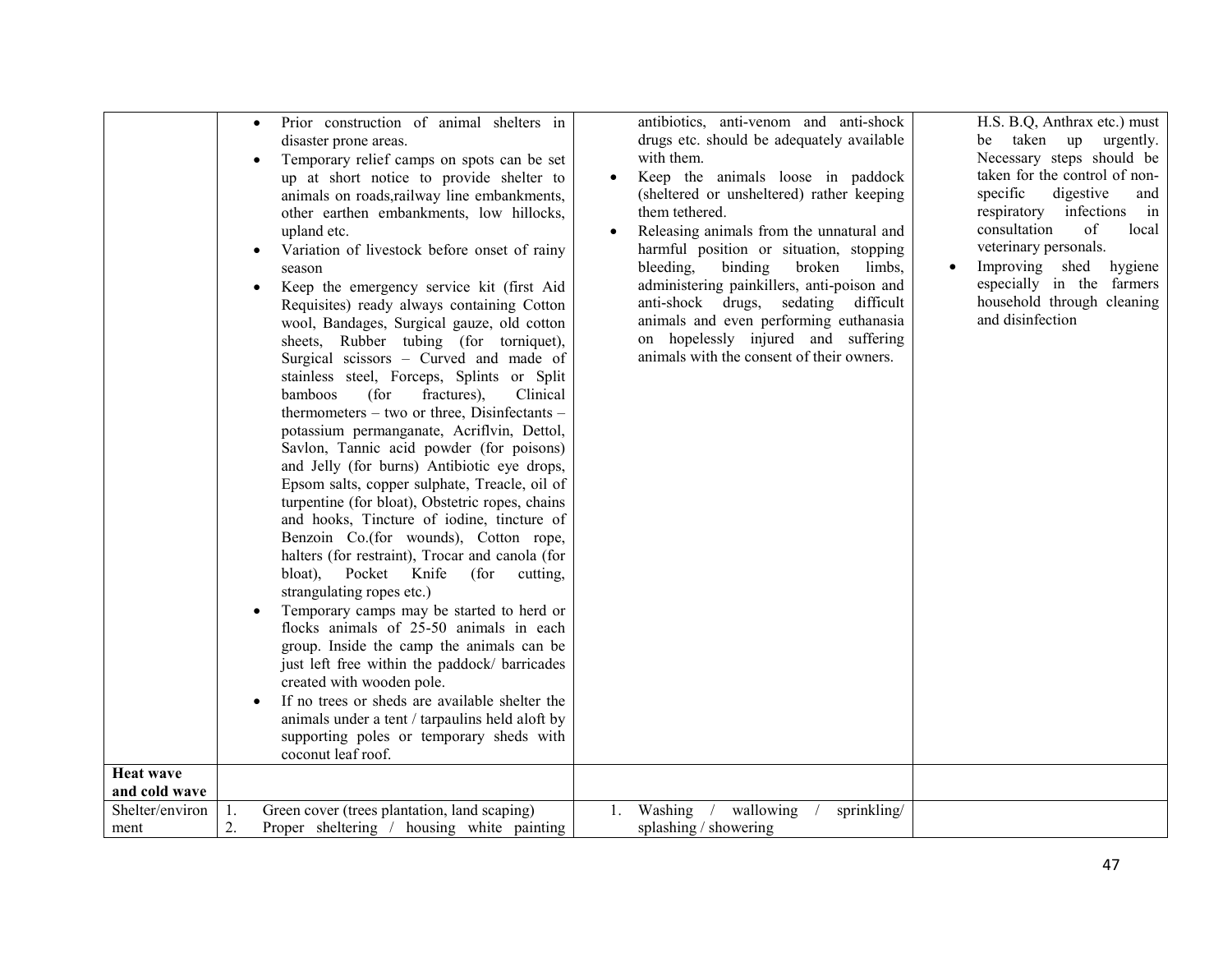| management | outside the roof and black painting inside the | drinking<br>Provision<br>of cool<br>$2^{+}$<br>water |                                 |
|------------|------------------------------------------------|------------------------------------------------------|---------------------------------|
|            | roof.                                          | (inearthen pitches)                                  |                                 |
|            |                                                | Cooling devices: fans, wet curtains or               |                                 |
|            |                                                | panels, air cooler if possible.                      |                                 |
| Health and |                                                | • Feeding Green fodder/silage/hay                    | Protection of dry / milch cows/ |
| disease    |                                                | • Provision for night feeding                        | buffaloes/ breeding bulls and   |
| management |                                                | • Grazing only if green pastures/ grass lands        | teasers against thermal stress  |
|            |                                                | available                                            | Heat detection with young       |
|            |                                                | Graze early in the morning and late in the           | teasers                         |
|            |                                                | afternoon                                            | • Close observation of all open |
|            |                                                |                                                      | cows                            |
|            |                                                |                                                      | • Study of cervical mucous      |
|            |                                                |                                                      | • Heat detection and AI during  |
|            |                                                |                                                      | cooler parts of the day.        |
|            |                                                |                                                      | Insemination at optimal time    |
|            |                                                |                                                      | with good quality semen.        |

s based on forewarning wherever available

# 2.6.2 Poultry

|                                  | <b>Suggested contingency measures</b>                                                                                                                           |                                                                         | Convergence/linkages with<br>ongoing programs, if any                                       |  |
|----------------------------------|-----------------------------------------------------------------------------------------------------------------------------------------------------------------|-------------------------------------------------------------------------|---------------------------------------------------------------------------------------------|--|
|                                  | <b>Before the event</b>                                                                                                                                         | During the event                                                        | After the event                                                                             |  |
| <b>Drought</b>                   |                                                                                                                                                                 |                                                                         |                                                                                             |  |
| Shortage of feed ingredients     | Ensure procurement of feed<br>ingredients sufficient ahead                                                                                                      | Feed supplementation will<br>be made to the farms                       | Attempt will be made for<br>available of feed ingredient or<br>compound feed to the farmers |  |
| Drinking water                   | Check water source for ensuring<br>sufficient portable water during<br>draught                                                                                  | Attempt will be made to<br>provide sanitized drinking<br>water          | Availability of water will be<br>ensured by digging of bore<br>well                         |  |
| Health and disease<br>management | Procurement of vaccines and<br>medicines and antistress agent.<br>Feeding antibiotics<br>Procurement of litter materials                                        | Continue feeding of<br>antistress agent                                 |                                                                                             |  |
| <b>Floods</b>                    |                                                                                                                                                                 |                                                                         |                                                                                             |  |
| Shortage of feed ingredients     | Ensure procurement of feed<br>ingredients / compound feed<br>sufficient ahead as feed supply to<br>the farm will hamper due to<br>submergence of the connecting | Supply the compound feed to<br>the poultry farm under<br>submerged area | Supply will continued till the<br>situation is under control                                |  |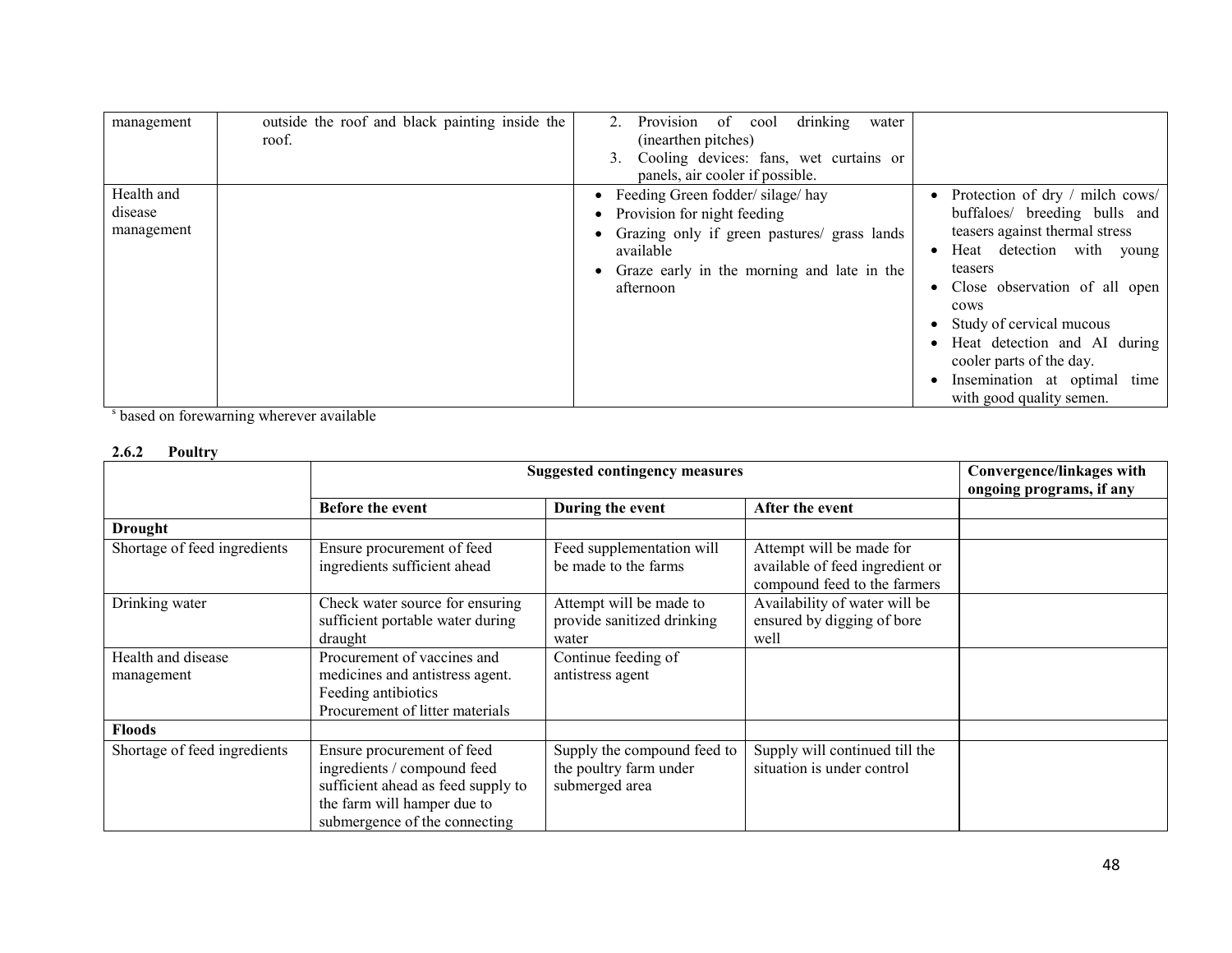|                                   | roads                                                                                                                           |                                                                                                                                                                                                          |                                                                                                                                                                                                                         |  |
|-----------------------------------|---------------------------------------------------------------------------------------------------------------------------------|----------------------------------------------------------------------------------------------------------------------------------------------------------------------------------------------------------|-------------------------------------------------------------------------------------------------------------------------------------------------------------------------------------------------------------------------|--|
| Drinking water                    | Protect the water sources from<br>submergence                                                                                   | Attempt will be made to<br>provide sanitized drinking<br>water                                                                                                                                           | Water sources will sanitized<br>with bleaching powder or any<br>water sanitizer                                                                                                                                         |  |
| Health and disease<br>management  | Procurement of vaccines and<br>medicines.<br>Feeding antibiotics<br>Procurement of litter materials                             | Continue feeding antibiotics<br>Prevent entrance of flood<br>water to the shed<br>Replace wet litter<br>Proper disposal of dead birds<br>if any                                                          | Disinfection of the farm<br>premises.<br>Feeding antibiotics And<br>deworming.<br>Replace wet litter<br>Disinfection of sheds. Proper<br>disposal of dead birds if any                                                  |  |
| Cyclone                           |                                                                                                                                 |                                                                                                                                                                                                          |                                                                                                                                                                                                                         |  |
| Shortage of feed ingredients      | Procurement of feed                                                                                                             | Supply the compound feed to<br>the poultry farm under<br>cyclone affected area                                                                                                                           | Supply will continued till the<br>situation is under control                                                                                                                                                            |  |
| Drinking water                    | $\overline{a}$                                                                                                                  | Attempt will be made to<br>provide sanitized drinking<br>water                                                                                                                                           | Water sources will sanitized<br>with bleaching powder or any<br>water sanitizer                                                                                                                                         |  |
| Health and disease<br>management  | Procurement of medicine and<br>vaccine                                                                                          | Vaccination of birds against<br>different diseases<br>Provision should be made for<br>available of sanitized water                                                                                       | Water sources will sanitized<br>with bleaching powder or any<br>water sanitizer                                                                                                                                         |  |
| Heat wave and cold wave           | Pruning of big trees in the farm.<br>Putting curtains on open sides of<br>the shed.<br>Procurement of electrical<br>accessories | Water proof materials will be<br>supplied to protect the<br>poultry sheds<br>Provision of generator<br>should be made to ensure<br>electric supply for brooding<br>of chicks and preparation of<br>feed. | Renovation and reconstruction<br>of affected sheds<br>Repair of damaged electric<br>connection                                                                                                                          |  |
| Shelter/environment<br>management |                                                                                                                                 |                                                                                                                                                                                                          |                                                                                                                                                                                                                         |  |
| Health and disease<br>management  | Procurement of high protein and<br>low energy diet<br>Procurement of medicine,<br>antistress agent and vitamin C and<br>Ε.      | Feeding during cooler hour<br>of the day.<br>Supplementation of vitamin<br>E and C, antistress agent<br>with water                                                                                       | Feeding will be continued with<br>high protein and low energy till<br>heat waves ends and then<br>feeding will be done with<br>normal diet<br>Antistress agents will be<br>continued in drinking water for<br>some days |  |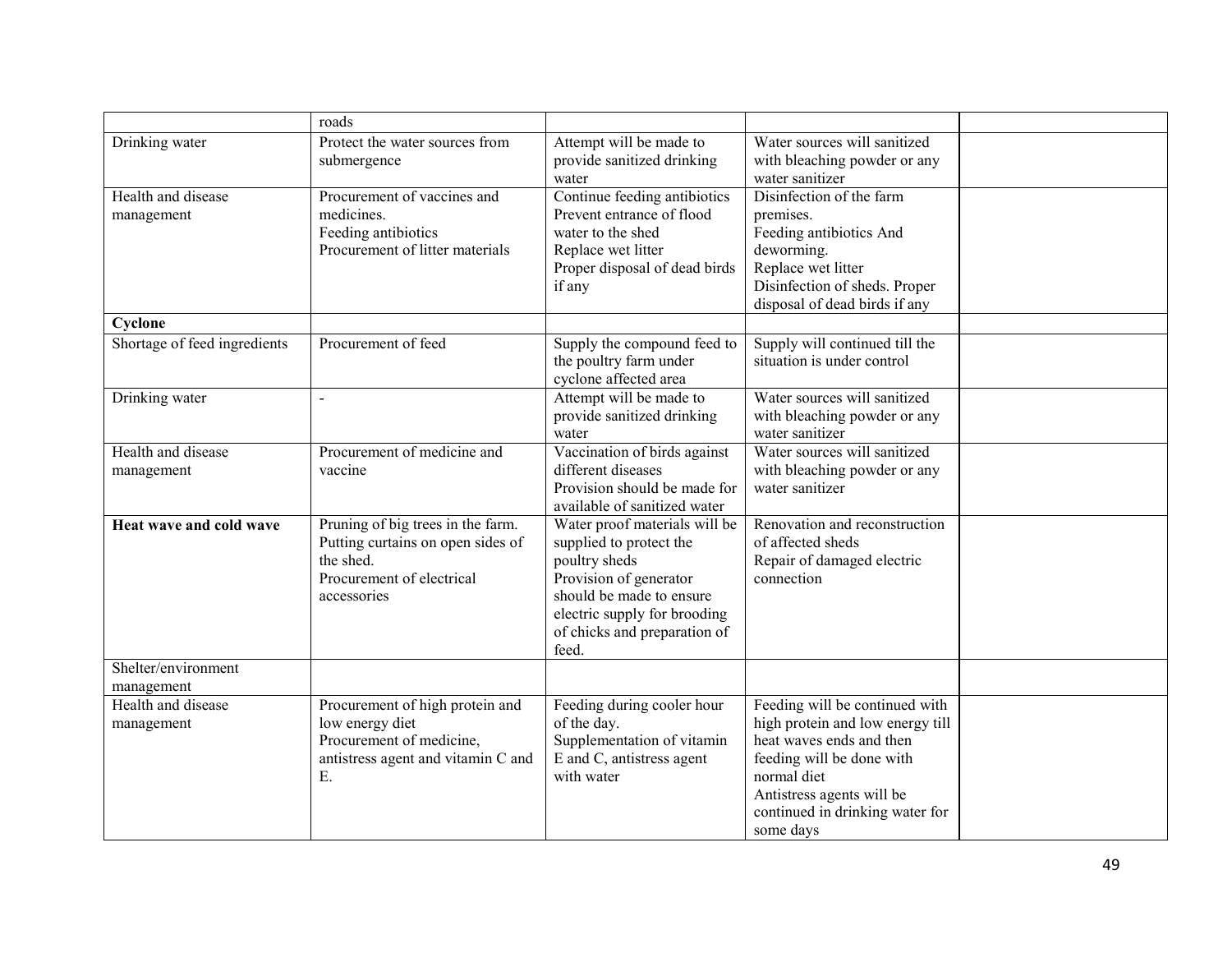| Provision should be made for<br>continuous available of water                                                                                                                                         | Sufficient cool drinking<br>water with sodium<br>bicarbonate or electrolytes.                                                                                                                                                                  | Availability of cold water will<br>be made for some days                 |  |
|-------------------------------------------------------------------------------------------------------------------------------------------------------------------------------------------------------|------------------------------------------------------------------------------------------------------------------------------------------------------------------------------------------------------------------------------------------------|--------------------------------------------------------------------------|--|
| Procurement of Antistress drugs                                                                                                                                                                       | Supplementation of<br>antistress drug                                                                                                                                                                                                          | Vaccination of birds against<br><b>RD</b>                                |  |
| Pruning of big trees in the farm.<br>Putting curtains on open sides of<br>the shed.<br>Procurement of electrical<br>accessories<br>Providing shed to poultry houses.<br>Providing proper ventilation. | Attempt will be made for<br>cooling of poultry shed by<br>adapting different cooling<br>methods<br>Thickness of litter should be<br>reduced<br>Ventilation to the house<br>should be increased by<br>providing ceiling fans and<br>exhaust fan | Provision should be made to<br>ensure proper ventilation to the<br>house |  |
| Procurement of high energy diet                                                                                                                                                                       | Feed high energy diet.                                                                                                                                                                                                                         |                                                                          |  |
| Proper water supply will be<br>ensured                                                                                                                                                                |                                                                                                                                                                                                                                                |                                                                          |  |
| Procurement of Antistress drugs<br>and vaccine                                                                                                                                                        | Feeding of antistress drugs in<br>drinking water Vaccination<br>with fowl pox                                                                                                                                                                  | Vaccination against IBD and<br><b>RD</b>                                 |  |
| Procurement of curtains to cover<br>open sides of the shed.<br>Heating arrangement kept ready                                                                                                         | Close the open sides of the<br>shed by curtain in such a<br>way that ventilation should<br>not be hampered.<br>Provide heat if necessary<br>depending on the<br>temperature and age of the<br>birds                                            | Remove the curtains.<br>Discontinue heating.                             |  |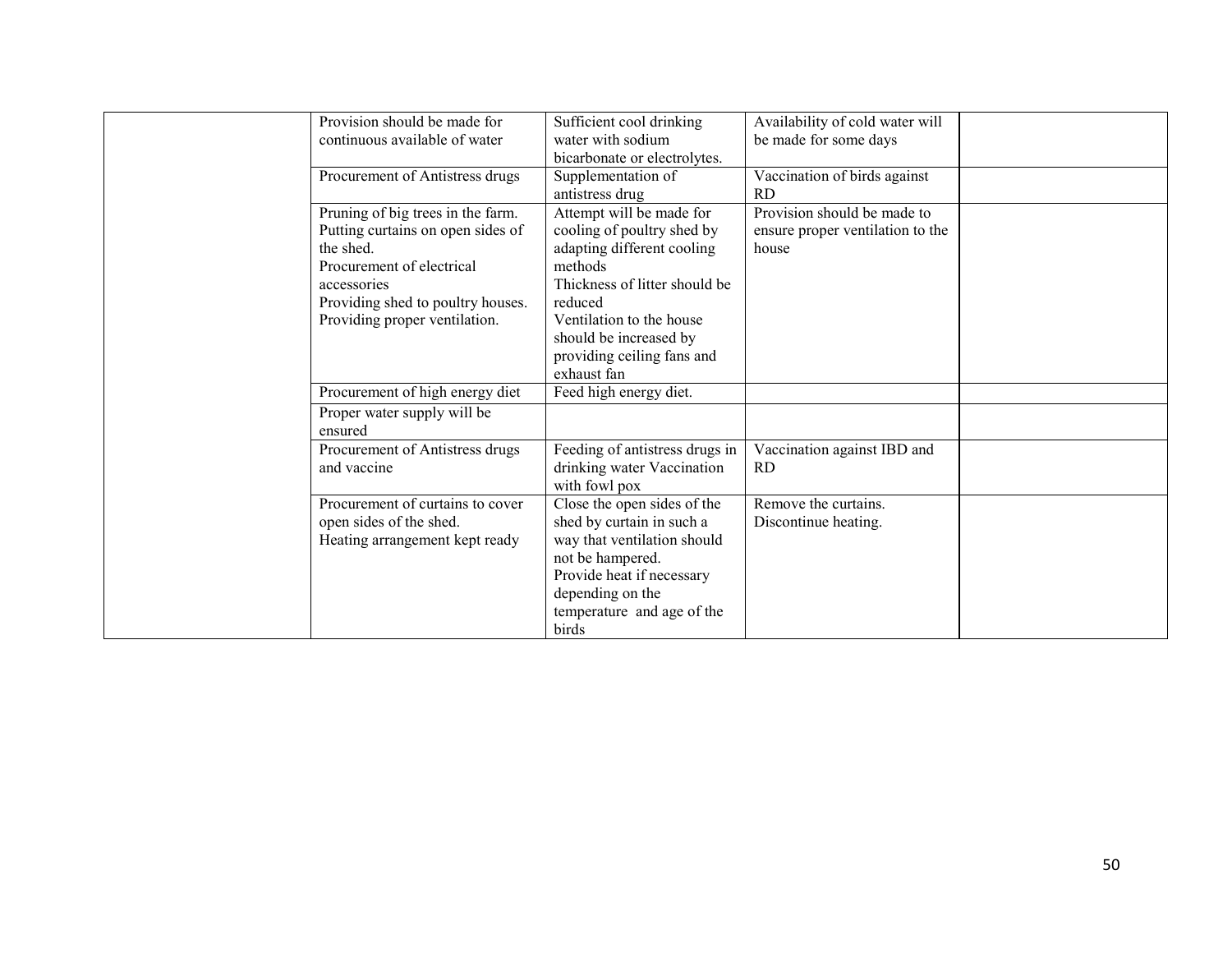# 2.6.3 Fisheries/ Aquaculture

|                                                                           | <b>Suggested contingency measures</b>                                                                                                                                                                                                             |                                                                                                                                                                                                                                   |                                                                    |  |  |  |
|---------------------------------------------------------------------------|---------------------------------------------------------------------------------------------------------------------------------------------------------------------------------------------------------------------------------------------------|-----------------------------------------------------------------------------------------------------------------------------------------------------------------------------------------------------------------------------------|--------------------------------------------------------------------|--|--|--|
|                                                                           | Before the event                                                                                                                                                                                                                                  | During the event                                                                                                                                                                                                                  | After the event                                                    |  |  |  |
| 1) Drought                                                                |                                                                                                                                                                                                                                                   |                                                                                                                                                                                                                                   |                                                                    |  |  |  |
| A. Capture                                                                |                                                                                                                                                                                                                                                   |                                                                                                                                                                                                                                   |                                                                    |  |  |  |
| Marine                                                                    |                                                                                                                                                                                                                                                   | $\overline{\phantom{0}}$                                                                                                                                                                                                          | $\overline{\phantom{0}}$                                           |  |  |  |
| Inland                                                                    |                                                                                                                                                                                                                                                   |                                                                                                                                                                                                                                   |                                                                    |  |  |  |
| (i) Shallow water depth due<br>to insufficient rains/inflow               | Restricted<br>$\overline{\text{of}}$<br>from<br>release<br>water<br>reservoir.<br>2. Supplementary water harvest structures<br>like pond and tanks has to be developed.<br>3. Renovation and maintenance of existing<br>water harvest structures. |                                                                                                                                                                                                                                   |                                                                    |  |  |  |
| (ii) Changes in water<br>quality                                          | 1. Prepare to release water into the habitat.                                                                                                                                                                                                     | 1. Mixing of water from the water harvest<br>structure like ponds and tanks into the fish<br>habitat.                                                                                                                             | . Monitoring the water quality and<br>health of aquatic organisms. |  |  |  |
| (iii) Any other                                                           |                                                                                                                                                                                                                                                   |                                                                                                                                                                                                                                   |                                                                    |  |  |  |
| B. Aquaculture                                                            |                                                                                                                                                                                                                                                   |                                                                                                                                                                                                                                   |                                                                    |  |  |  |
| (i) Shallow water in ponds<br>due to insufficient rains/<br>inflow        | 1. Building deep ditches in culture ponds for<br>shelter of the fish to over come high<br>temperature                                                                                                                                             | 1. Recharge the ponds with bore well water<br>or water from other sources.<br>2. Partial harvesting of the stock to reduce<br>stocking density.<br>3. Artificial shelter by putting aquatic<br>floating weeds in $1/3^{rd}$ area. |                                                                    |  |  |  |
| (ii) Impact of salt load build<br>up in ponds/ change in<br>water quality | 1. Application of organic manure in culture<br>system                                                                                                                                                                                             | 1. Recharge the ponds with bore well water<br>or water from other sources                                                                                                                                                         | 1. Application of organic manure in<br>culture system              |  |  |  |
| (iii) Any other                                                           |                                                                                                                                                                                                                                                   |                                                                                                                                                                                                                                   |                                                                    |  |  |  |

<sup>a</sup> based on forewarning wherever available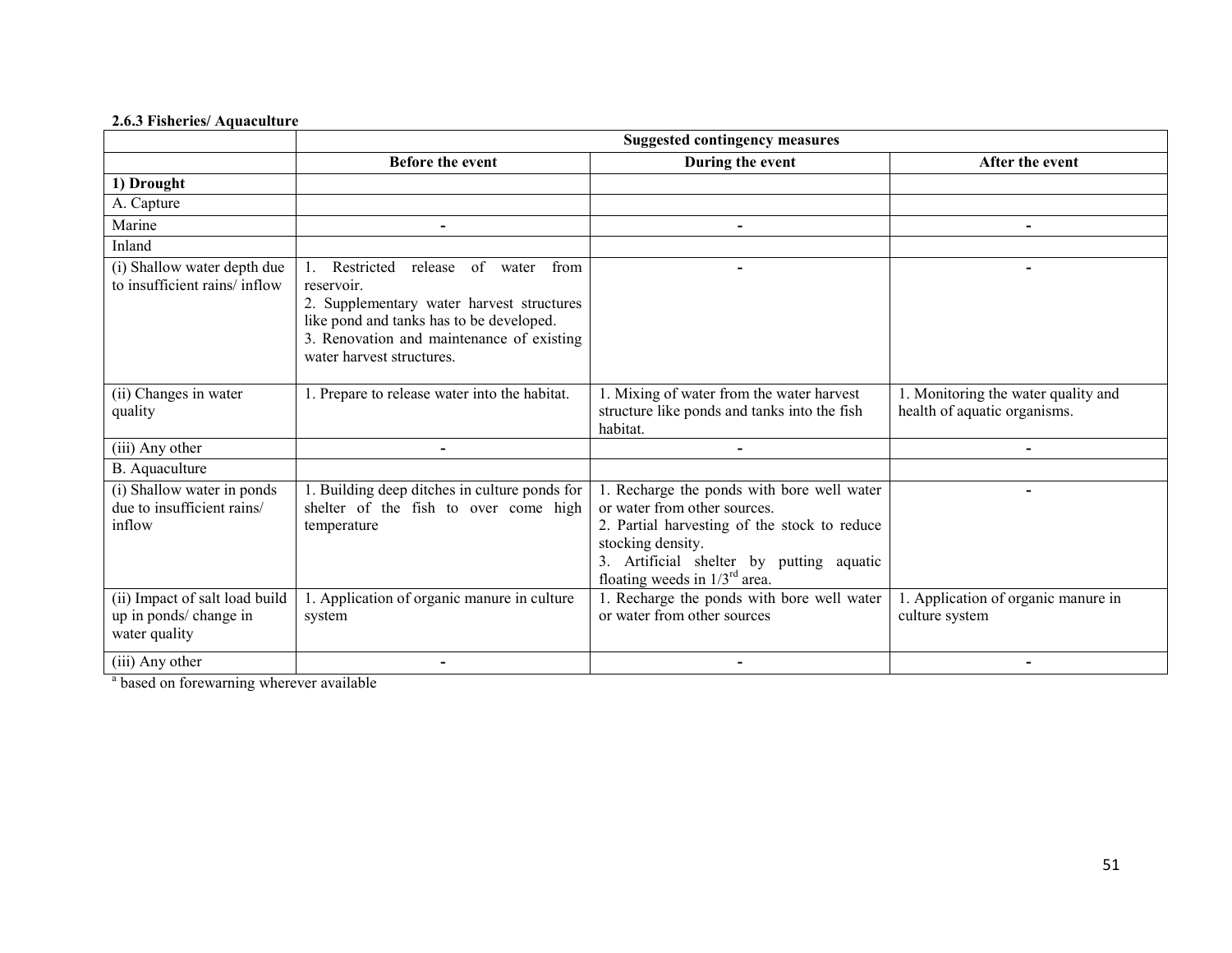#### Annexure I



Mean annual rainfall:





|      |      |        |                  |           |       |               |              |       |      |      | Unit: in mm                   |        |
|------|------|--------|------------------|-----------|-------|---------------|--------------|-------|------|------|-------------------------------|--------|
| Jan  | Feb  | Mar    | Apr              | May       | Jun   | Jul           | Aug          | Sep   | Oct  | Nov  | Dec                           | Annual |
| 10.3 | 14.4 | . ت سه | $25 -$<br>ا وت ک | 4<br>41.0 | 240.4 | 227.7<br>321. | 255<br>JJJ.T | 204.6 | 74.6 | 10.9 | $\mathbf{1} \cdot \mathbf{U}$ | 1330.5 |

52